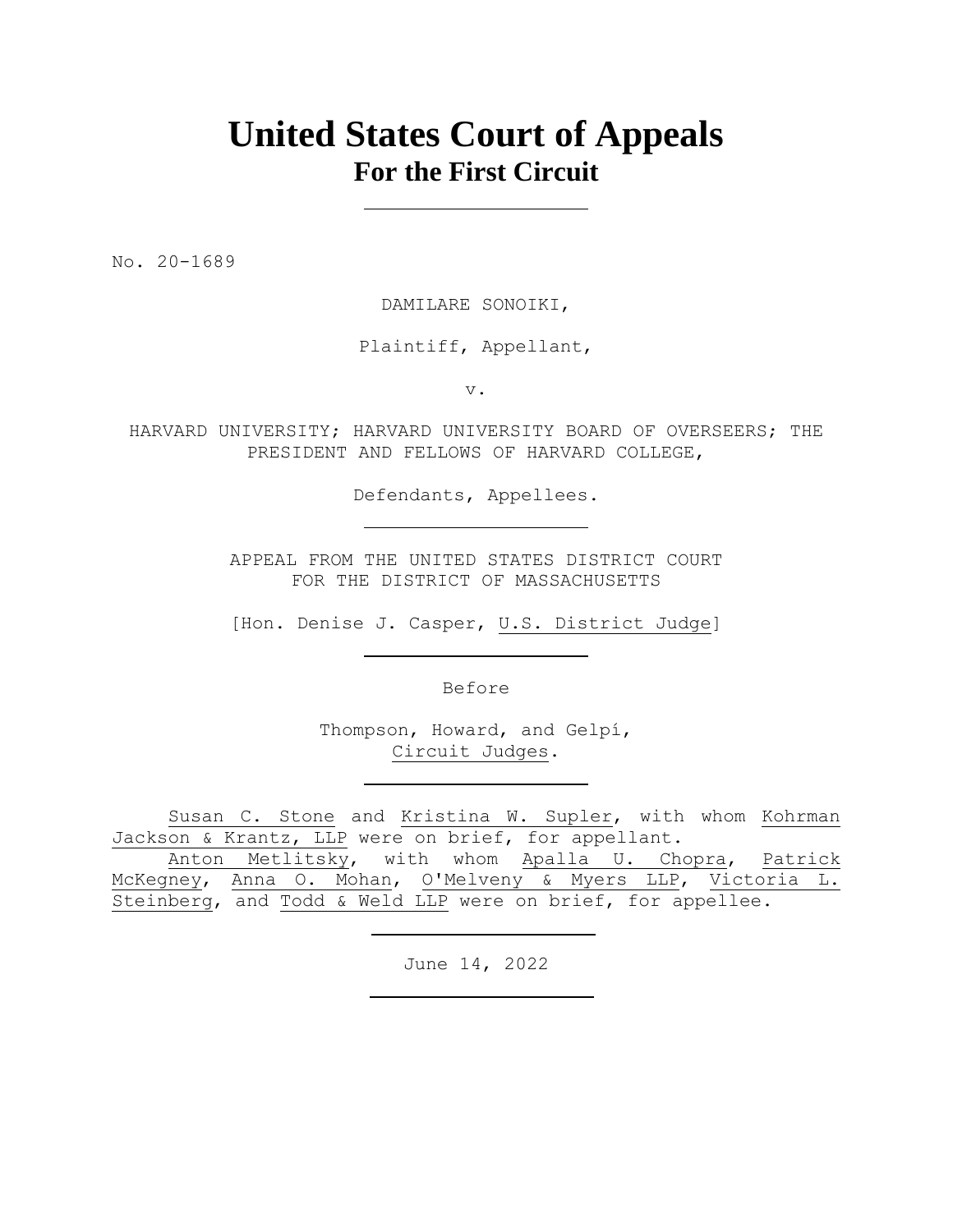**THOMPSON**, **Circuit Judge**. In the spring of 2013, Damilare Sonoiki's career path was on a steady upward trajectory. He was about to graduate from Harvard University, his classmates had chosen him to speak at a ceremony held the day before graduation for the graduating class and their families, and he was set to move to New York City to work in finance for two years before returning to Cambridge to attend Harvard Business School as part of the "2+2" program. This trajectory took a sharp downward turn when three female Harvard students accused him of sexual assault and, following a university disciplinary proceeding, Harvard withheld his undergraduate degree. Sonoiki still moved to New York and started work as planned, but the business school withdrew his acceptance to the 2+2 program, and, in the following spring, he missed out on a lucrative employment opportunity when the employer discovered Harvard had not awarded him an undergraduate degree. Sonoiki eventually sued Harvard for breach of contract and other related claims. Harvard moved to dismiss the complaint on the basis that Sonoiki had not alleged any plausible claims. The district court agreed with Harvard, and Sonoiki now asks us to reverse the district court's judgment dismissing his complaint. For the reasons we explain below, we do just that, though only in part.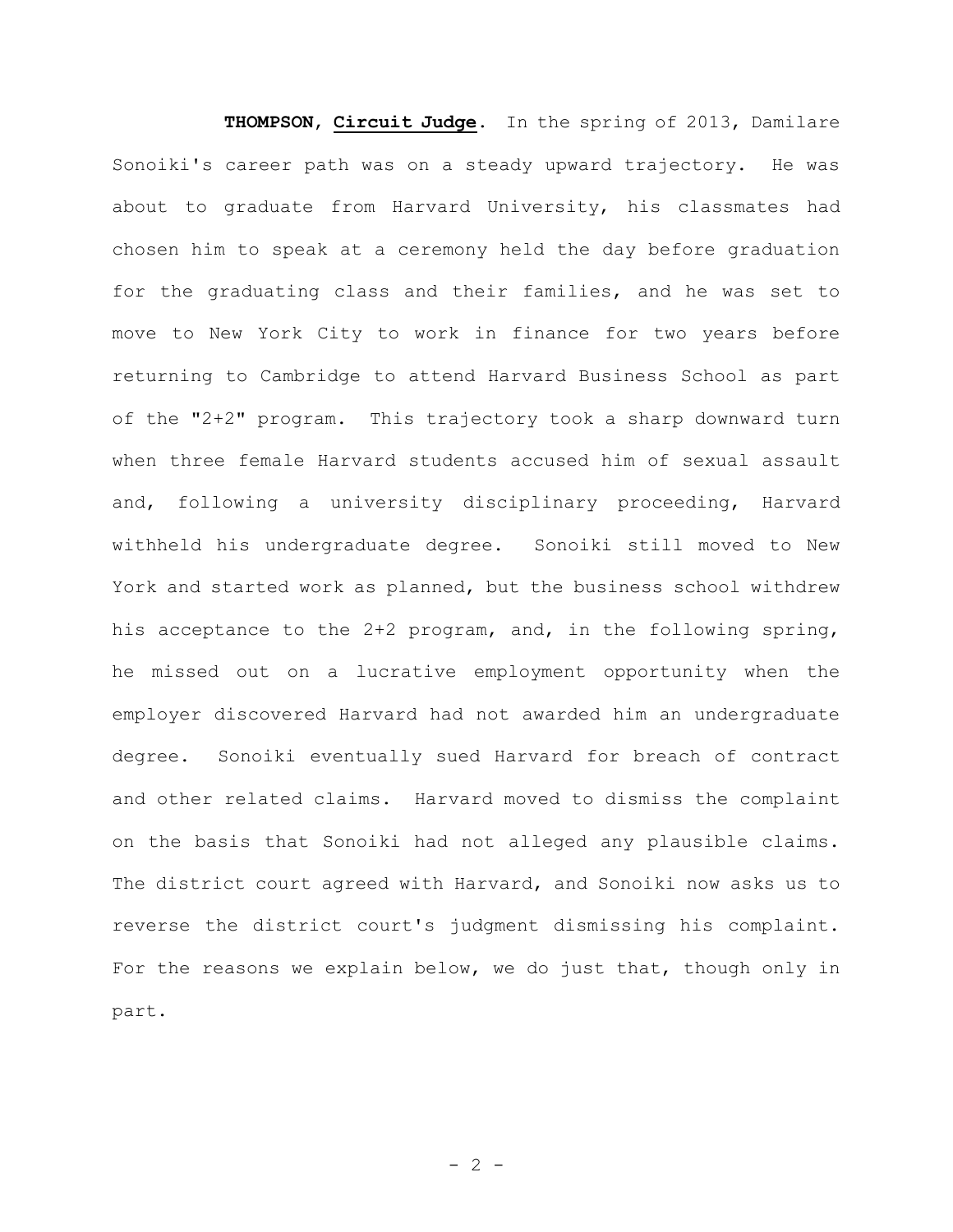#### **HOW SONOIKI GOT HERE**

We begin, as usual, with the factual background of the case. Because this case landed on our bench after the trial court 12(b)(6)'ed<sup>1</sup> the complaint, we rely on the allegations in the pleading, accepting the factual version of the events Sonoiki described as true and reciting them as such. See Zell v. Ricci, 957 F.3d 1, 4 (1st Cir. 2020). We also consider and rely on the student handbook documents Sonoiki attached to his complaint. See Lass v. Bank of Am., N.A., 695 F.3d 129, 134 (1st Cir. 2012).

**A**

## **Sexual Encounters Leading to the Allegations of Assault**

The three female students who claimed they'd had a nonconsensual sexual experience with Sonoiki had some level of friendship and/or flirtation with him prior to the encounters while they were all students at Harvard. Cindy<sup>2</sup> and Sonoiki flirted "primarily over text" and kissed a couple of times "at parties and concerts" before the May 7, 2013 school event at which their sexual encounter at issue occurred. Cindy visited a health center the next day "for emergency contraception and sexually transmitted

<sup>&</sup>lt;sup>1</sup> Federal Rule of Civil Procedure  $12(b)$  (6) identifies "failure to state a claim upon which relief can be granted" as one of the defenses to a complaint available to a defendant.

<sup>2</sup> Sonoiki used a pseudonym for each woman in his complaint and we carry on with the assigned names here.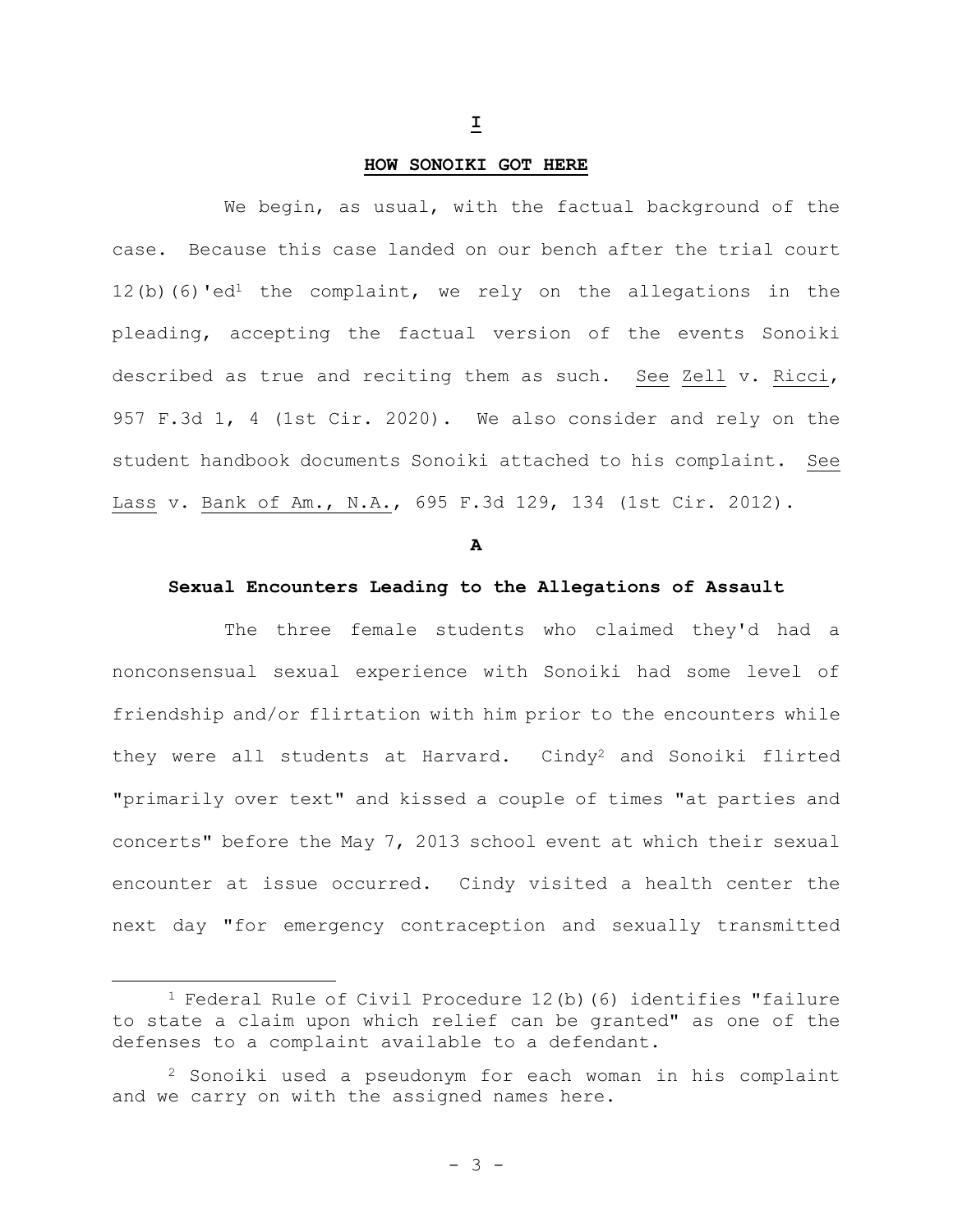infection prophylaxis." A concerned doctor phoned Sarah Rankin, the director of Harvard's Office of Sexual Assault Prevention and Response and expressed concern that Cindy may have been assaulted. Rankin and Cindy met to discuss the encounter; Cindy insisted she did not want to submit a formal complaint to the school, but Rankin tried to persuade her to do so because Rankin knew about another female classmate who might have been sexually assaulted by Sonoiki a couple of years earlier. Rankin then contacted Jay Ellison, Associate Dean of Harvard College and the Secretary of the Administrative Board (the group who adjudicates disciplinary issues and student peer disputes -- much more about them soon), to discuss the situation. After hearing the allegations, Dean Ellison persuaded Rankin to contact Cindy again to encourage Cindy to file a Title IX complaint.<sup>3</sup> On May 10, 2013, Rankin did reach out and she successfully convinced Cindy to visit a nurse with special

<sup>3</sup> "Title IX of the Education Amendments of 1972 is a federal statute prohibiting discrimination on the basis of sex in 'any education program or activity receiving Federal financial assistance.'" Taite v. Bridgewater State Univ., Bd. of Trs., 999 F.3d 86, 89 (1st Cir. 2021) (quoting 20 U.S.C. § 1681(a)). Sexual harassment and assault "can constitute discrimination on the basis of sex under Title IX," Doe v. Brown Univ., 896 F.3d 127, 130, 132 (1st Cir. 2018) (quoting Gebser v. Lago Vista Indep. Sch. Dist., 524 U.S. 274, 283 (1998)), though "the 'discrimination' that Title IX prohibits is not the acts of sexual assault or sexual harassment in and of themselves, but rather the differential treatment by a funding recipient of persons of a particular sex who are taking part or trying to take part in its educational program or activity but are suffering acts of sexual harassment or assault that undermine their educational experience," id. at 132.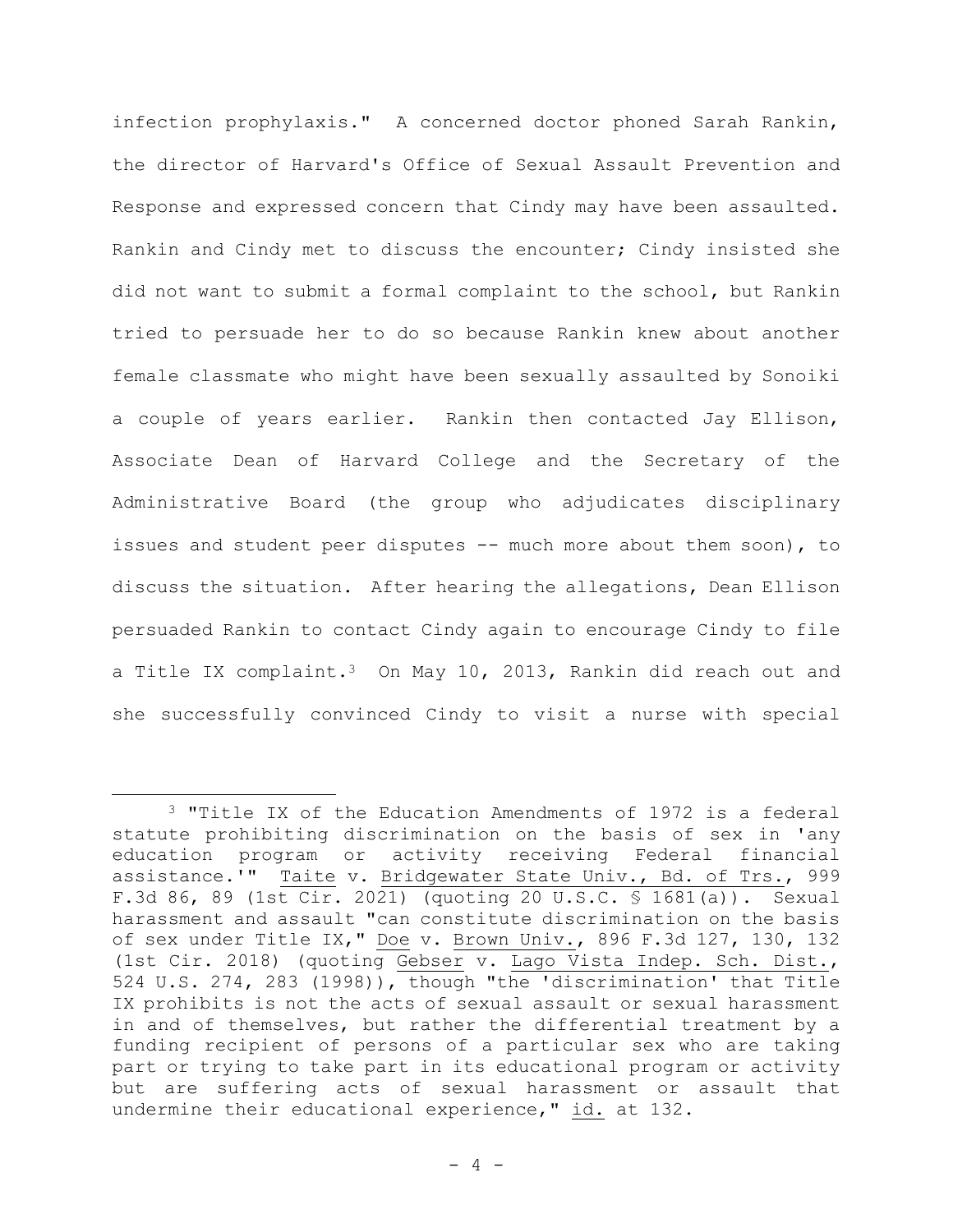training for a physical exam (the so-called SANE exam). She also accompanied Cindy to the appointment. A few days after the exam, Rankin and Cindy met with Dean Ellison who personally encouraged Cindy to file a formal complaint. Two weeks later (and two days before the graduation ceremony) Cindy submitted a complaint.

In comes Ann (who'd met Sonoiki a few years before); she submitted a complaint -- same day as Cindy -- alleging a sexual encounter she'd had with Sonoiki one night in September 2011 had not been consensual. She'd "blacked out" at a party and recalled becoming conscious of her surroundings in the middle of intercourse. Approximately nine months after that incident, in June 2012, Ann -- on her own initiative -- reached out to Rankin about the encounter but told Rankin she did not want to file a complaint. This is what changed her mind: After Rankin facilitated the meeting between Cindy and Dean Ellison, Rankin called Ann on May 17, 2013, and told her another sexual assault allegation against Sonoiki had come to light and -- in Sonoiki's words -- Rankin "pressure[d]" Ann to file a formal complaint.

The third complainant was Betty. She had shared an apartment with Sonoiki during their 2012 summer internships in New York City. At the beginning of that summer, they'd started a sexual relationship which lasted until they returned to campus in the fall. In Betty's complaint submitted the week after graduation, she alleged three to five of their initial sexual

- 5 -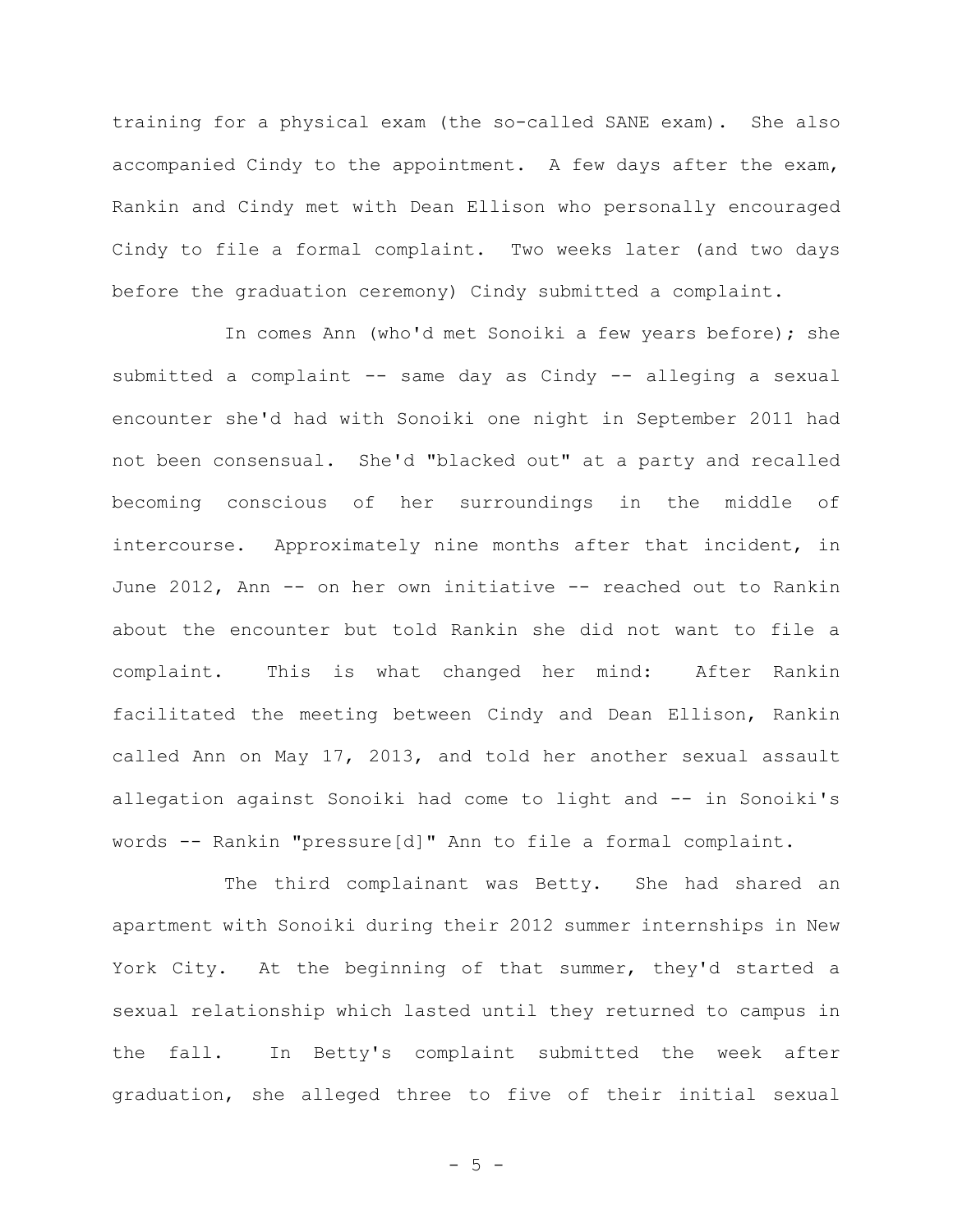encounters had not been consensual.<sup>4</sup> With three complaints in hand, Harvard's adjudicatory wheels started cranking as we next describe.

**B**

# **Harvard's Adjudicatory Process for Alleged Student Misconduct**

Harvard's Faculty of Arts and Sciences ("FAS") created the Administrative Board (aka the "Ad Board" or "Board") in 1890 to process student disciplinary complaints, including allegations of academic dishonesty, disruptive conduct, violation of rules about the use of alcohol, and sexual harassment. The Ad Board is composed of approximately thirty members, including administrative deans, resident deans, and senior members of the faculty. The FAS also tasked the Ad Board with adjudicating complaints of sexual misconduct using the Ad Board's usual disciplinary procedures.<sup>5</sup>

<sup>4</sup> Betty may have learned from Cindy that Cindy and another woman or two were filing complaints against Sonoiki, but the allegations are not crystal clear on this point. Sonoiki alleged Cindy "emailed [Sonoiki's] ex-girlfriend and encouraged her to join the Title IX process against [him]" and that "two other women were reporting . . . and pressured [his] ex-qirlfriend to get involved . . . ." The "ex-girlfriend" to which the complaint refers may or may not be Betty. There is an allegation that Cindy and Betty were friends though, so we can reasonably infer Sonoiki is talking about Betty.

<sup>5</sup> The FAS's Policy Statement on Rape, Sexual Assault, and Other Sexual Misconduct alerts students that "[c]omplaints of sexual misconduct may be filed with the College according to the procedures of the Administrative Board" and that the school has a set disciplinary procedure "when an allegation of sexual misconduct is made against a student at Harvard College."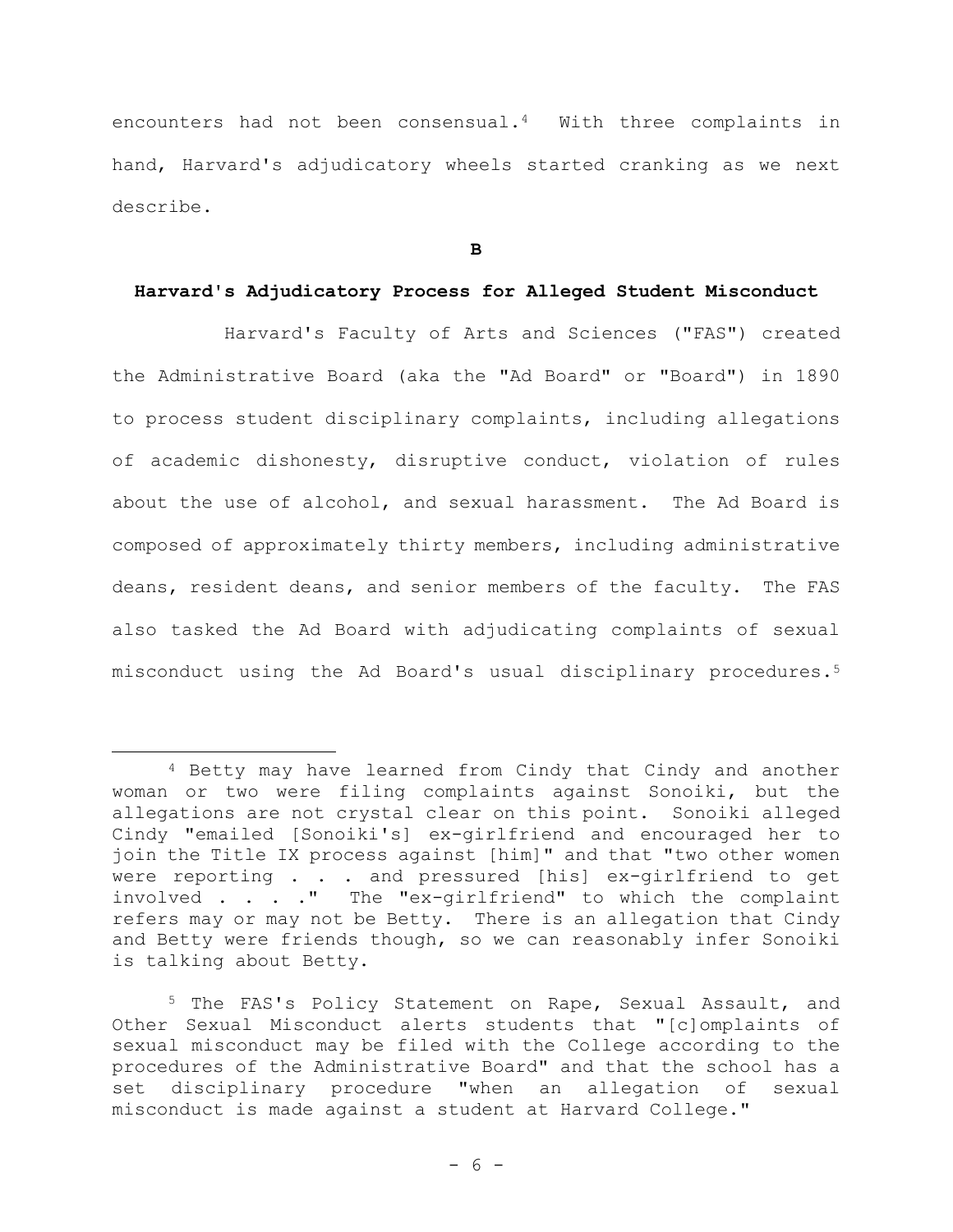Documents attached to Sonoiki's complaint included detailed (though, as we'll get into below, not always entirely consistent) explanations of these disciplinary procedures, all of which were part of the 2012-2013 Student Handbook (collectively, "Ad Board Procedures").6 These documents identified three phases of a "peer dispute case" -- an Initial Review, Further Investigation, and Findings -- and, for each phase, spelled out the Ad Board's general sequence of events for adjudicating complaints. The summary below relies primarily on the Student Information Form but pulls in some details and descriptions from the Ad Board's General Regulations, the Ad Board's General Information on Disciplinary Cases, and the Ad Board's flow chart depicting the general process for a case.

<sup>6</sup> The parties agree that the 2012-2013 Student Handbook included the policy statements and Ad Board Procedures documents Sonoiki attached to his complaint. These documents include:

- FAS's Resolution on Rights and Responsibilities
- General Regulations regarding Harassment
- FAS's Policy Statement on Rape, Sexual Assault, and Other Sexual Misconduct
- General Regulations regarding the Ad Board
- Ad Board's "Information for students facing allegations in a peer dispute case" (we'll refer to this as the "Student Information Form")
- Ad Board's "General Information on Disciplinary Cases"
- Ad Board's "Disciplinary Process" flowchart "for allegations involving a peer dispute"
- Ad Board's "Reconsideration and appeals" statement and flowchart
- FAS's "Rules of Faculty Procedure"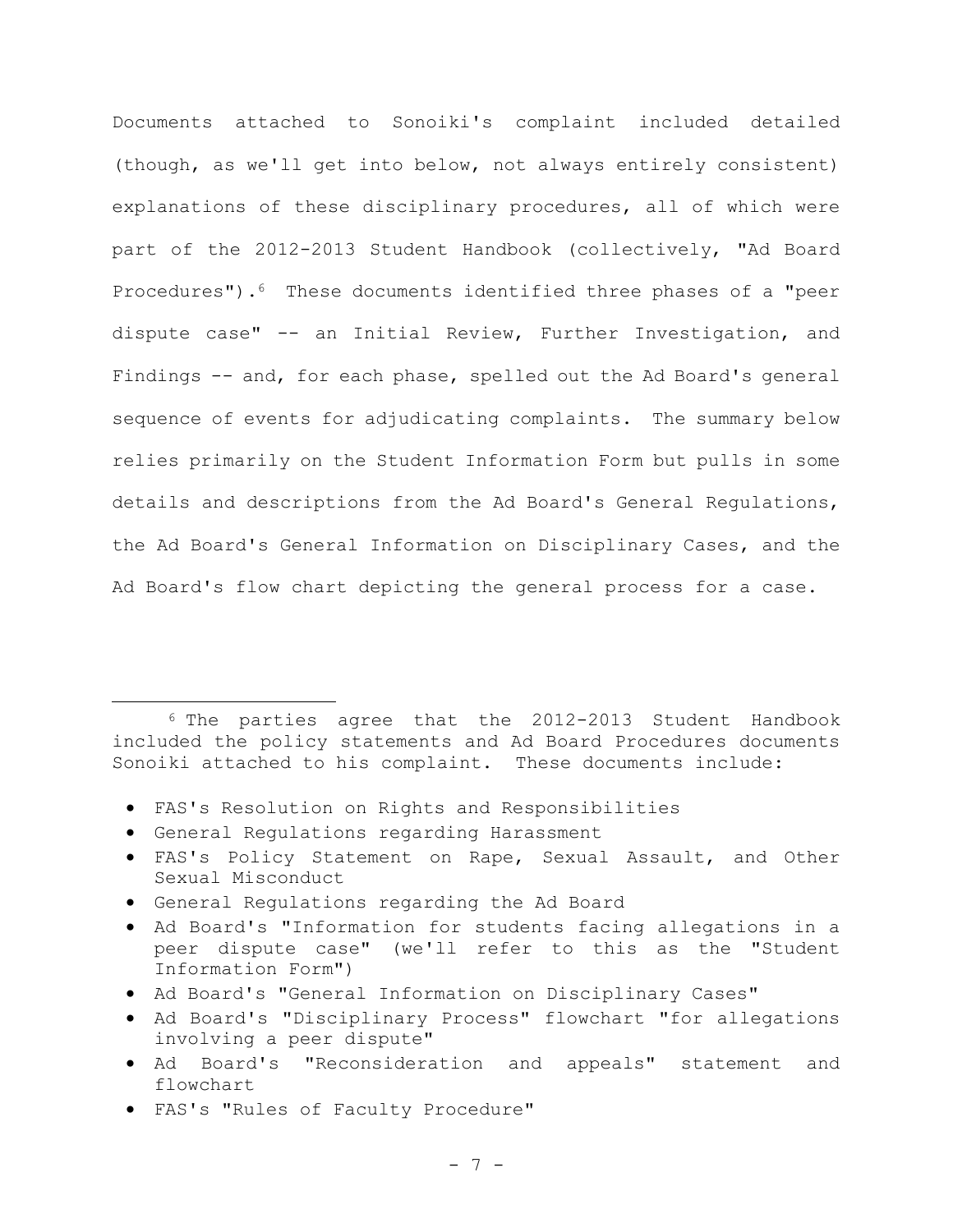## 1. Initial Review

During the relevant timeframe, an Initial Review began when a complaining student submitted to the Secretary of the Ad Board a "detailed written statement summarizing [the student's] allegations."<sup>7</sup> Once received, the Secretary notified the accused student<sup>8</sup> and the Dean of Harvard College (who served as the Ad Board's Chair) that an accusation had been lodged. The Secretary then met with the accused student to verbally "outline" the accusation, the disciplinary process, and the attendant confidentiality policies. Also included in that first meeting was the student's "resident dean" (mentioned throughout the Ad Board Procedures but whose role was neither defined nor explained in the record before us). Commensurately, the Ad Board Chair did a couple of things. First, the Chair appointed a subcommittee of Ad Board members (usually "two or three people") and second, "refer[red] the matter to" a fact finder to review and investigate the allegations. This fact finder was usually "a professional from outside the University" and was "ordinarily an independent

<sup>7</sup> As mentioned above, in 2013, Dean Ellison was the Secretary of the Board.

<sup>8</sup> The accused student was not permitted to review the complainant's written accusation at this time.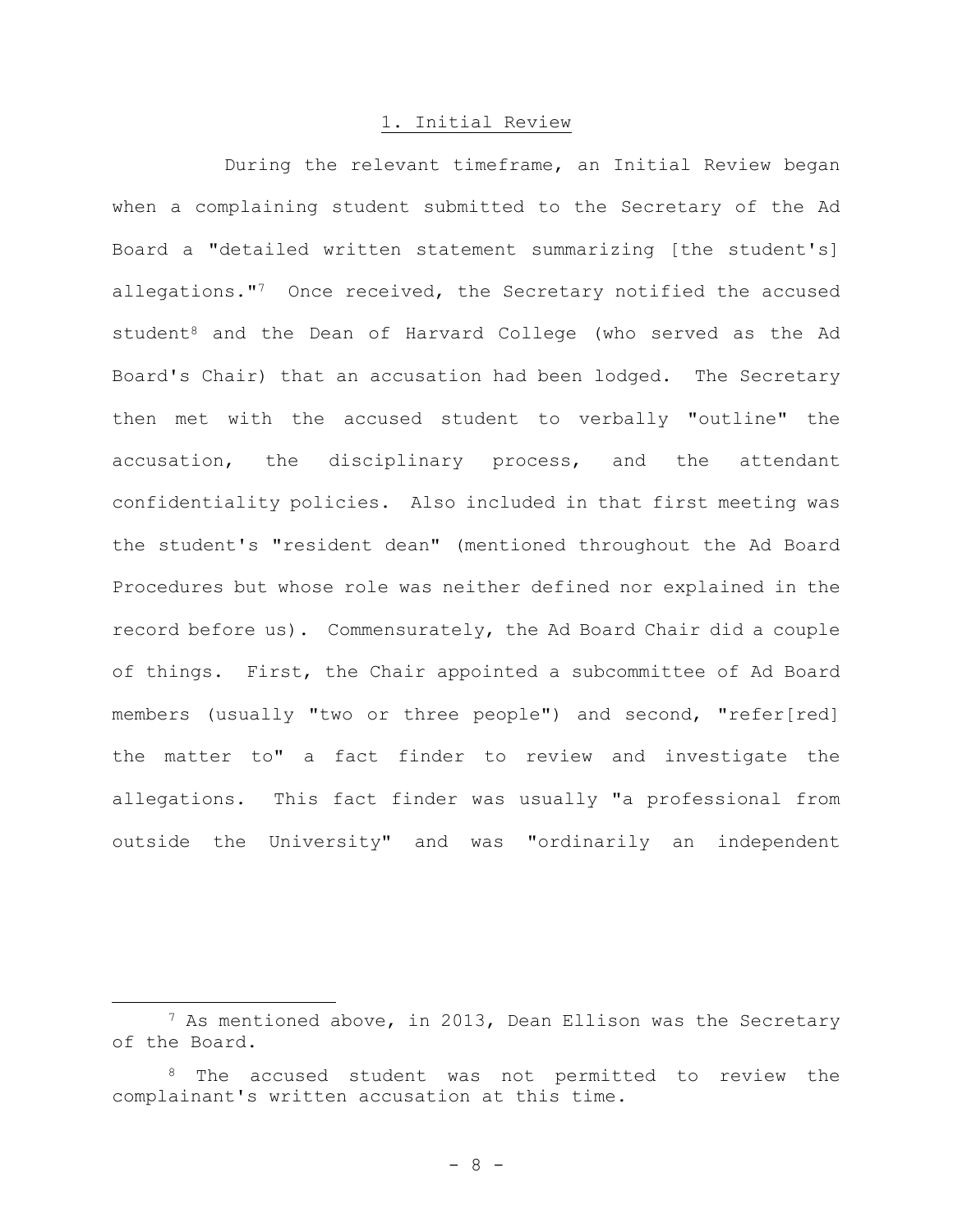consultant with conflict resolution experience" (but was not a member of the Ad Board).

The process called for both the complainant and the accused to choose a member of the Ad Board to serve as his or her "Board Rep" throughout the adjudicative proceedings. The students could -- but were not obligated to -- choose their "resident dean" to serve in this capacity. The Board Rep's role was to represent the student to the subcommittee and to the full Ad Board as well as be a "liaison" who ensured the "student's 'voice' [wa]s heard." In fulfilling this role, the Board Rep would: "be present at all meetings," "speak on [the student's] behalf," "make certain that [the student was] kept informed throughout the process," and "participate[] in deliberations about [the] case." But the Board Rep "w[ould] not advocate for [the student]."

In addition to a Board Rep, each student could choose a "personal advis[o]r" for support and advice throughout the process. The personal advisor had to be an "officer of the University affiliated with the [FAS]" but could not be a family member or an undergraduate student. The advisor had "access to all case information [and could] attend [investigative] interviews."

Once the Board Rep and personal advisor were in place, the Initial Review proceeded. The accused was tasked with preparing for the Ad Board Secretary a written statement responding

- 9 -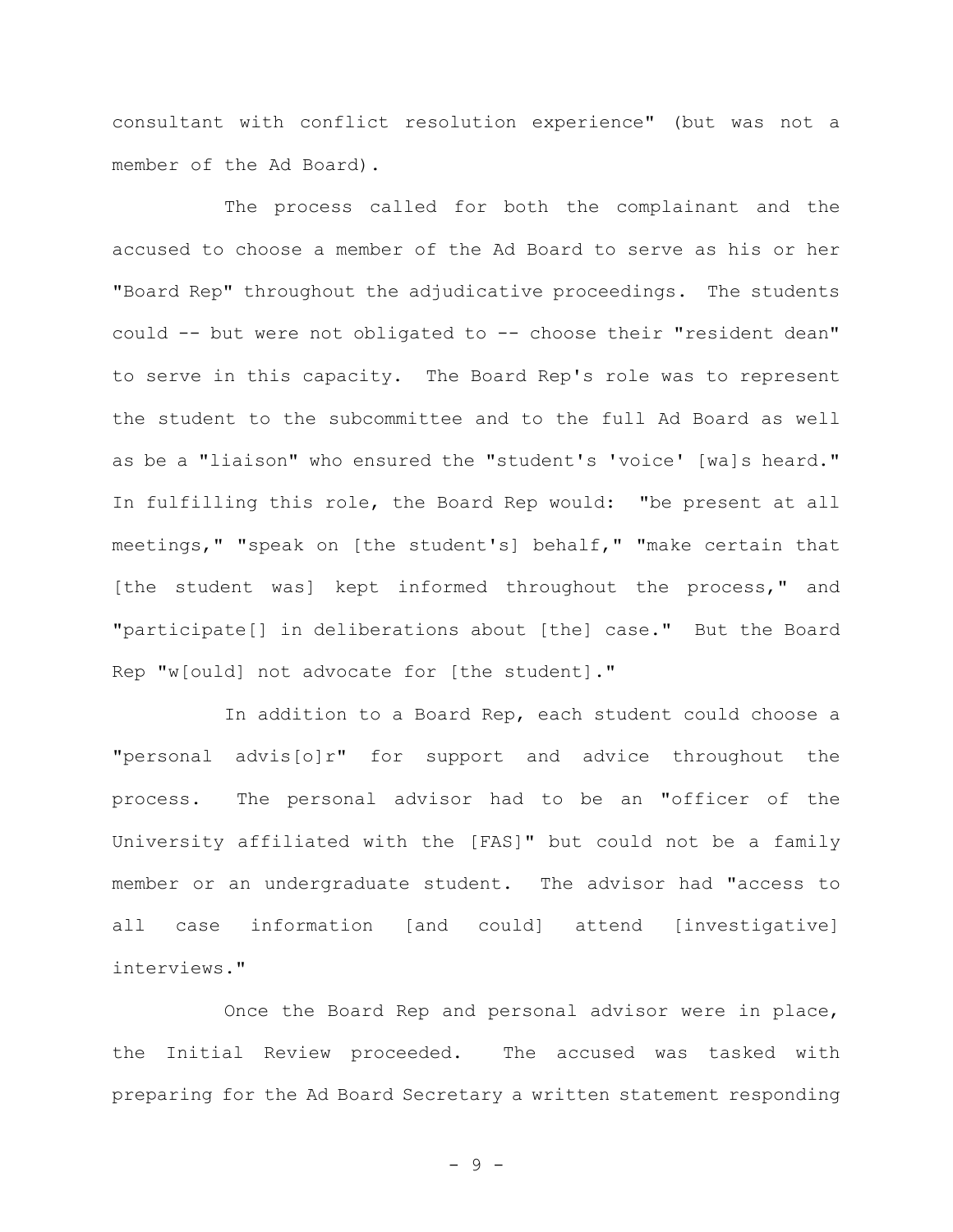to the allegations previously communicated to him. Before submitting the statement, the student was "encouraged to share a draft" of the response with their Board Rep for feedback about the "style, organization, length, and clarity, while also anticipating questions [the response] may raise for the Board." Once submitted, both the accused and the complainant could read each other's formal written statement and further respond in writing to the Ad Board Secretary. All statements were then forwarded to the fact finder and subcommittee which provided each student with an opportunity to individually meet with them to discuss the allegations and to answer questions.

The fact finder's next job was to evaluate the information gathered from the students and provide an assessment of the allegations to the subcommittee. Together, the subcommittee and fact finder gave the Ad Board a recommendation of whether the school should issue a "charge" against the accused. But before a recommendation was sent to the full Ad Board for consideration, the complainant and the accused were given an opportunity to further respond to it.

Upon receipt of a recommendation and all investigative materials gathered during the Initial Review, the full Ad Board made a determination as to whether a charge -- specifically defined as "the decision by the Board to pursue a case against the

 $- 10 -$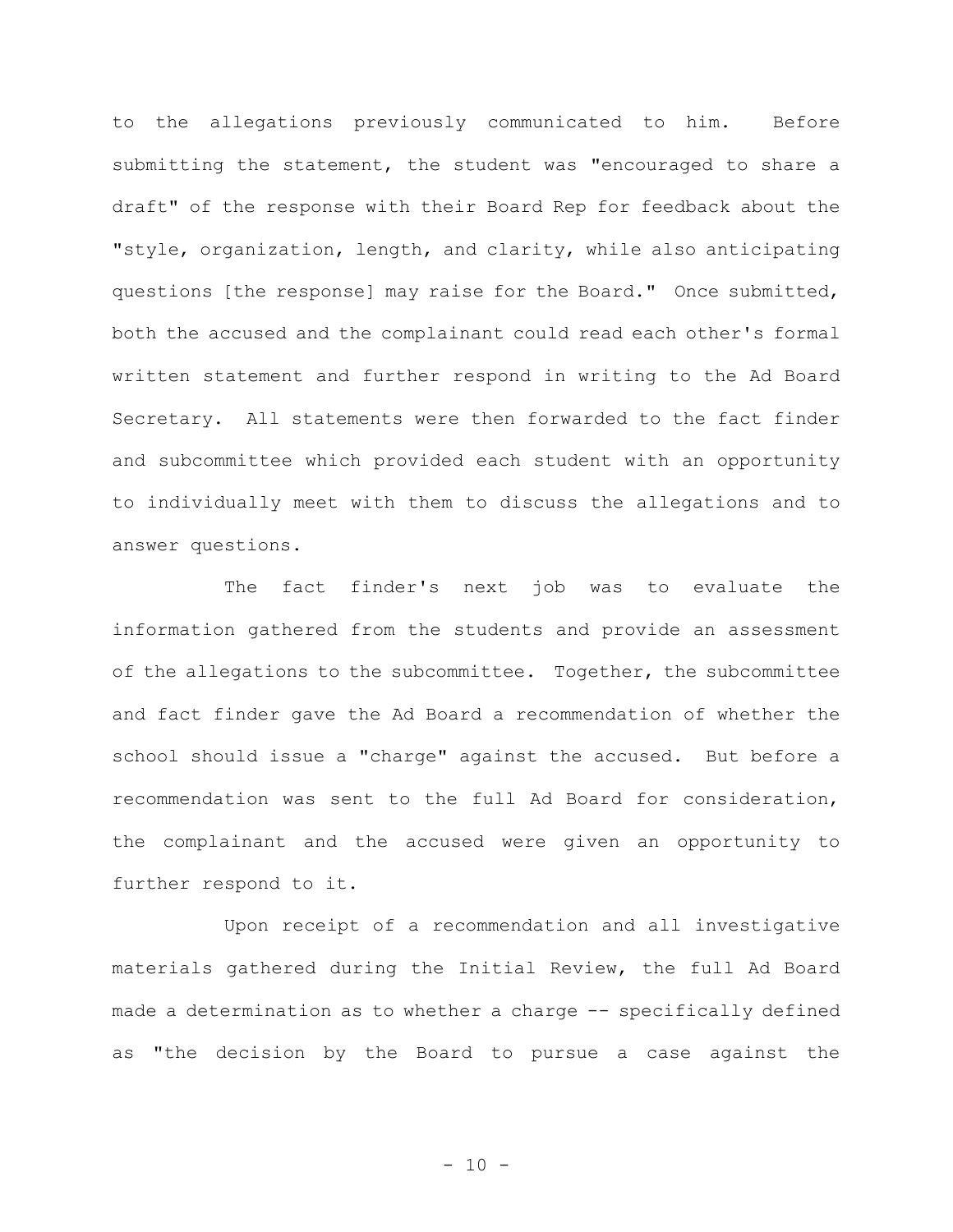[accused]" -- should issue. If yes (as happened here) phase two of Harvard's disciplinary process got underway.

# 2. Further Investigation

Resumption of the investigation began with supplementary evidence gathering. The fact finder and subcommittee conducted additional interviews with the complainant and accused as well as with witnesses, if any. The further probing ended with the delivery of a written disciplinary case report ("DCR") from the subcommittee to the full Ad Board. This comprehensive summary of the investigation included all the statements and documents collected during the investigation and could also include a recommended outcome for disciplinary action. This DCR got sent to the complainant and to the accused prior to a full Ad Board meeting.<sup>9</sup> Before commencement of that meeting, each student could communicate a written response to the DCR through their Board Rep. During the Ad Board's deliberations, members discussed the DCR and written responses from the students, if any, and moved (as happened here) to phase three of the process.

## 3. Findings Phase

In the third and final "Findings" phase, the Ad Board members decided whether they were "sufficiently persuaded" that

<sup>&</sup>lt;sup>9</sup> The DCR may disquise the identity of a complainant and witnesses by blacking out some details and substituting names, but the record before us neither shows nor tells us whether the subcommittee took this step.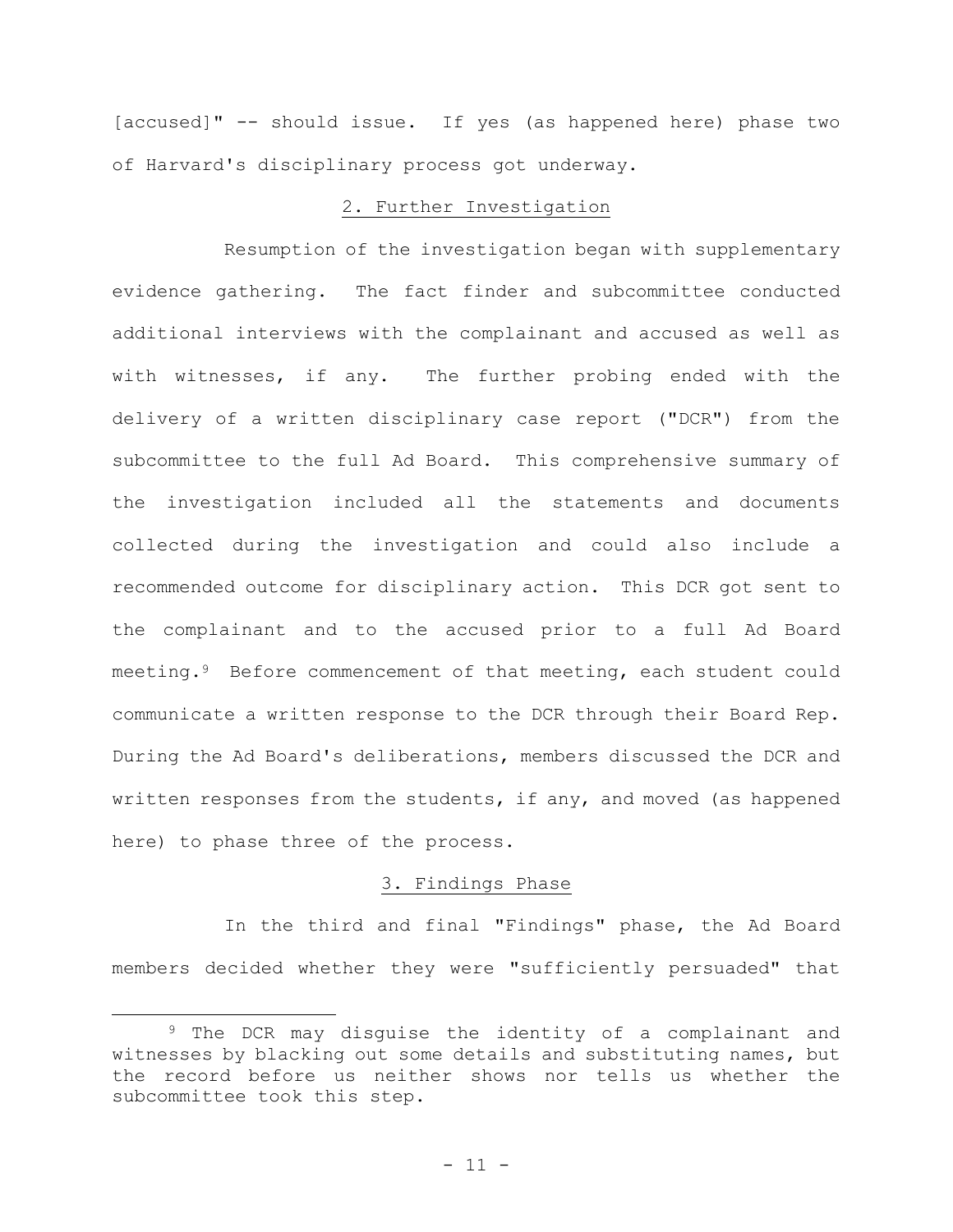the accused had violated the rules of student conduct as charged. Though present during the deliberations, neither the Board Reps, nor the resident deans for the complainant and the accused, nor the fact finder, voted on the outcome. If the Ad Board was sufficiently persuaded, it then determined what disciplinary consequence to impose (ranging from a formal admonishment to dismissal or expulsion from the school). Each student learned through their Board Rep the Ad Board's decision.

An aggrieved student found warranting a disciplinary sanction of either a requirement to withdraw or probation for more than one term had additional appellate rights as spelled out in the Ad Board Procedures. The student could, in writing, request reconsideration and the Faculty Council (a separate administrative body composed of the Dean of the FAS and eighteen faculty members which meets monthly) would entertain it as follows. If filed, the Ad Board Chair and the student could file further written responses. Once the record was supplemented, all case materials got forwarded to the "docket committee" for its consideration.<sup>10</sup> If the docket committee determined the "case merit[ed] an appeal" all the materials were then forwarded to the Faculty Council, which

<sup>&</sup>lt;sup>10</sup> The docket committee is a subcommittee of three members of the Faculty Council tasked with organizing the order of business at the Faculty Council's monthly meetings.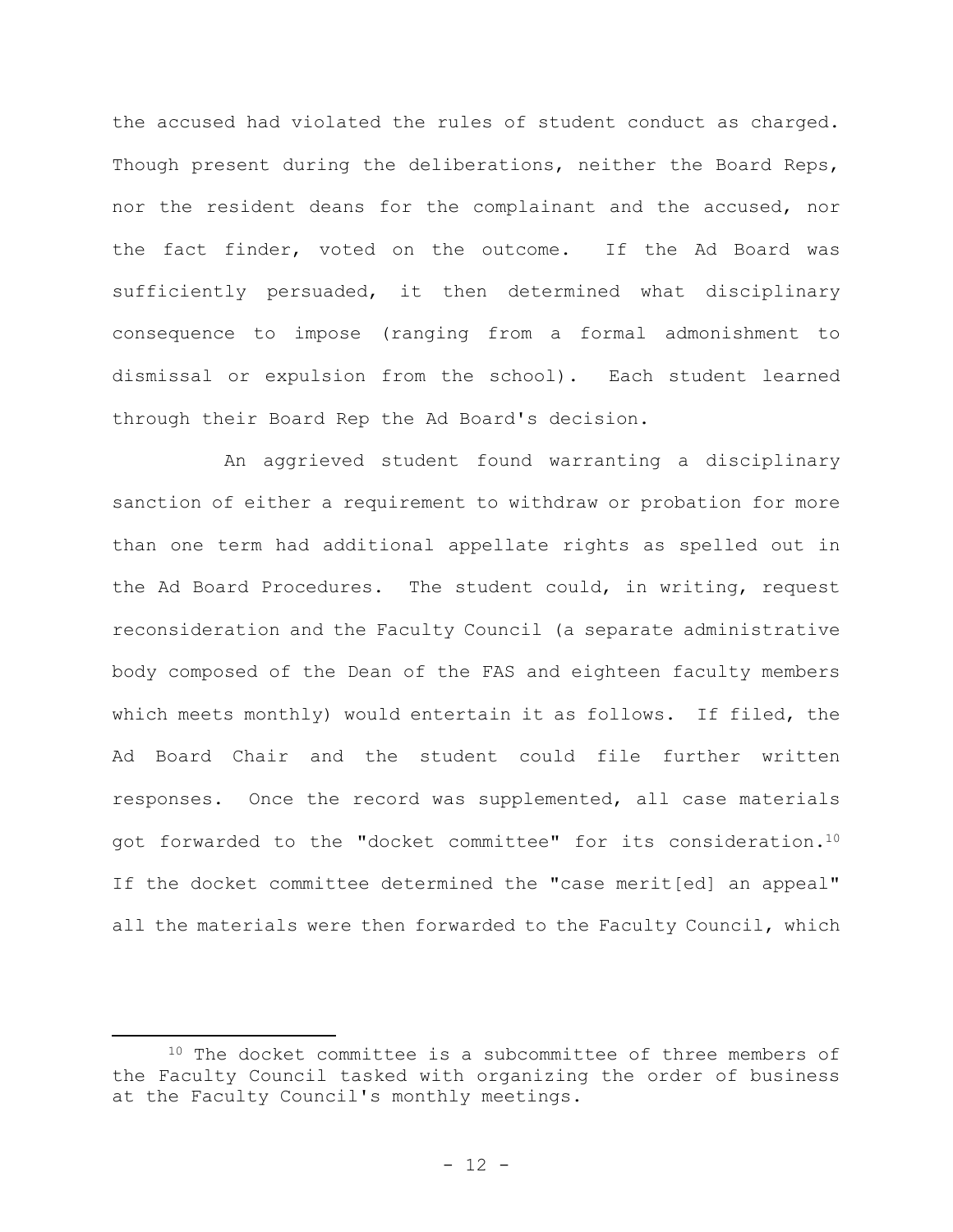reviewed, discussed, and adjudicated the appeal. The Secretary of the Faculty notified the appealing student of the outcome.

#### **C**

# **Ad Board Proceedings for the Complaints vs. Sonoiki**<sup>11</sup>

With Harvard's disciplinary procedure in mind, we return to Sonoiki's tale. On May 17, 2013, after Dean Ellison's meeting with Cindy, Ellison made Sonoiki aware of some informal complaints of sexual assault leveled against him and "warned" him they would speak again if the status of the complaints changed prior to the May 30 graduation day. On the 29th, Sonoiki, as noted earlier, delivered his speech to his classmates and their families as the chosen "male Harvard Orator" and, a day later, participated in the graduation ceremony. However, Harvard awarded him neither a diploma nor an undergraduate degree that day (or ever). Instead, Harvard's disciplinary process went into full throttle the following month. Sonoiki and Dean Ellison met again on June 3, this time to discuss the complaints submitted by Cindy and Ann which by then had become formal. Sonoiki's resident dean was not present at the meeting. A week later, after Betty submitted the

<sup>11</sup> Because Sonoiki's claims in this case hew closely to the Ad Board process as he experienced it and are not actually about the details of his sexual encounters with each woman and whether each was consensual, we focus this part of our recitation on the progression of the complaints through the Ad Board adjudication process and not on the content of the written statements submitted at each step of the process.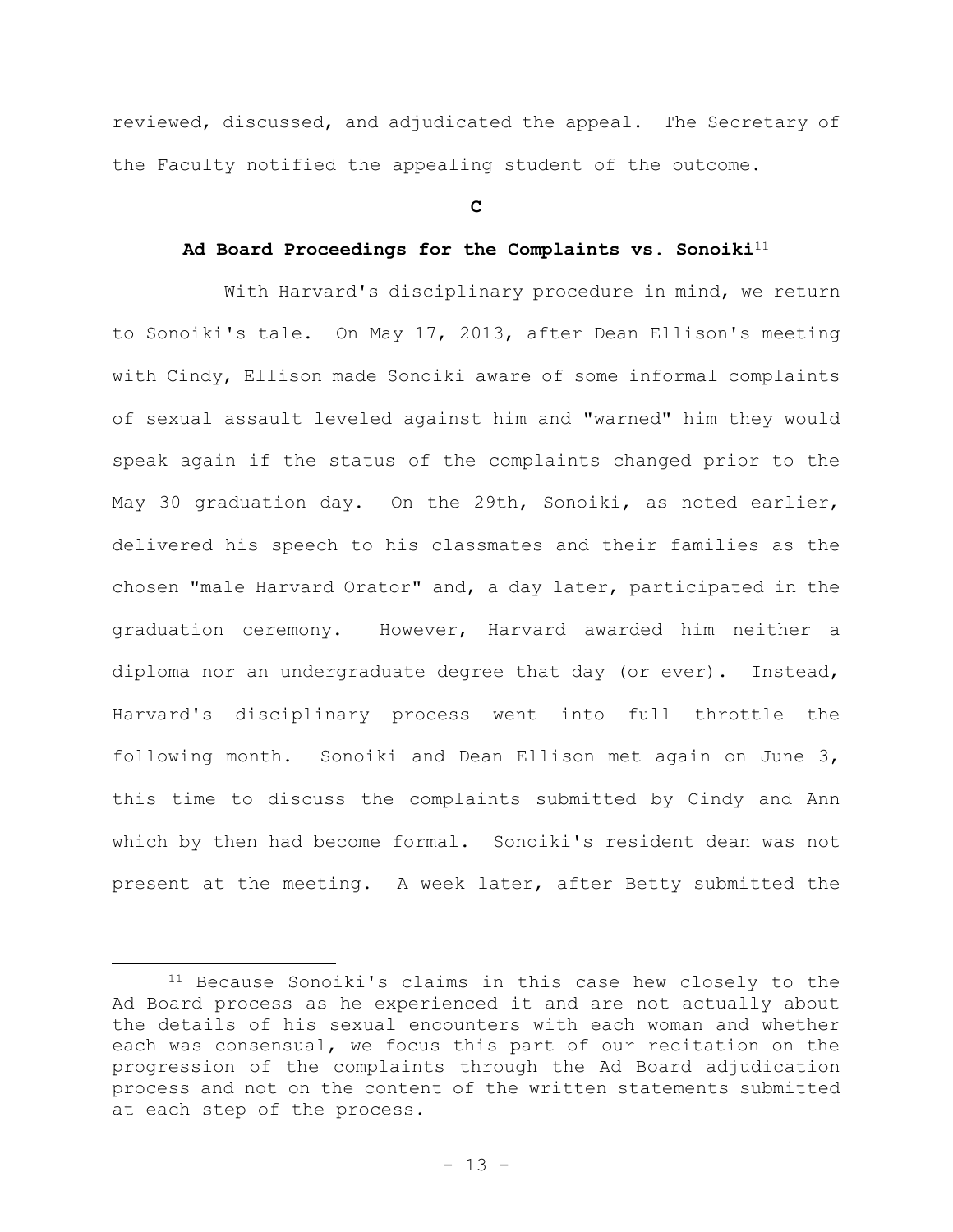third formal complaint, Sonoiki was never summoned to Dean Ellison's office to discuss it.

The Ad Board subcommittee<sup>12</sup> which had been appointed to review all three complaints interviewed Sonoiki, Ann, Betty, and Cindy. Sonoiki chose Laura Johnson, the Allston Burr Resident Dean for Currier House, to serve as his Board Rep and she attended each interview.<sup>13</sup> There is no indication he opted to have a personal advisor in addition to his Board Rep.

Following the subcommittee's supplementary investigation, three things happened on June 25: the subcommittee recommended the Ad Board issue three charges of sexual misconduct against Sonoiki, he promptly responded (though we don't know whether in writing or through other means), and the full Ad Board voted to issue all three charges. Sonoiki was not allowed to attend the deliberations, nor was anyone present to advocate on his behalf. Thereafter, the subcommittee conducted its secondtier additional investigation of each charge simultaneously. It accepted written statements from witnesses which included Rankin, who, in a dual role, wrote on behalf of Ann and Cindy while also

<sup>12</sup> Sonoiki's complaint doesn't differentiate between the subcommittee and fact finder. Presumably he is referring to both.

<sup>&</sup>lt;sup>13</sup> The record does not reveal whether Johnson was Sonoiki's resident dean or whether he was a member of Currier House. Betty and Cindy had the same Board Rep (Laura Brandt) and Ann chose Lisa Boes as her Board Rep. All three women chose Sarah Rankin as their personal advisor.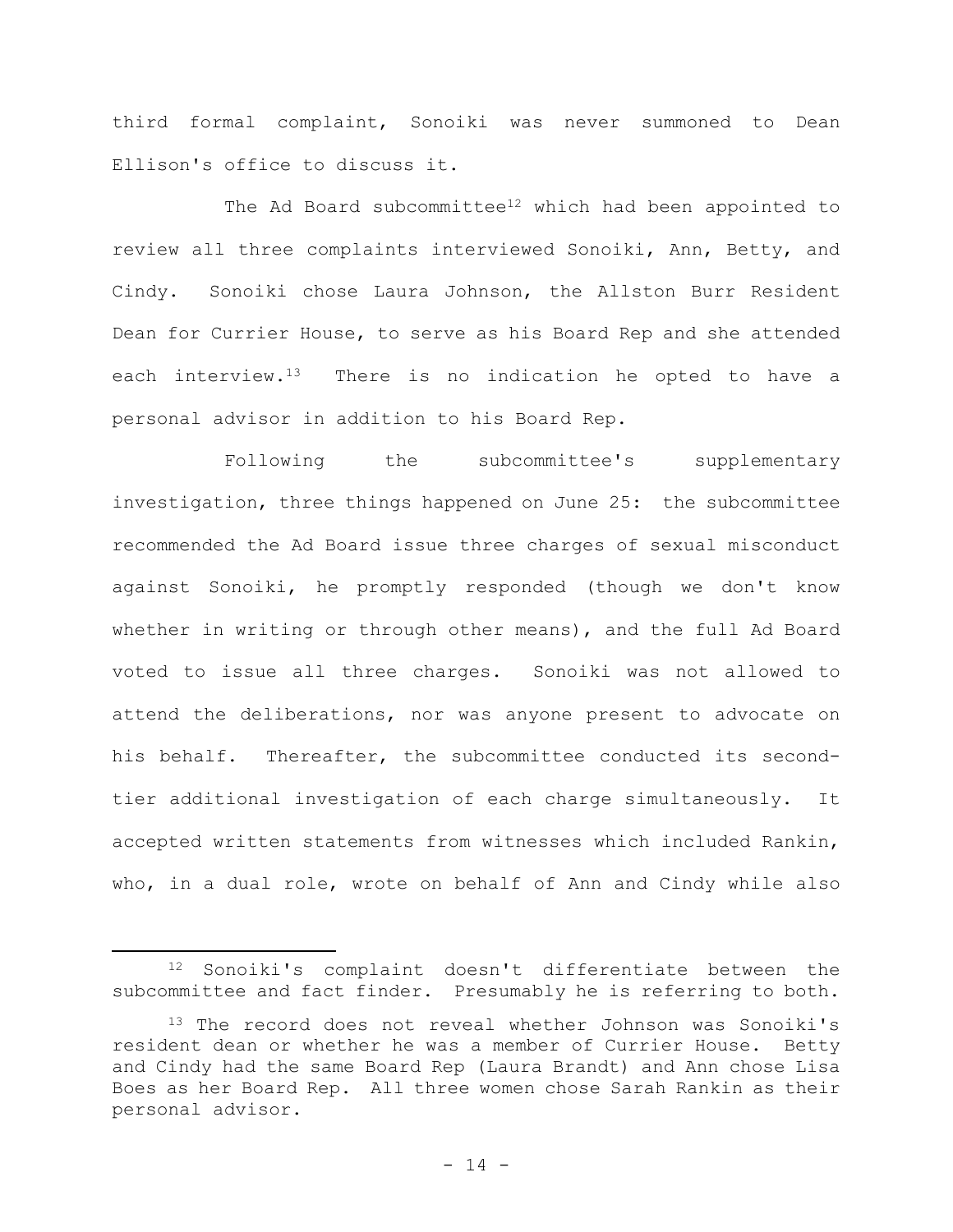serving as each complainant's personal advisor. Betty and Cindy served as witnesses for each other's allegations.

In November 2013, the subcommittee submitted three DCRs, each recommending Harvard require Sonoiki to withdraw from the school and officially dismiss him. After Sonoiki responded in writing, the full Ad Board met that same month and voted to adopt the subcommittee's recommendations. Though Sonoiki appealed to the Faculty Council in May 2014, Harvard dismissed him in December 2014.

**D**

## **District Court Proceedings**

Sonoiki filed a four-count complaint against Harvard University, the Harvard University Board of Overseers, and the President and Fellows of Harvard College (collectively, "Harvard"), claiming the Ad Board's adjudication of the complaints of student misconduct against him materially breached the contract governing their student-university relationship in multiple ways, including, inter alia:

- impermissibly withholding his degree after Harvard no longer had jurisdiction to adjudicate disciplinary complaints against him,
- using an incomprehensible standard of review,
- depriving him of fundamental fairness throughout the adjudicatory process, and
- denying an effective process for appeals

(count 1). Sonoiki also claimed that Harvard denied him the basic level of fairness owed to him (count 2), Harvard breached the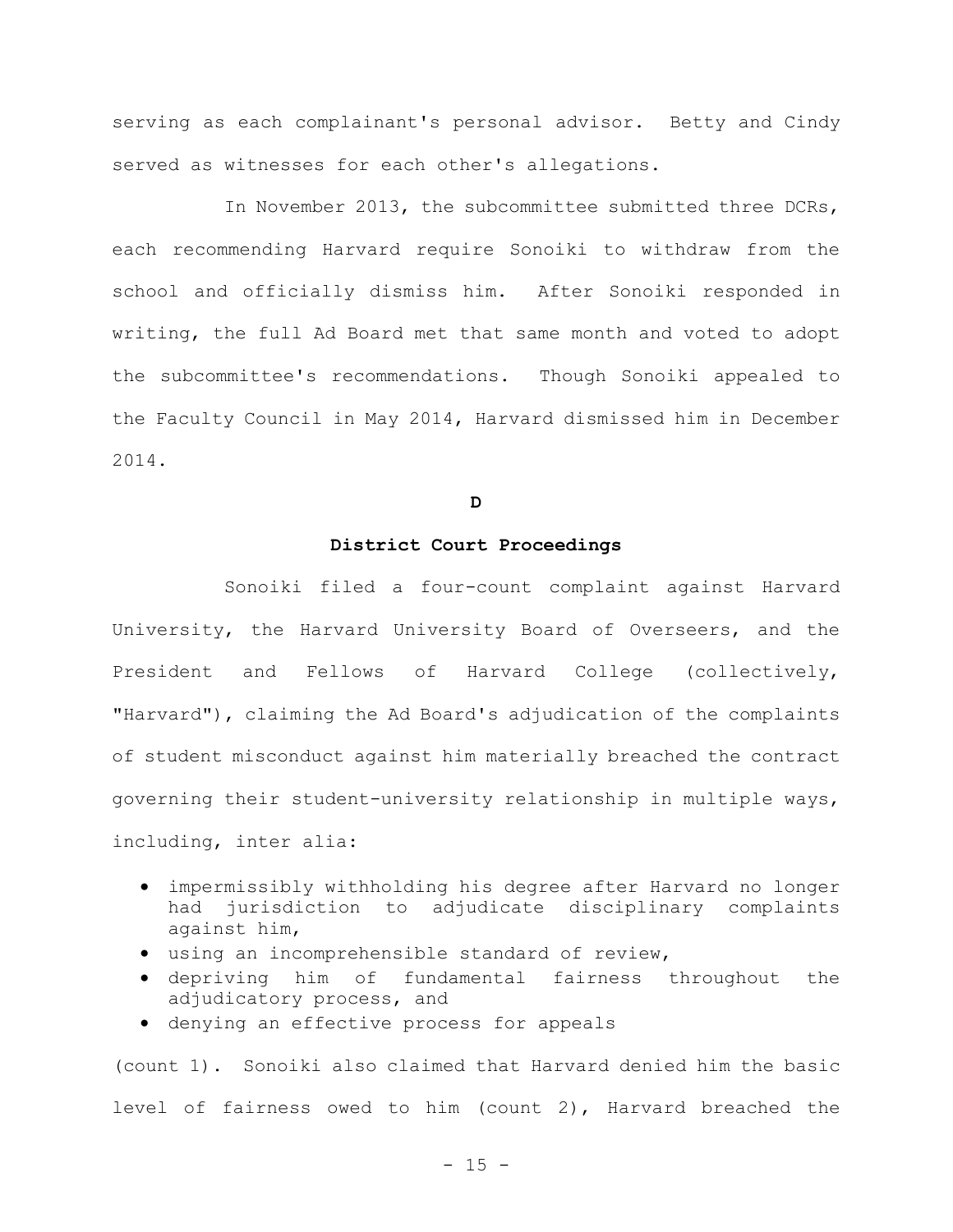implied promise of good faith and fair dealing (count 3), and that Harvard caused him harm when he relied to his detriment on Harvard's promises (the complaint calls this count "Estoppel and Reliance") (count 4).

Harvard responded by filing a Rule 12(b)(6) motion to dismiss. According to Harvard, rather than plausibly state claims of contract breach arising from Harvard's adjudication of the three sexual assault complaints, the allegations set forth in Sonoiki's complaint about the Ad Board's adjudicatory processes indisputably demonstrated Harvard's rigid consistency with the process described in the Ad Board Procedures, and further evidenced Harvard's legal alignment with the components of basic fairness identified in Massachusetts case law.<sup>14</sup> Persuaded by Harvard's contentions, the district court granted Harvard's motion to dismiss all four counts.15 It concluded Sonoiki's allegations about the ways in which he claimed Harvard breached the contract were not based on "reasonable expectations" and did not deny him "basic fairness" (legal concepts that go along with breach of contract cases involving student disciplinary matters which we'll

<sup>14</sup> Harvard has not advanced an argument here or below that, should the court find Harvard breached its contract with Sonoiki, he has not demonstrated damages.

<sup>15</sup> Sonoiki challenged Harvard's jurisdiction to impose disciplinary sanctions against him but the district court concluded Harvard properly exercised jurisdiction over him and the complaints.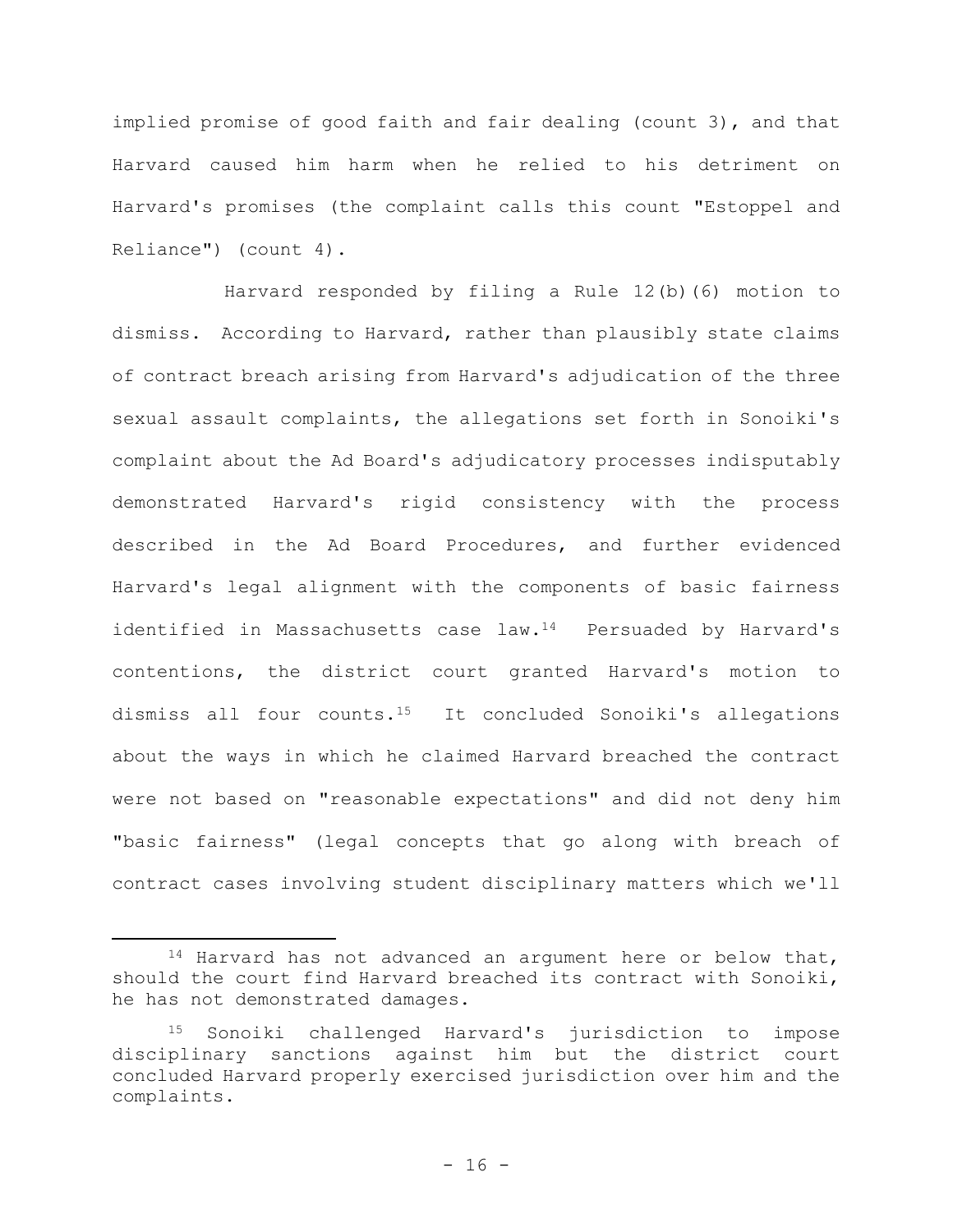discuss momentarily). As to Sonoiki's other claims, the district court found them likewise implausible.

Before us on a timely appeal, Sonoiki argues the district court got it all wrong.

# **II**

## **STANDARD OF REVIEW**

We review the dismissal of a complaint de novo, taking the factual allegations in the complaint and the inferences reasonably drawn from the complaint as true to determine whether the plaintiff has plausibly stated a claim upon which relief can be granted. Zell, 957 F.3d at 7; Fed. R. Civ. P. 12(b)(6). The court approaches the complaint as follows: it "isolate[s] and ignore[s] statements in the complaint that simply offer legal labels and conclusions or merely rehash cause-of-action elements," then "take[s] the complaint's well-pled (i.e., non-conclusory, non-speculative) facts as true, drawing all reasonable inferences in the pleader's favor, and see[s] if they plausibly narrate a claim for relief." Zell, 957 F.3d at 7 (quoting Zenon v. Guzman, 924 F.3d 611, 615-16 (1st Cir. 2019)). "Plausible, of course, means something more than merely possible, and gauging a pleaded situation's plausibility is a context-specific job that compels us to draw on our judicial experience and common sense." Id. (quoting Schatz v. Republican State Leadership Comm., 669 F.3d 50, 55 (1st Cir. 2012)).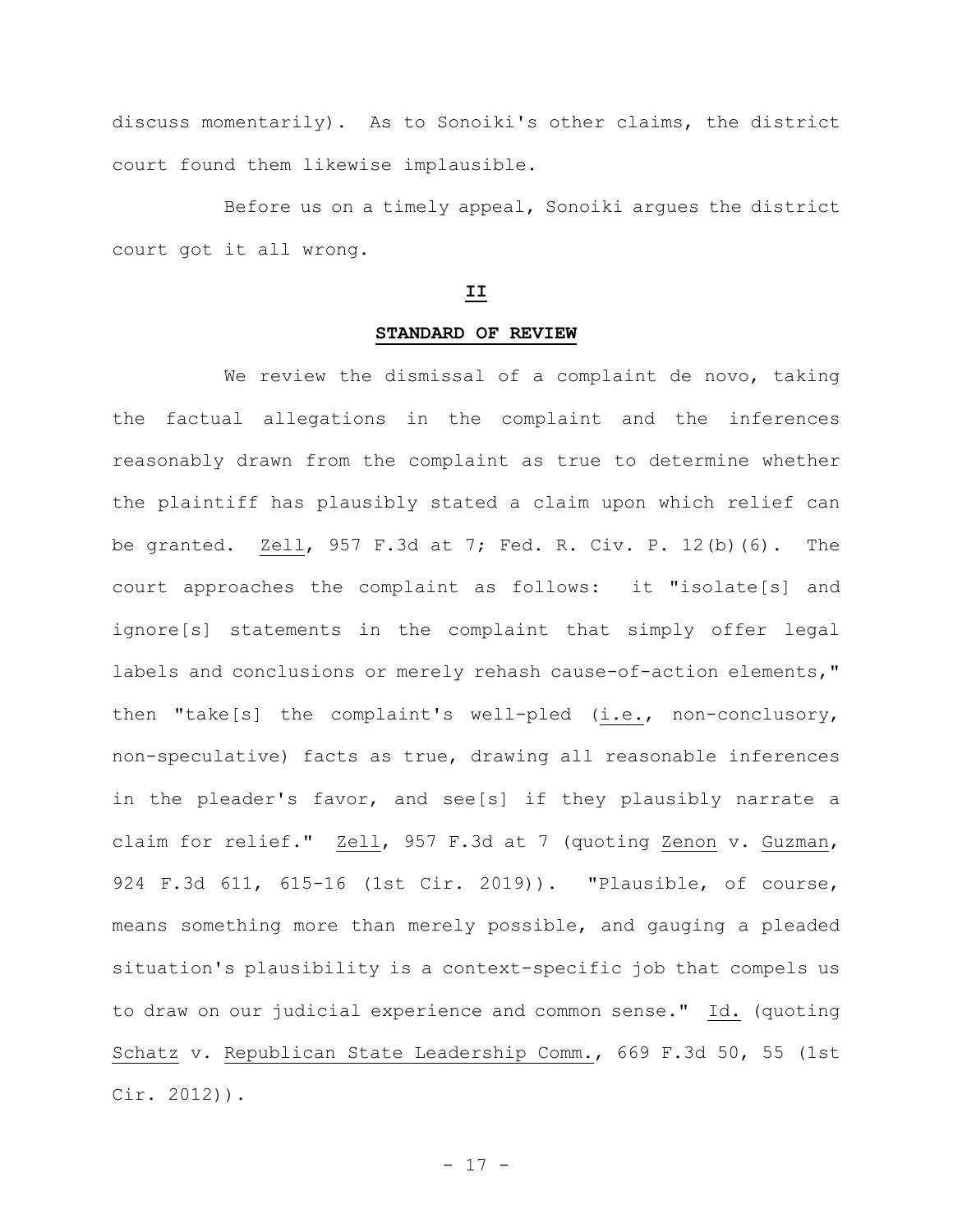#### **III**

#### **OUR TAKE**

Sonoiki challenges the dismissal of each count in his complaint but he focuses the bulk of his argument energy on his breach of contract claim, first arguing that the Ad Board Procedures contract is ambiguous because the language provides inconsistent rules about when Harvard will withhold a degree, second that the "sufficiently persuaded" standard of proof is ambiguous and so vague and incomprehensible as to be unenforceable, and third that he adequately pled Harvard failed to meet several of his reasonable expectations. With respect to his other three counts, he asserts that several aspects of the Ad Board's adjudication of the three complaints denied him a fair proceeding as promised by the Ad Board Procedures, that his claim about the breach of the implied covenant should be revived alongside the breach of contract claim, and that his "estoppel and reliance" claim should be revived as an alternative theory of liability. We kick off our discussion by describing the contract principles in play in this case, including the legal framework that Massachusetts' courts have developed (and that this court has previously applied) for assessing the merits of a student's breach of contract claim against his or her educational institution. will then discuss Sonoiki's arguments about why his claims should have survived Harvard's motion to dismiss, starting with his breach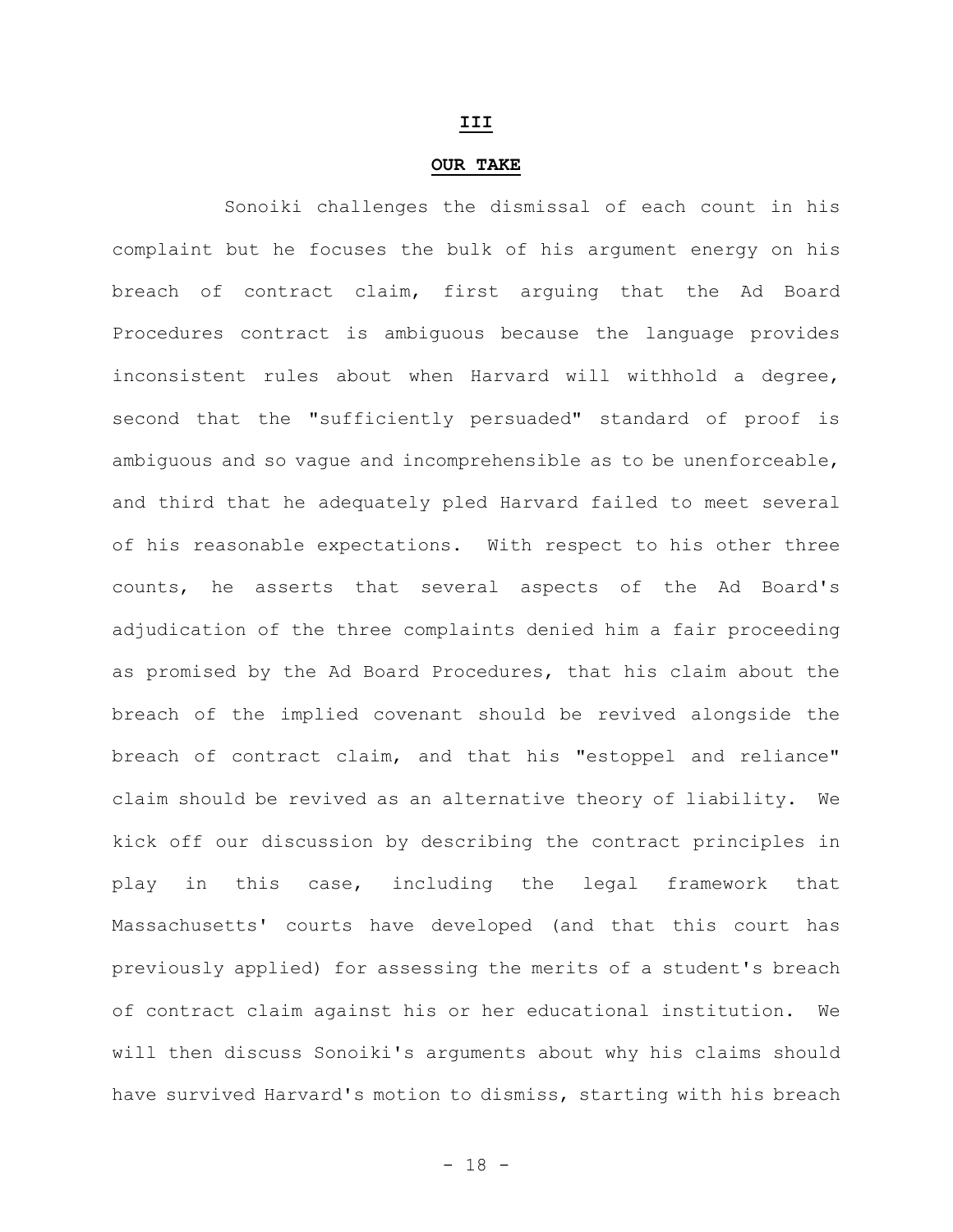of contract claim and then working through his other three counts, laying the legal framework for each of these other counts as we go.

**A**

# **Breach of Contract**

# 1. Basic Legal Framework

Neither party disputes that Harvard's 2012-2013 Student Handbook was a binding contract between Harvard and its students or that Massachusetts contract principles apply, so we follow their lead and assume the Ad Board Procedures is a binding contract governed by Massachusetts law. See Doe v. Trs. of Bos. Coll. (BC I), 892 F.3d 67, 80 & n.4, 94 (1st Cir. 2018) (applying Massachusetts law and assuming a valid contract bound the parties when neither party disputed this point). "A court interpreting a contract must first assess whether the contract is ambiguous," Farmers Ins. Exch. v. RNK, Inc., 632 F.3d 777, 783 (1st Cir. 2011) (citing Bank v. Thermo Elemental Inc., 888 N.E.2d 897, 907 (Mass. 2008)), "a question of law decided de novo by the reviewing court," Helfman v. Ne. Univ., 149 N.E.3d 758, 777 (Mass. 2020). "Language is ambiguous 'only if it is susceptible of more than one meaning and reasonably intelligent persons would differ as to which meaning is the proper one.'" Lass, 695 F.3d at 134 (quoting Gemini Invs. Inc. v. AmeriPark, Inc., 643 F.3d 43, 52 (1st Cir. 2011) (citing Massachusetts cases)). When we consider "whether a contract is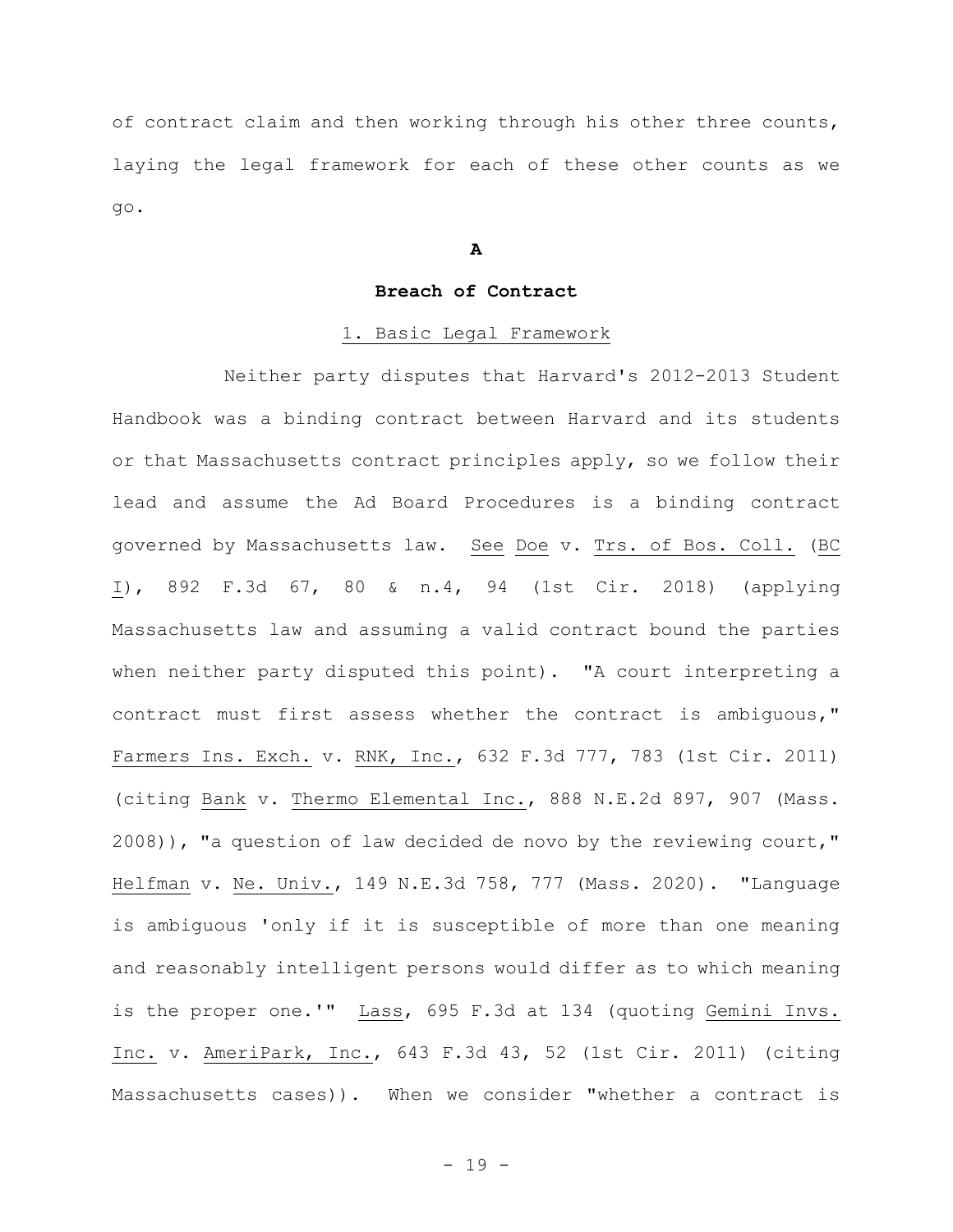ambiguous, we read the agreement 'in a reasonable and practical way, consistent with its language, background, and purpose.'" Id. (quoting Bukuras v. Mueller Group, LLC, 592 F.3d 255, 262 (1st Cir. 2010) (citing Massachusetts law)). "In interpreting contractual language, we consider the contract as a whole. Its meaning cannot be delineated by isolating words and interpreting them as though they stood alone." BC I, 892 F.3d at 81 (quoting Farmers Ins. Exch., 632 F.3d at 785). A contradiction between two contract terms or between multiple documents that comprise one overarching contract can lead to ambiguity that can't be resolved on a 12(b)(6) motion. See Lass, 695 F.3d at 135, 137 (reinstating a breach of contract claim because an ambiguity in contract language meant the plaintiff's construction of the language was not properly deemed unreasonable at the motion to dismiss stage).

When a case involves breach of contract claims between a student and a private academic institution, this court, following Massachusetts' lead, approaches the claims by examining "the terms of the contract established between the college and the student and ask[ing] whether the reasonable expectations of the parties have been met." Doe v. Trs. of Bos. Coll. (BC II), 942 F.3d 527, 533 (1st Cir. 2019) (first citing Schaer v. Brandeis Univ., 735 N.E.2d 373, 378 (Mass. 2000) and then citing Cloud v. Trs. of Bos. Univ., 720 F.2d 721, 724 (1st Cir. 1983)); see also Walker v. President & Fellows of Harv. Coll., 840 F.3d 57, 61-62 (1st Cir.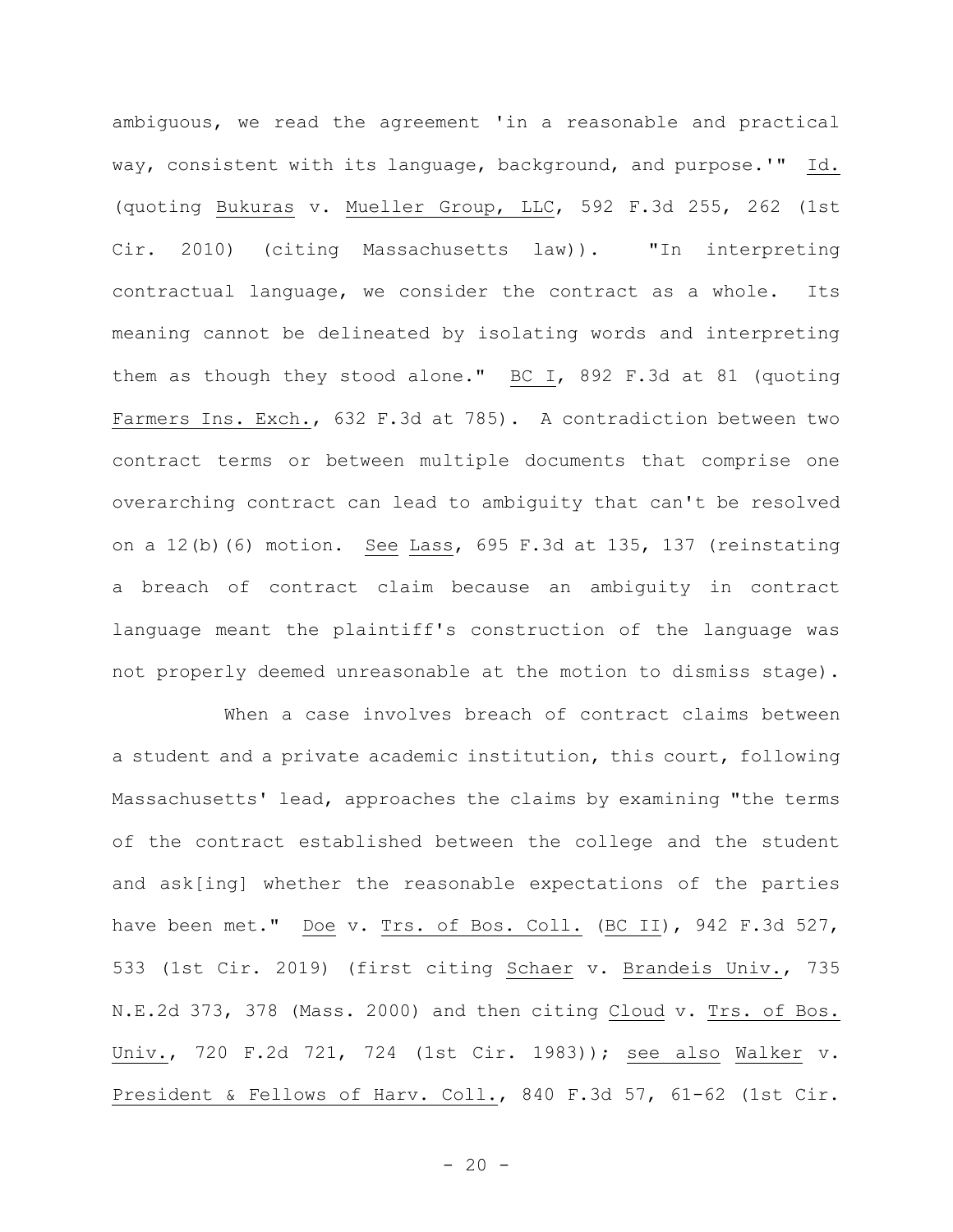2016). When applying this test, the court queries what the school "should reasonably expect" the student to understand from the language of the contract. BC I, 892 F.3d at 80 (quoting Walker, 840 F.3d at 61). In claims involving contract breaches based on purported faulty student disciplinary proceedings, we compare the procedures used to adjudicate the disciplinary complaint with the language of the contract spelling out those procedures to determine whether, given the student's reasonable expectations, there was a gap between what the school promised and what the school delivered. Id. (citing Cloud, 720 F.2d at 724-25). "If the facts show that the university has 'failed to meet the student's reasonable expectations[,]' the university has committed a breach." Id. (quoting Walker, 840 F.3d at 61-62) (cleaned up).

With the legal framework set out, we begin our discussion of Sonoiki's specific arguments about his breach of contract claim.

# 2. When Harvard Would Withhold a Degree

According to Sonoiki, Harvard breached the Ad Board Procedures contract when it withheld his degree pending the adjudication of the three complaints because the contract had inconsistent and contradictory statements about when Harvard would be permitted to withhold a degree, i.e., and importantly here, either as soon as a disciplinary *case* began or, as Sonoiki argues, only once a disciplinary *charge* had been issued. Sonoiki contends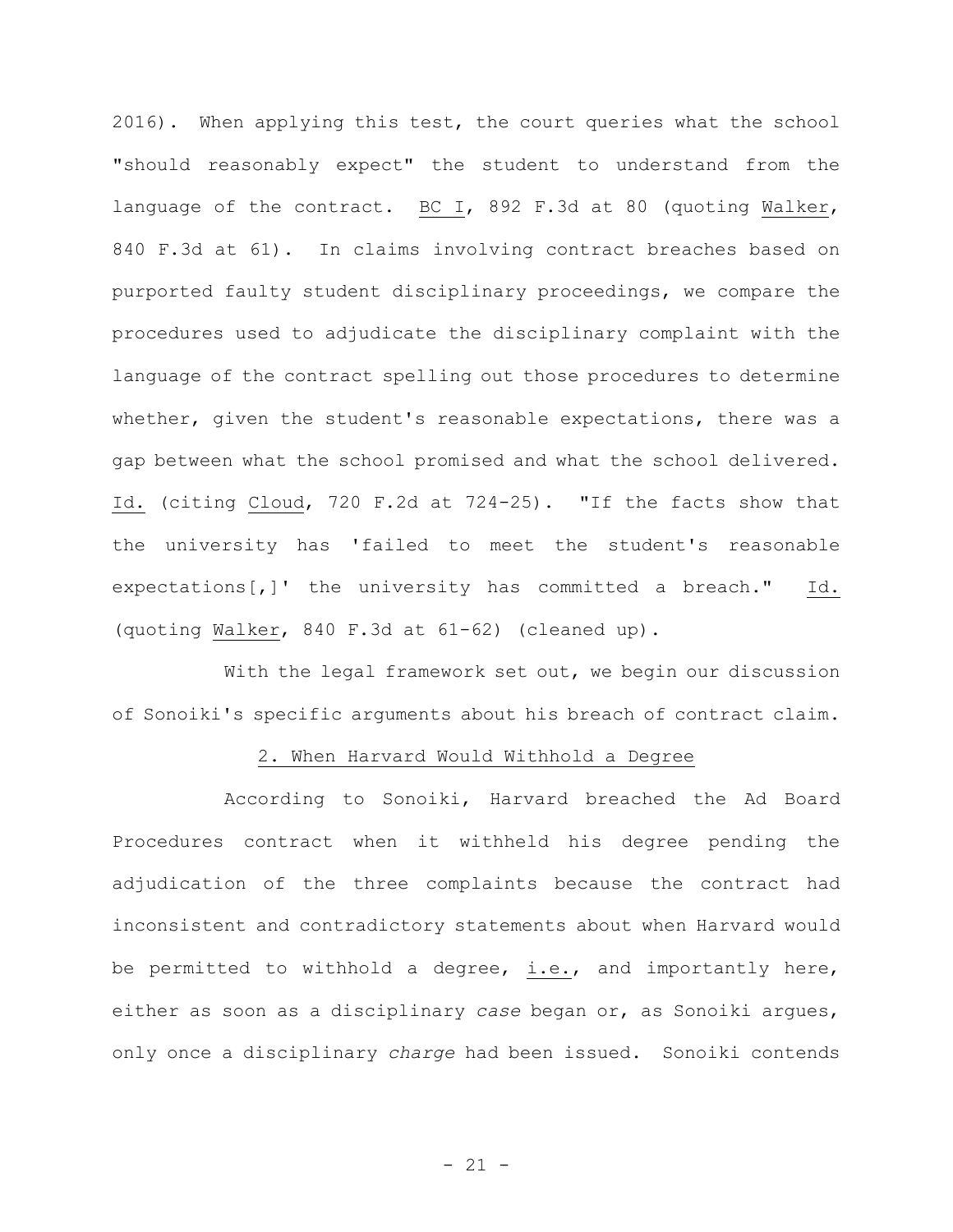this contractual inconsistency created an ambiguity which should have precluded the dismissal of his complaint.

Harvard insists the Ad Board Procedures are clear. It will not issue a degree to a student with a pending but not yet investigated complaint of sexual assault, emphasizing the definition in the contract of the "start" of a "case" as being "with an *allegation* of student misconduct in the form of a complaint or report." Harvard argues that it was under no obligation to give Sonoiki a degree simply because the Ad Board had not yet decided to issue a charge. As Harvard reasons, the contract may have explicitly stated when a degree would be withheld but not the universe of circumstances in which a degree would issue.<sup>16</sup>

The district court concluded Sonoiki had not plausibly alleged a breach of contract claim on this point because the Ad Board Procedures stated a degree would not be awarded to a student with a pending disciplinary case and the contract did not promise to award a degree to every student against whom a formal disciplinary charge was not pending. At this early stage, "drawing all reasonable inferences" in Sonoiki's favor and considering the

<sup>&</sup>lt;sup>16</sup> Based solely upon a review of the documents appended to the complaint, viewed in the light most favorable to Sonoiki, we cannot say that all students would reasonably understand or expect that Harvard might withhold their degree once they had completed all of the required course requirements and were in good financial standing with no disciplinary matters pending.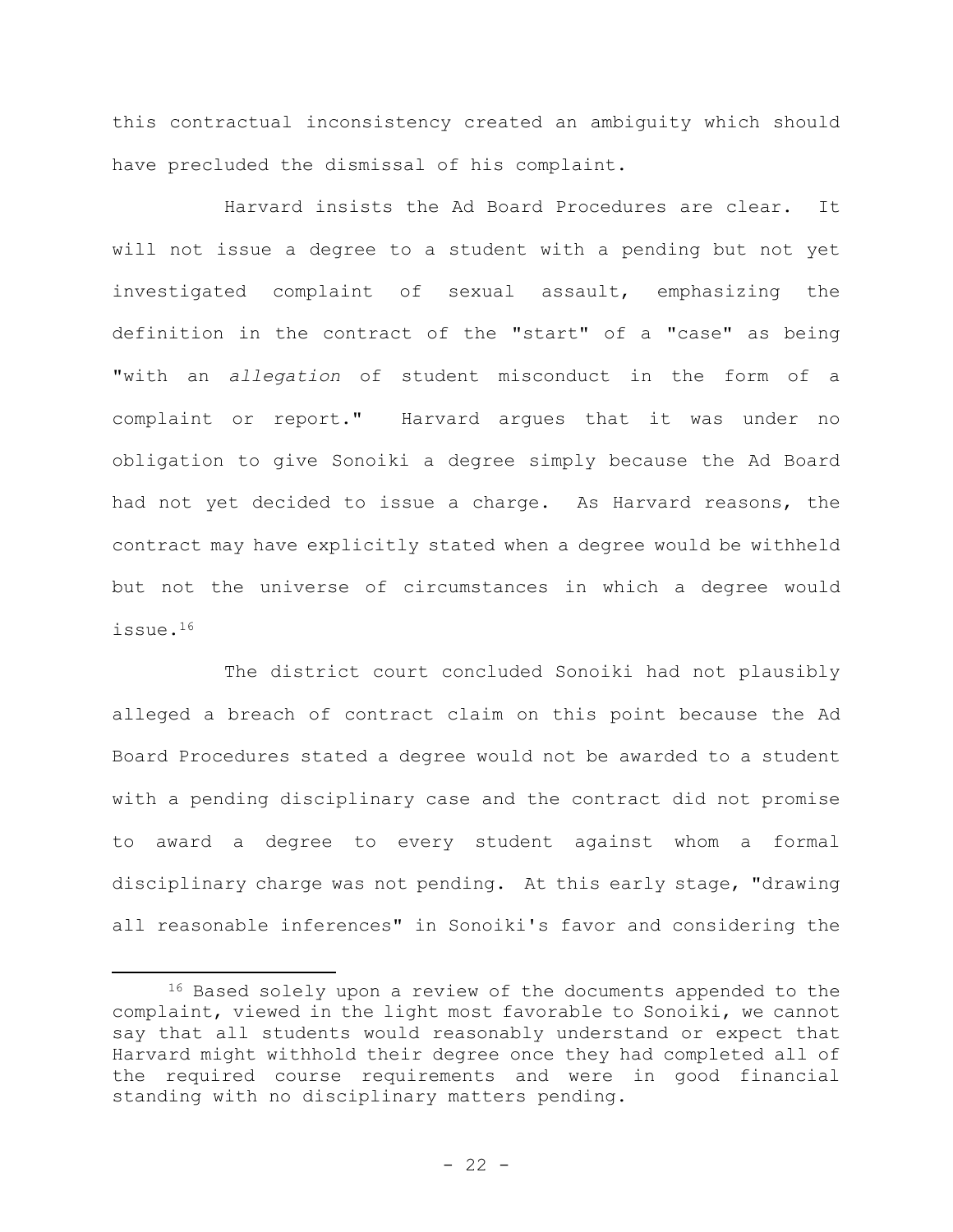"'implications from documents' attached to or fairly 'incorporated into the complaint,'" we disagree with the district court's conclusion that Sonoiki's allegations on this point were implausible. Schatz, 669 F.3d at 55 (quoting Ashcroft v. Iqbal, 556 U.S. 662, 667 (2009)).

The General Regulations stated "[a] degree w[ould] not be granted to a student who [wa]s not in good standing or against whom a disciplinary *charge* [wa]s pending." (Emphasis ours.) The Ad Board's disciplinary process flow chart specifically defined a "charge" as "the decision by the Board to pursue a case against the [accused]" and the Student Information Form discussed a "charge" as a discretionary decision by the Ad Board after the initial investigation was complete. At the same time, under the last subheader of the Student Information Form's Finding section (under "Conclusion of the Case"), the contract stated that "[a] student cannot receive a degree before a pending disciplinary *case* is resolved" (emphasis is again ours). The Student Information Form's introduction defined a "case" as beginning with an allegation "in the form of a complaint or report," triggering the Initial Review but "may or may not end with the College issuing a *charge*."<sup>17</sup> "Case" and "charge" are clearly identified as distinct

<sup>&</sup>lt;sup>17</sup> No one is arguing that an open disciplinary case alone makes a student not in good standing and there is no indication in the record that Sonoiki was not otherwise in good standing on graduation day.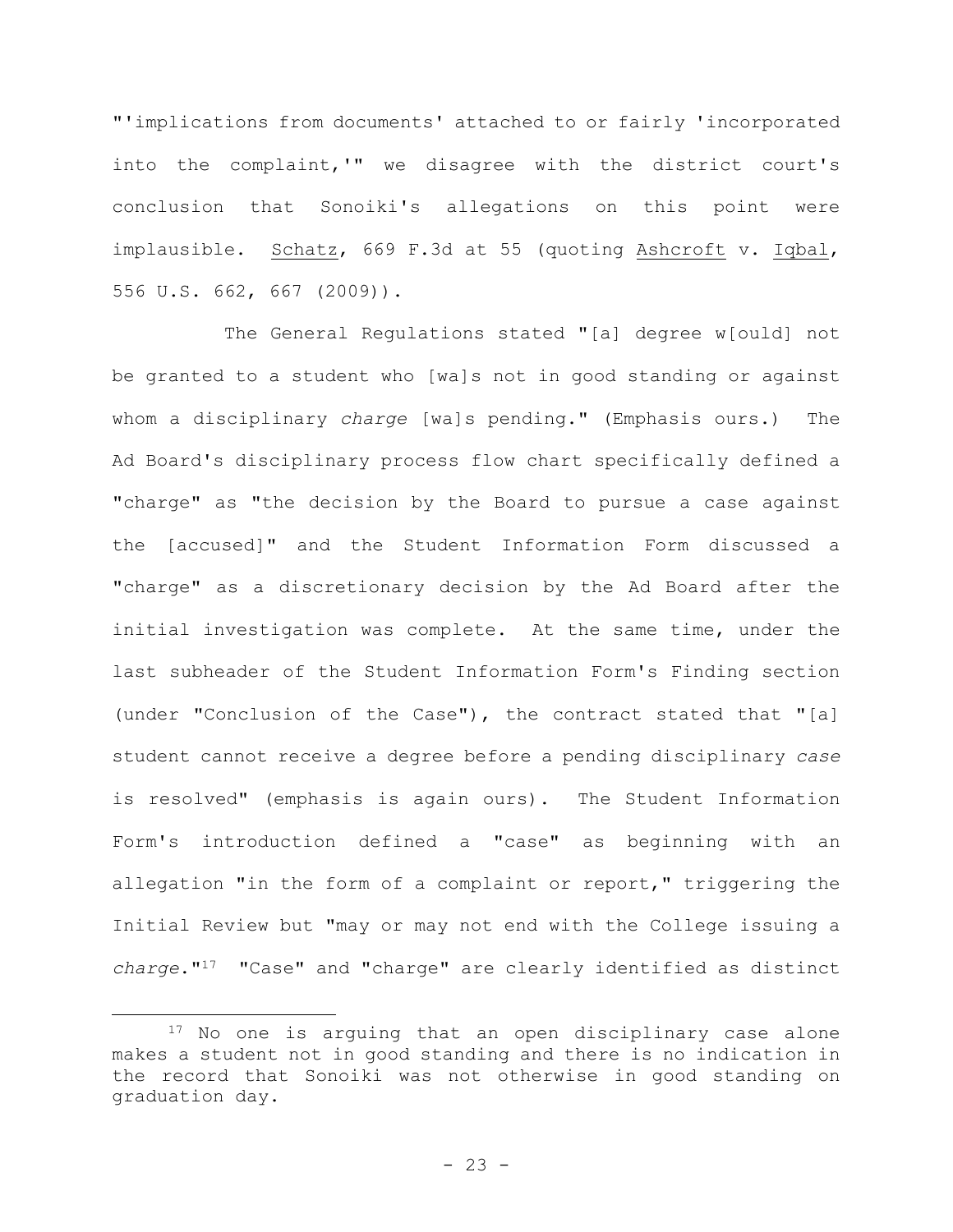concepts within the contract documents, marking different stages of the process, and are not, therefore, interchangeable. Yet, the Ad Board Procedures used these two terms interchangeably.

In addition, under the Student Information Form's Initial Phase "Charge Decision" subheader, the contract stated that, "[i]n all cases, you and the complainant will be informed by your respective Board Representatives whether the Board issued a charge," whereas under the "Conclusion of the Case" subheader in the Finding section the contract stated "[i]n cases other than those involving allegations of sexual assault or physical violence, the complainant will not be informed of the Board's decision." These conflicting provisions about notice to the complainant suggests that the pending disciplinary "case" referred to in the Finding section is the "case" that proceeds after a charge has been issued, potentially not intended to mean the same as the "case" initiated when an allegation of misconduct is made.

In our view, despite the explicit definitions given to "case" and "charge," the use of each throughout the Ad Board Procedures renders the required status of an accusation for triggering Harvard's act of withholding a degree ambiguous. See Lass, 695 F.3d at 134 (stating ambiguity occurs when a contract "is susceptible of more than one meaning" with "reasonably intelligent persons [able to] differ as to which meaning is the proper one" (quoting Gemini Invs. Inc., 643 F.3d at 52)). Thus,

 $- 24 -$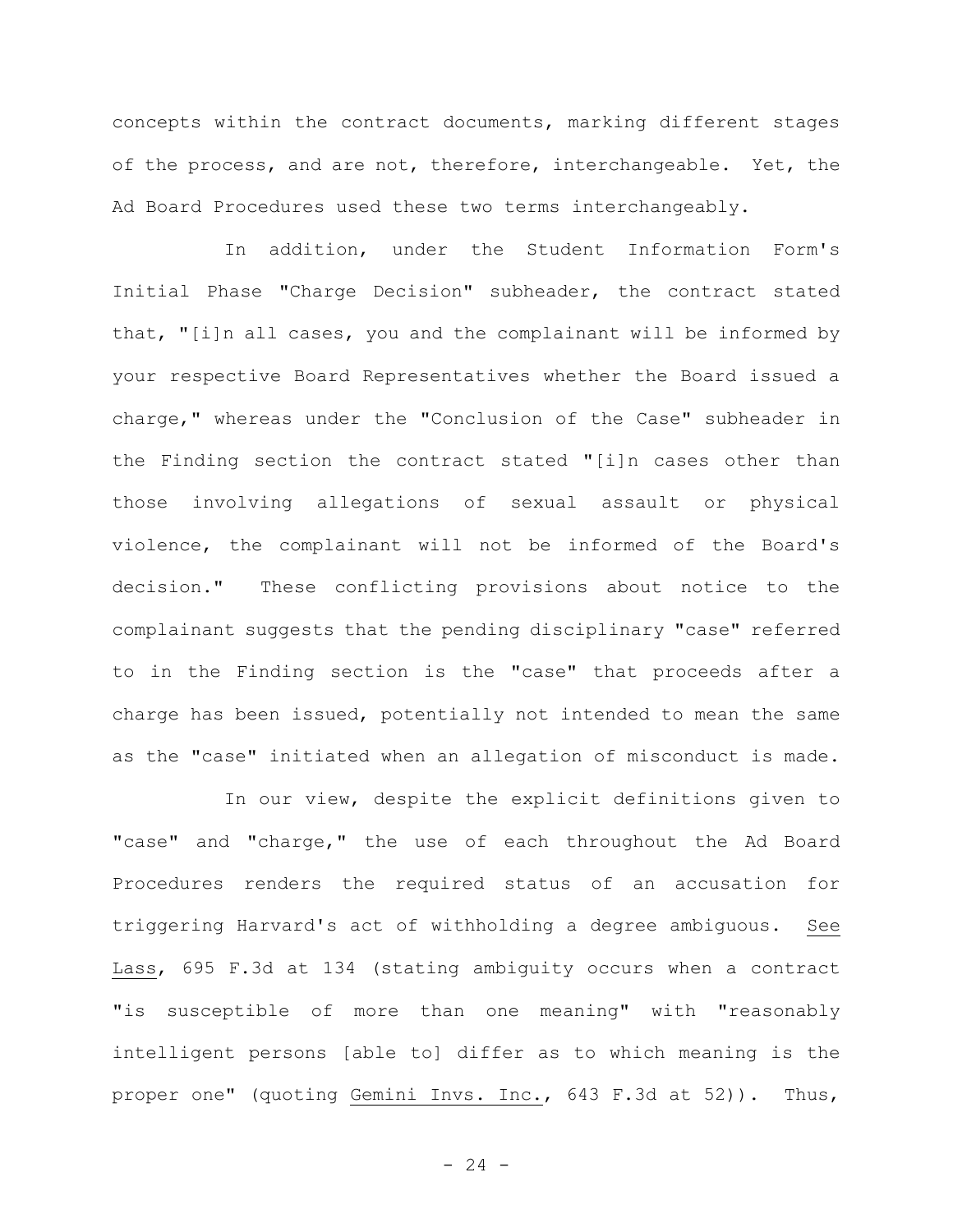we agree with Sonoiki that the Ad Board could be reasonably viewed as inconsistently defining the circumstances under which Harvard would withhold a degree.

At the time of his graduation day (May 30) two complaints had been filed but no charges had issued per the contract's definition of "charge." Sonoiki alleges the charges against him didn't issue until June 25, 2013. Because the contractual language about when Harvard will withhold a degree was ambiguous on its face and because we need not resolve ambiguities in contract language at the motion to dismiss stage, see Lass, 695 F.3d at 137, we conclude Sonoiki plausibly alleged he reasonably expected his degree would issue at the graduation ceremony and therefore has plausibly alleged Harvard breached the contract between them when it withheld his degree before issuing any disciplinary charges.<sup>18</sup>

<sup>18</sup> Sonoiki makes three other arguments relevant to this degree-withholding issue that touch upon jurisdictional claims that we do not address at this time because the Ad Board Procedures' internal ambiguity about when Harvard will withhold a degree needs to be resolved first. First, he says he had a reasonable expectation he would receive his degree on graduation day and then be outside the Ad Board's jurisdiction because, on that day, he had completed all of his academic requirements, was in good standing by the contract's definition, and there were no disciplinary charges pending against him. He also points out that he participated in graduation activities after two of the complaints landed on the Ad Board's desk, including as a featured speaker at one event and with all of the other graduating students at the commencement ceremony, even though the contract states that students with disciplinary cases pending are "ordinarily" not allowed to "participate in commencement or related activities,"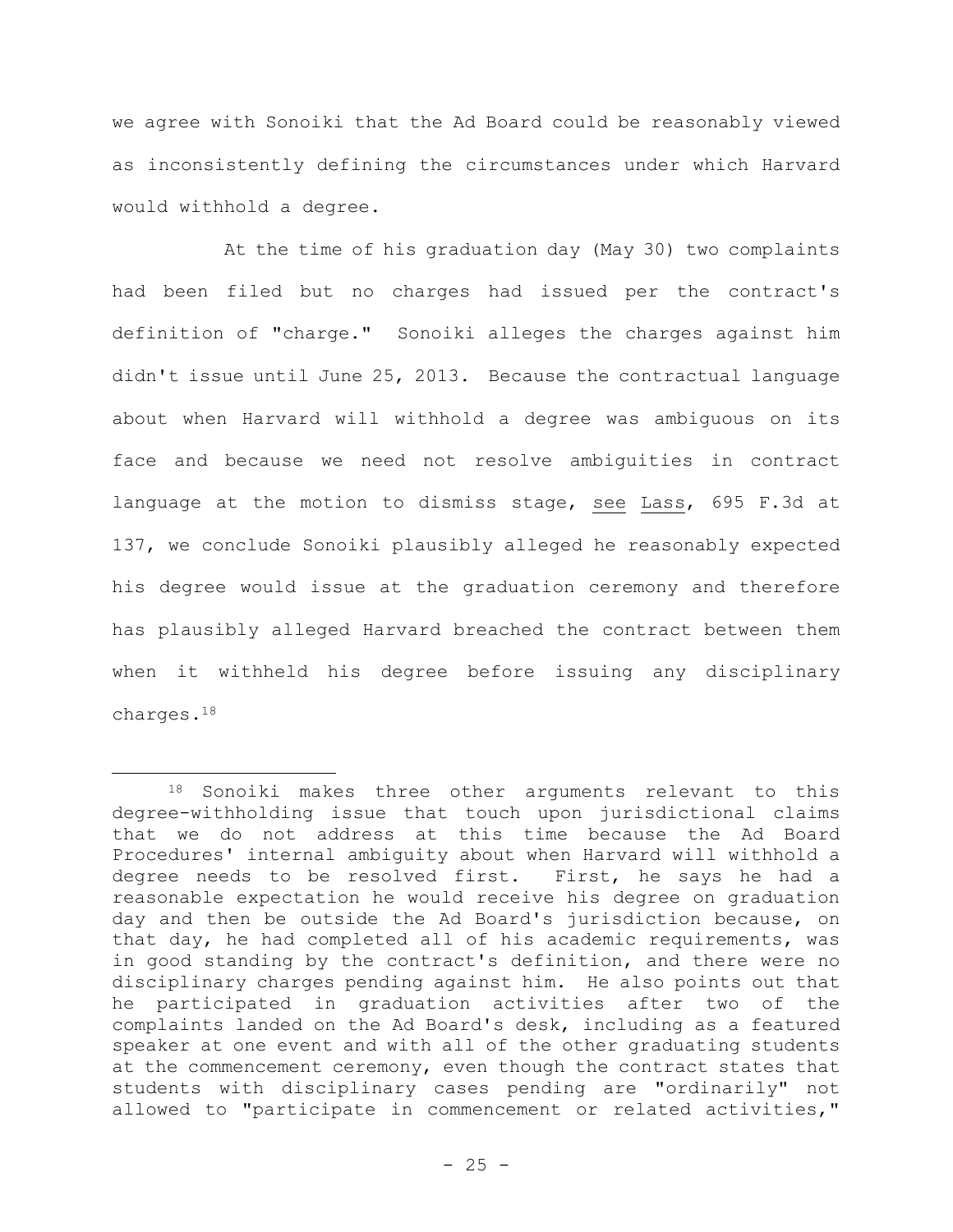## 3. Ad Board Must be "Sufficiently Persuaded"

Sonoiki alleged in his complaint that the "sufficiently persuaded" standard utilized by the Ad Board when deciding whether an accused student has violated the school's rules is "undefined," "insufficient and unrecognizable." Failing to provide a definition for this standard is one of the many ways he alleges Harvard breached the contract and subjected him to an "arbitrary and capricious disciplinary process." In its motion to dismiss, Harvard challenged this allegation, primarily asserting the standard was just fine because it was "not materially different" than the preponderance of the evidence standard usually applied in civil litigation.

and Harvard could have issued charges sua sponte prior to the commencement activities.

Second, Sonoiki contends Harvard never had jurisdiction to adjudicate the third complaint, filed by Betty on June 4, because he should have had his degree by then and, according to him, this would have eliminated Harvard's disciplinary jurisdiction over him altogether. As he points out, the district court did not address this argument in its decision, focusing exclusively instead on Ann and Cindy's cases, which were "initiated" and "unresolved at the time of graduation." Because we are holding that Sonoiki adequately pled a breach of contract claim based on Harvard withholding his degree at graduation, we will not address this argument in the first instance, but note the argument can be litigated on remand. See Ortiz-Bonilla v. Federación de Ajedrez de P.R., Inc., 734 F.3d 28, 39 (1st Cir. 2013) (remanding an issue for further litigation).

Third, he argues for the application of various other principles of contract interpretation, none of which we need discuss given our holding on his primary argument about Harvard breaching the contract by withholding his degree.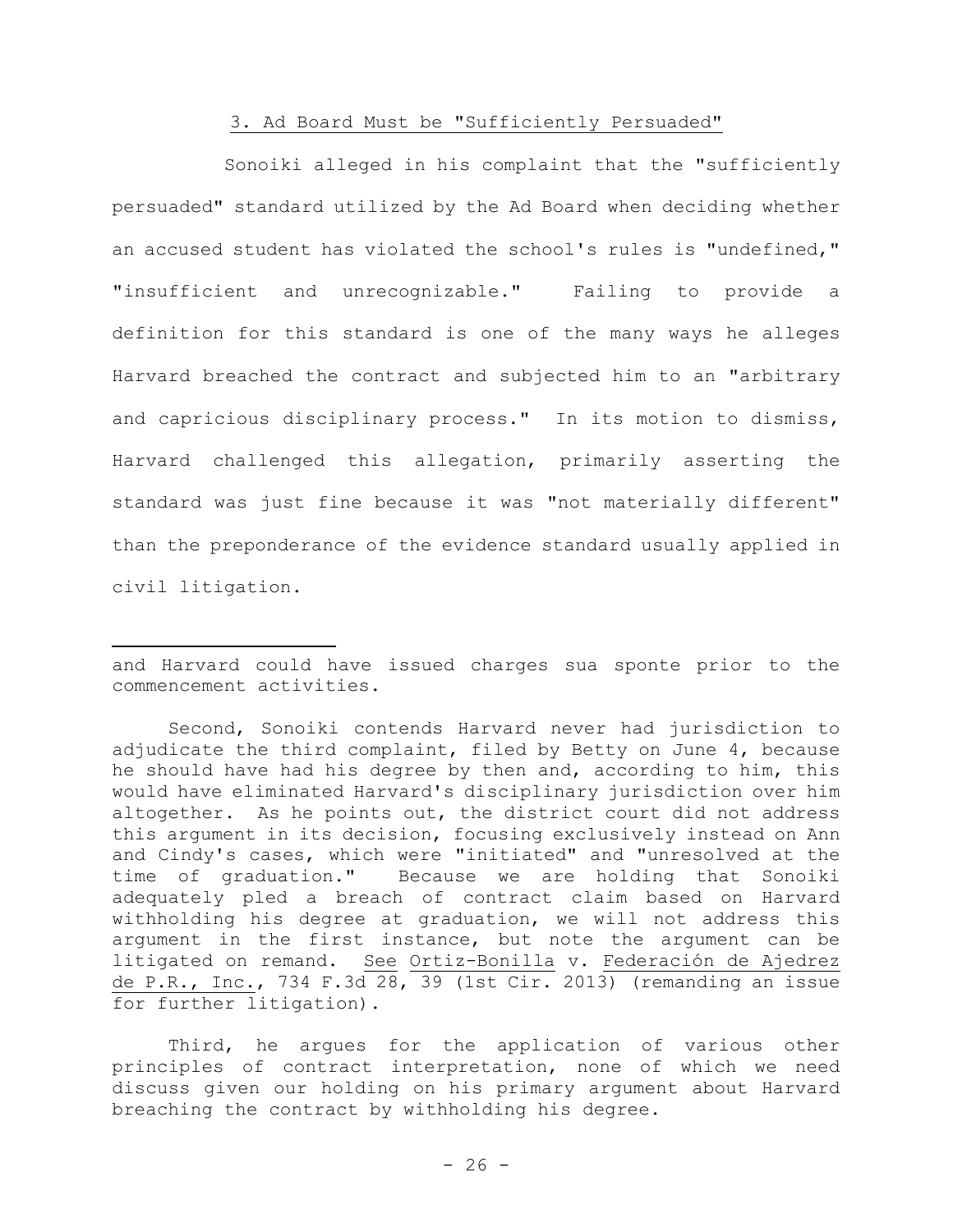In his opposition to Harvard's dismissal motion, Sonoiki challenged the similarity between the two standards of review. And he further insisted that Harvard was obligated to use, but did not use, a preponderance of the evidence standard. In support of this assertion, Sonoiki relied on a document issued by the Department of Education's ("DOE") Office of Civil Rights ("OCR") referred to as the Dear Colleague Letter ("DCL"), issued April 4, 2011, stating that OCR expected schools to apply the preponderance standard to its investigations of sexual misconduct complaints.<sup>19</sup> Russlynn Ali, Office for Civil Rights, U.S. Dep't of Educ., Dear Colleague Letter: Sexual Violence (Apr. 4, 2011), http://www2.ed.gov/about/offices/list/ocr/letters/colleague-

201104.pdf. Not so, said Harvard in its response to Sonoiki's opposition to its dismissal motion -- because "the fact that Harvard wanted to avoid legalese in a pedagogical setting does not mean there is any material difference between a preponderance and 'sufficiently persuaded' standard." And, in any event, Sonoiki had failed to explain why "sufficiently persuaded" was difficult to understand in the first place.

The district court concluded this part of Sonoiki's claim got him nowhere, commenting that Harvard was not required to

<sup>19</sup> This DCL was subsequently rescinded in September 2017. Candice Jackson, Office of Civil Rights, U.S. Dep't of Educ., Dear Colleague Letter (Sept. 22, 2017), https://www2.ed.gov/about/offices/list/ocr/letters/colleague-title-ix-201709.pdf.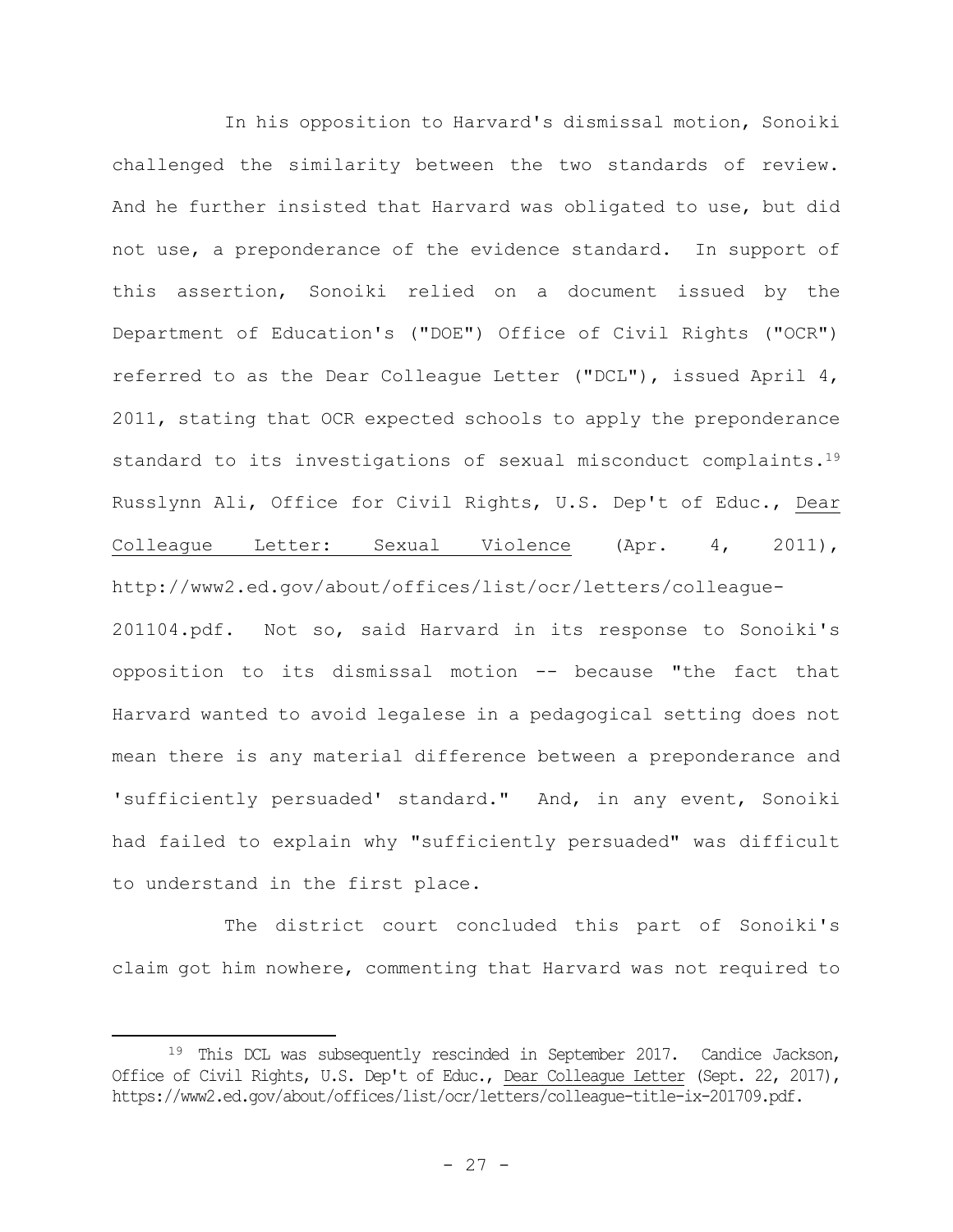apply any legal standard to the disciplinary process it designed and, furthermore, "the Complaint does not contain any facts that indicate that [the sufficiently persuaded standard] was not the standard that was applied by the Ad Board in resolving the complaints brought against Sonoiki."

Sonoiki's argument is teed up for our review because he takes issue here with both findings of the district court. First, Sonoiki says the court's statement about Harvard having no obligation to apply a legal standard to its disciplinary process is wrong, and he once again asserts the primacy of the 2011 Dear Colleague Letter and its evidence standard requirements. Problem with Sonoiki's argument is this: even though he urges us to accept the standard of review he proposes, Sonoiki makes no effort to explain how this DCL was legally binding on Harvard. As a result, we deem this part of his challenge to the standard waived for failure of development. See Holloway v. United States, 845 F.3d 487, 491 n.4 (1st Cir. 2017) (concluding an argument was waived when a party failed to provide any legal support for its argument).

Sonoiki next addresses the district court's finding that Harvard had, in fact, applied its sufficiently persuaded standard, contending he cannot prove Harvard did not follow the standard because the term is not defined in any of the contractual documents binding them. His brief labels the standard "incomprehensible," "ambiguous," "fatally vague," and thus unenforceable. We take his

 $- 28 -$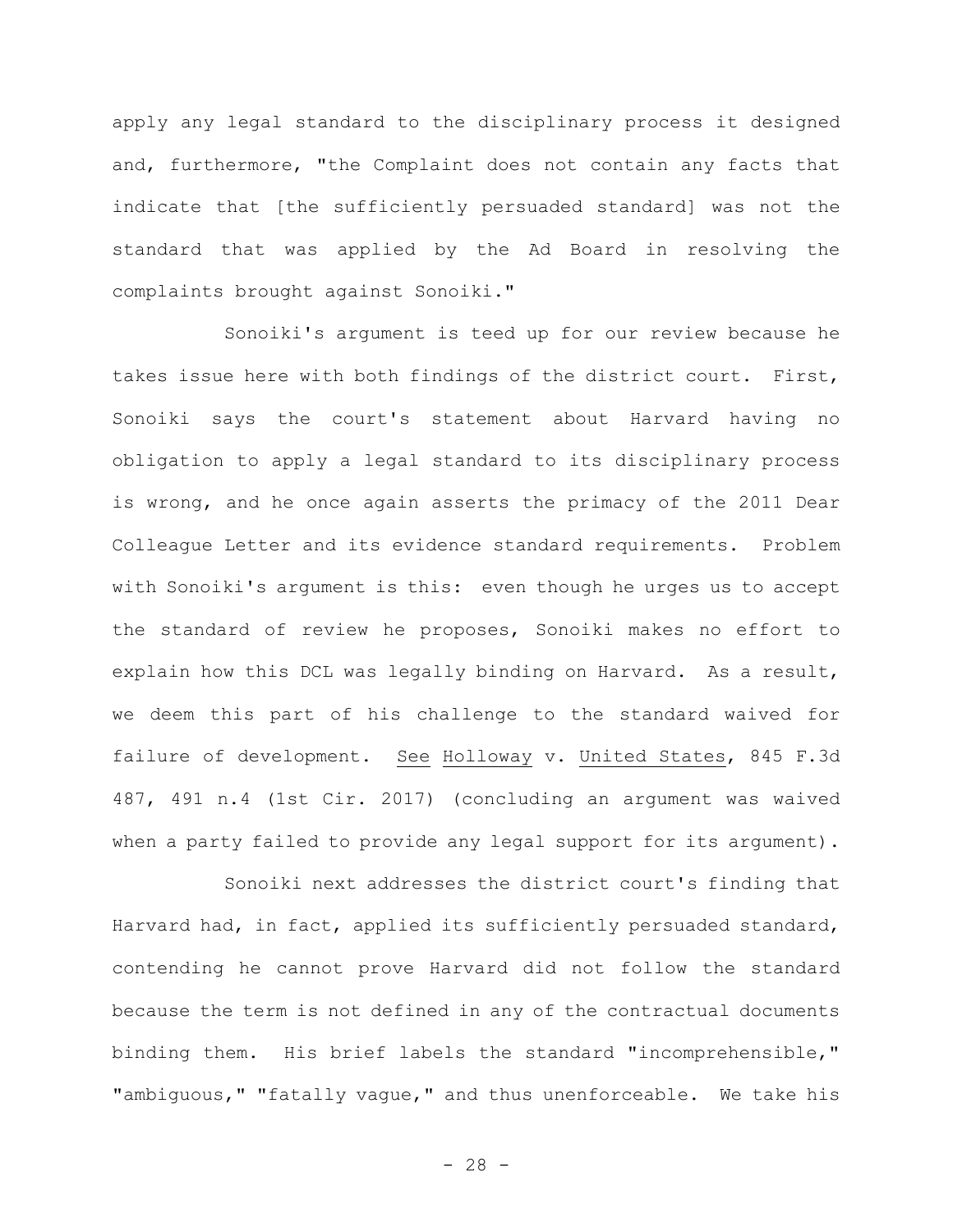argument to mean that, without a definition, it is impossible for him to prove a negative.<sup>20</sup> To support his contention that the standard is "ambiguous" with "no readily ascertainable meaning" Sonoiki relies on an article published in The Harvard Crimson in 2012 which highlighted the standard as problematic because students did not understand what it meant. See Mercer R. Cook & Rebecca D. Robbins, For Ad Board, Burdened Proof?, The Harv.  $Crimson$  (Oct.  $25,$  2012), https://www.thecrimson.com/article/2012/10/25/ad-board-burdenprocess/.

Harvard insists here as it did below that the standard's meaning is, in fact, clear on its face: to be persuaded one must believe a proposition to be more likely true than not true. Sonoiki counters that Harvard's attempt to show the sufficiently persuaded standard is equivalent to the preponderance of the evidence standard must fail because, as he sees it, the civil

 $20$  That being said, we see a different obstacle to his ability to plausibly allege, never mind prove, Harvard did not apply this standard: in each DCR the subcommittee submitted to the Ad Board after the conclusion of the investigations, the subcommittee explicitly declared that it was "sufficiently persuaded" Sonoiki had engaged in sexual acts with each of the women without each woman's consent. Clearly then, the subcommittee understood and applied the standard articulated in the Ad Board Procedures contract. Whether the full Ad Board also explicitly articulated this standard in its final decision, on the record before us we do not know. Nonetheless, we agree with the district court that Sonoiki hasn't alleged in his complaint that the Ad Board failed to apply this standard.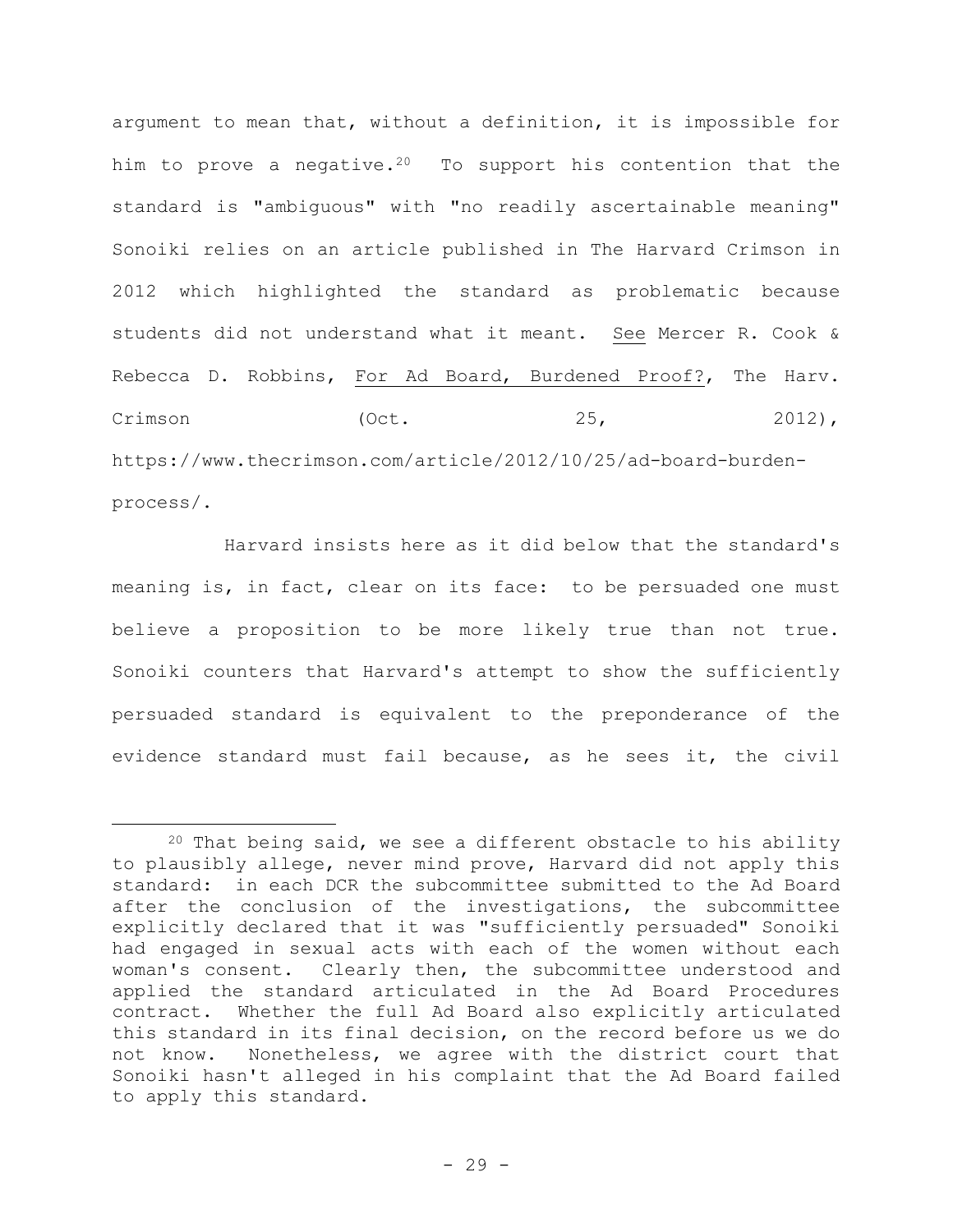burden of proof standard represents the degree to which one must be persuaded but "[t]here is no objectively measurable level by which someone believes something 'enough'" aka "sufficiently," and so to be more likely than not cannot be the same as "sufficient."<sup>21</sup>

From our vantage, the distinction the plaintiff is trying to drive home is not discernable to us; despite perhaps a clunky choice of words the standard is not actually unintelligible or fatally vague -- indeed it seems to us a perhaps lay person rephrasing of the preponderance of the evidence standard. At any rate, as we stated before, like the district court, we agree that Sonoiki did not allege in his complaint that Harvard deviated from the explicit standard it articulated in the Ad Board Procedures. As a result, Sonoiki has not plausibly alleged Harvard breached its contractual obligations to him by either using or not using the standard it identified in the contract.

## 4. Other Reasonable Expectations

Sonoiki also argues his breach of contract claim should have survived dismissal because he "sufficiently pled that Harvard failed to meet his reasonable expectations" -- expectations which he says were reasonably based on the contract's "express promises, intentional silence, and fairness guarantees." Harvard responds

<sup>21</sup> Sonoiki uses the online Cambridge English Dictionary's definition of "sufficiently," which is "enough." https://dictionary.cambridge.org/dictionary/english/sufficiently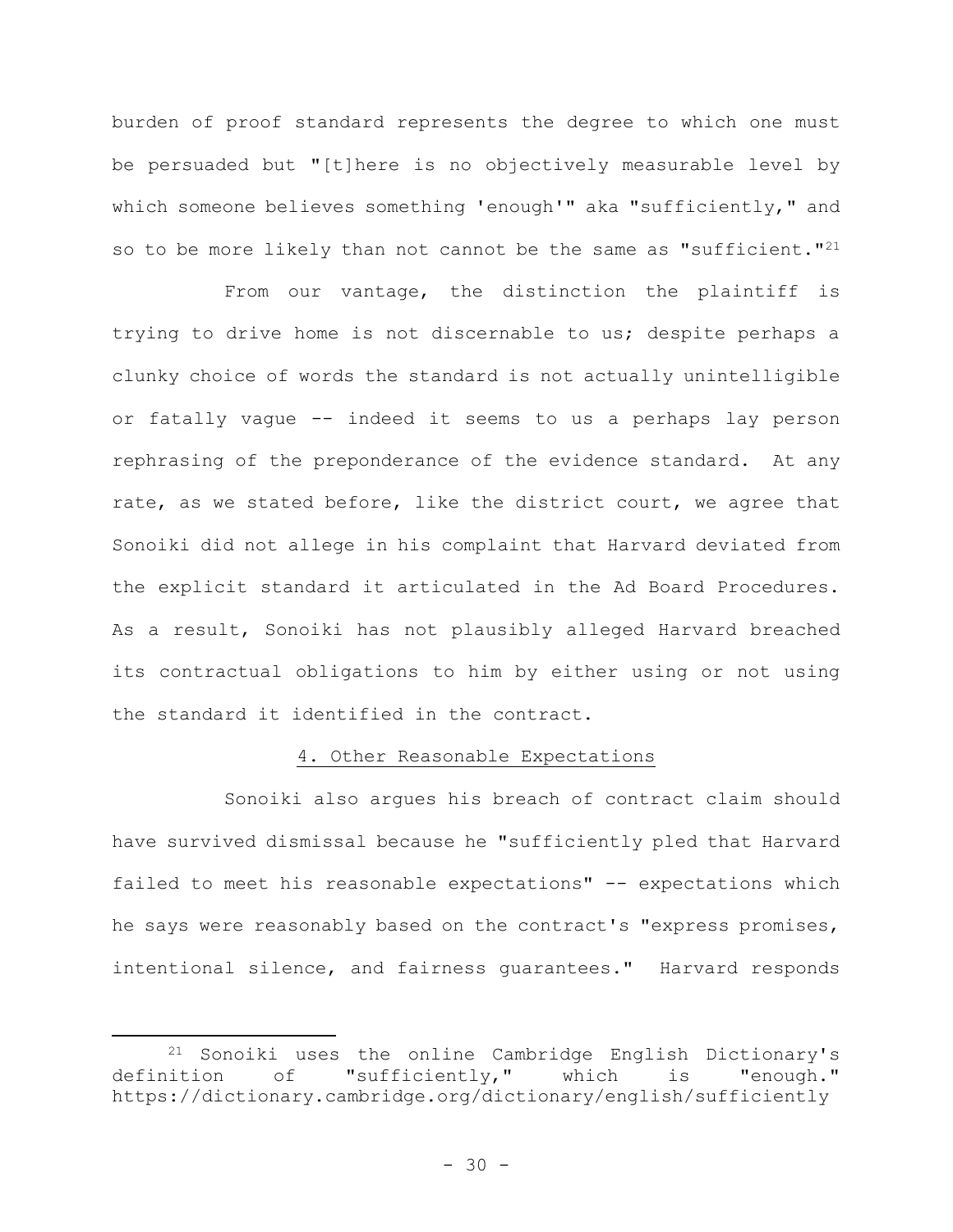that the Ad Board Procedures "either expressly foreclose or implicitly refute" the procedures Sonoiki identified as reasonably expected, "defeat[ing] his [breach of contract] claim" because his expectations were not "ground[ed]" in the language of the contract.<sup>22</sup> These arguments about the specific expectations Sonoiki claims were reasonable but not met reveal a tension in the application of the reasonable expectations framework under Massachusetts law, leading us to consider whether a student can have a reasonable expectation about what a contract guarantees if it cannot be found in the express language of the governing contract.

Harvard asserts the case law is replete with examples of courts rejecting claims about the violation of reasonable expectations when the student cannot identify a specific provision in the governing contract promising the piece of the process at issue. Our review of the case law, however, reveals this assertion doesn't quite paint the full picture. True, we once tossed aside an argument about whether a plaintiff had a reasonable expectation to a part of a process to which the plaintiff claimed he'd been deprived (live cross-examination of a witness) because "[n]othing

<sup>&</sup>lt;sup>22</sup> The district court evidently sided with Harvard because its discussion of Sonoiki's breach of contract claim focused on whether the Ad Board Procedures explicitly provided the parts of the process Sonoiki claimed he had reasonably expected but not received.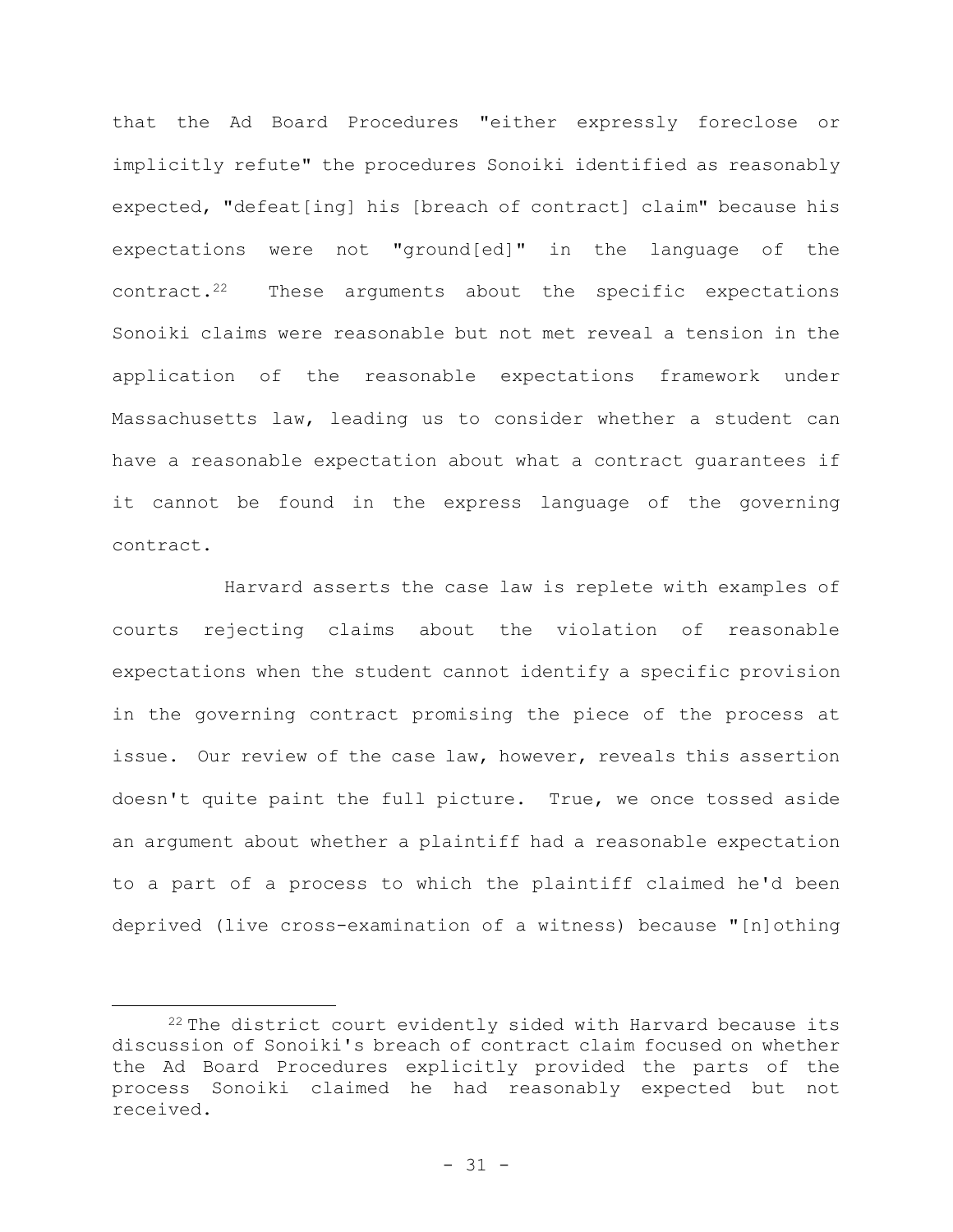in the contract provide[d] any basis for th[is] expectation." BC II, 942 F.3d at 533 (concluding, on the school's appeal from a granted motion for a preliminary injunction, that the student suspended for sexual misconduct had not shown he was likely to succeed on the merits of his breach of contract claim).

However, when reviewing a contract claim at the motion to dismiss stage, the reasonable expectation standard is focused on the student's interpretation of the contract's terms, assessing "what meaning the party making the manifestation, the university, should reasonably expect the other party to give it." Schaer, 735 N.E.2d at 378 (quoting Cloud, 720 F.2d at 724). This standard allows for a student's reasonable expectations to be different from the interpretation the university places on the same terms. Moreover, a student's expectation can be reasonable even if the precise expectation is not stated explicitly in the contract's language but, instead, when the student's expectation, viewed objectively alongside the express terms of the contract, is based on the student's fair interpretation of the contract's provisions. See id.; see also Doe v. Amherst Coll., 238 F. Supp. 3d 195, 217- 18 (D. Mass. 2017) (concluding the plaintiff had alleged sufficient facts to state a plausible breach of contract claim because the accused reasonably expected the investigative process would include steps that could reveal exculpatory as well as inculpatory evidence even though the contract (while promising a fair process)

- 32 -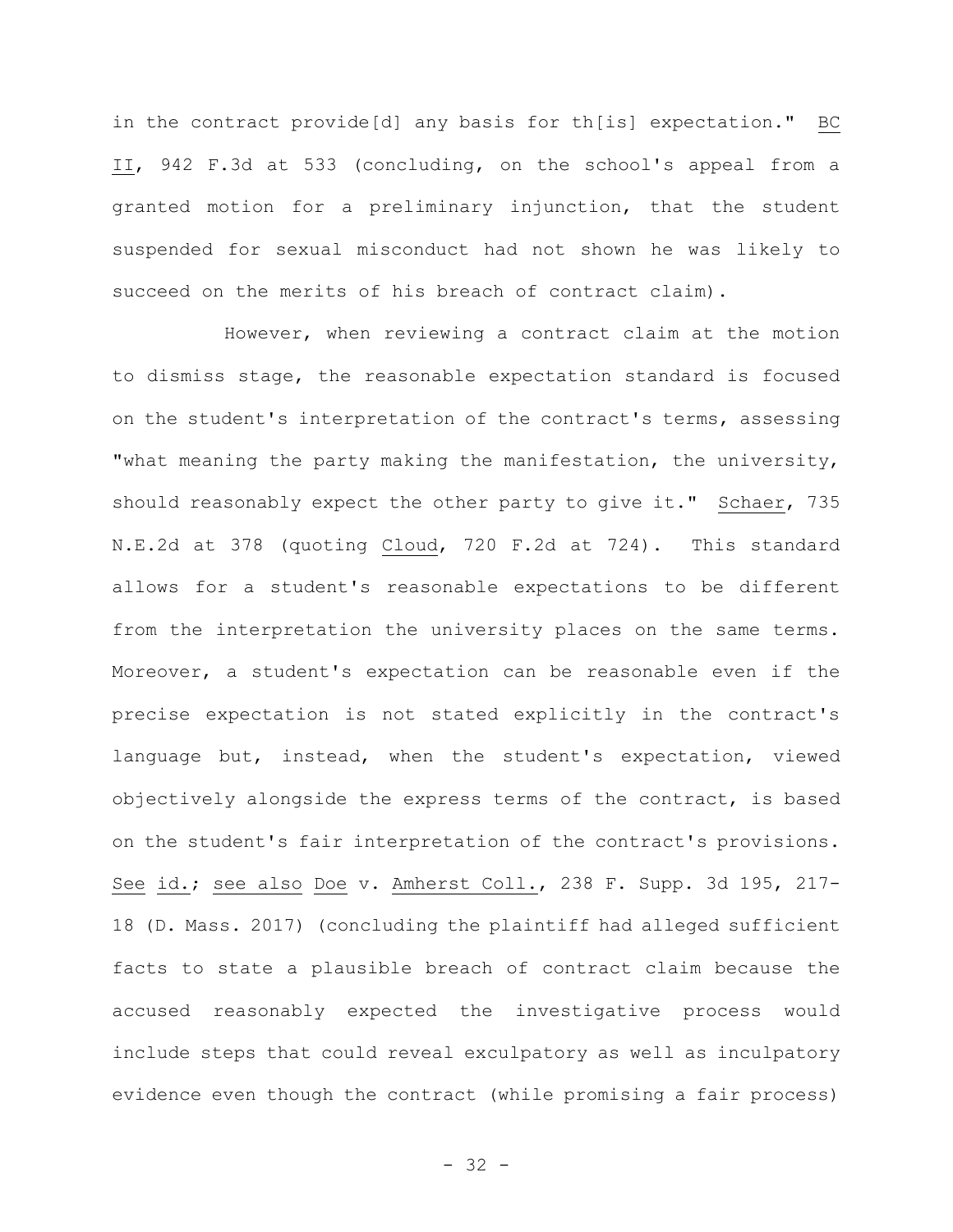did not explicitly state the investigative process would include an examination of both the complainant and accused's actions after the incident at issue).

Therefore, rather than deeming an expectation not plausible because it is not explicitly spelled out as a precise promise in the governing document, the appropriate inquiry is whether an alleged expectation is reasonable and therefore a plausible claim because the reasonable expectation is based on the student's feasible interpretation of the contract language. We are also mindful that the procedural posture of Sonoiki's case before us means we both accept the factual allegations Sonoiki made as true and "indulge every reasonable inference hospitable to his case." Schaer, 735 N.E.2d at 378 (quoting Judge v. Lowell, 160 F.3d 67, 77 (1st Cir. 1988) (cleaned up)); see also Amherst Coll., 238 F. Supp. 3d at 215 (noting the court would "make any reasonable inferences favorable to [the plaintiff's] position both with respect to determining what a student may have reasonably expected terms in the [contract] to mean and whether the [school] failed to meet those expectations").

Mindful of how the reasonable expectation doctrine applies to contracts between universities and students, we explore in some detail Sonoiki's specific arguments that we find have merit about how he plausibly alleged Harvard breached its contract with him, asking ourselves if, indulging all inferences in his favor,

- 33 -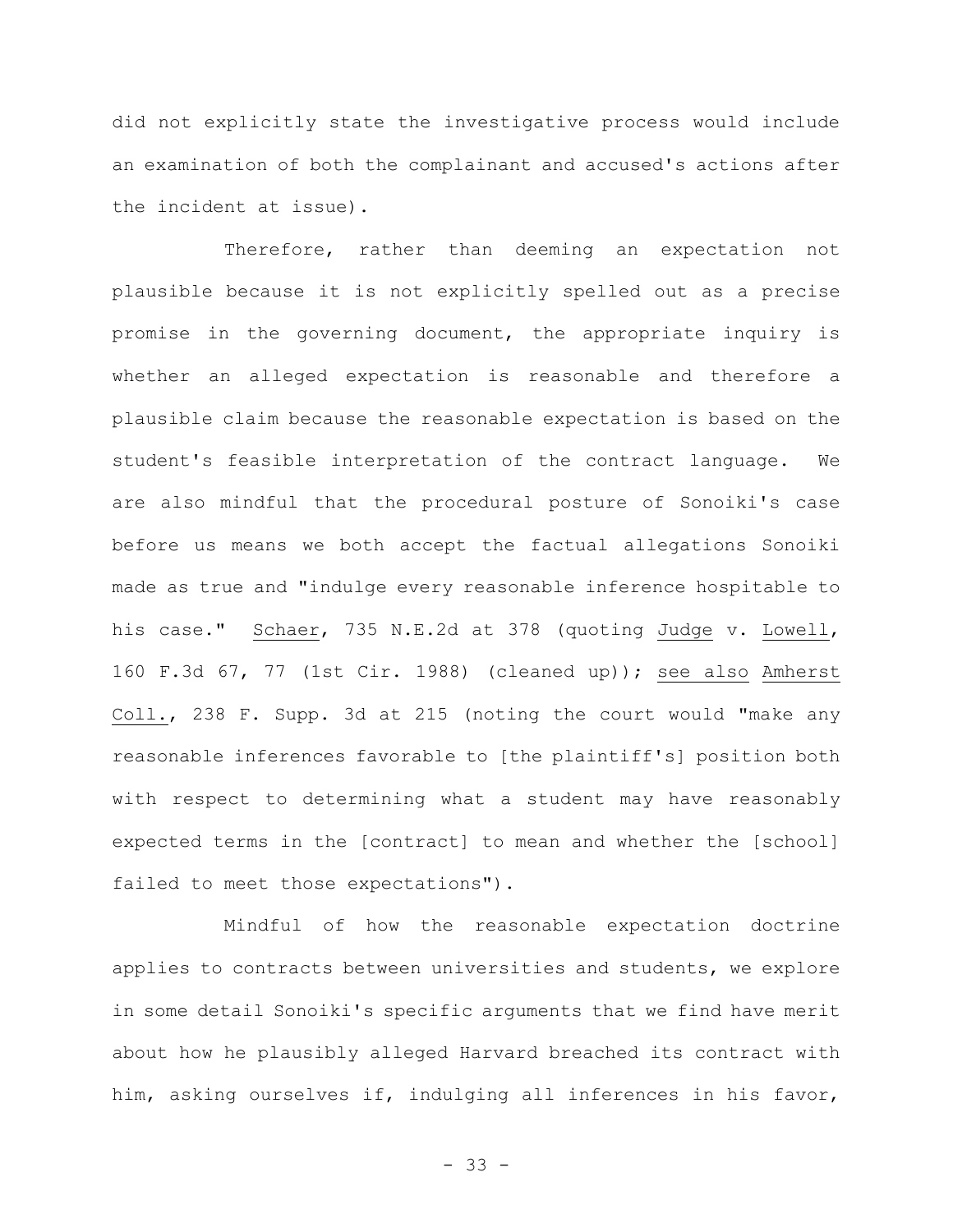Sonoiki's allegations stated both that his expectations were reasonable and not met.

*a. Allegations about Board Rep Johnson*

Ad Board,

The Ad Board Procedures' Student Information Form described the role of the Board Rep in detail. This "liaison" to the Ad Board would:

• "represent" the student to both the subcommittee and the full

- be "present at all meetings and w[ould] make certain that [the student was] kept informed throughout the process,"
- "address the subcommittee" during the student's interview "if there [we]re relevant facts . . . previously discussed" but the student did not bring up on their own,
- "present to the [Ad] Board a full summary of the facts of the case in which [the student was] involved,"
- "not advocate for [the student],"
- "w[ould] make certain that [the student's] perspective [wa]s clearly presented,"
- "speak on [the student's] behalf and participate[] in deliberations about [the student's] case."

In addition, students were encouraged to be "open and honest" with their Board Rep. The General Information on Disciplinary Cases part of the Ad Board Procedures had a consistent description, emphasizing that the Board Rep's role was to "mak[e] certain the student's 'voice' [wa]s heard" and encouraged the accused to "work closely with their Board Representative" to "ensure that the Board receive[d] a full and balanced account of a case or petition."

Sonoiki advances several arguments about his reasonable expectations centered on his Board Rep's role and conduct. He contends that he had a reasonable expectation his Board Rep would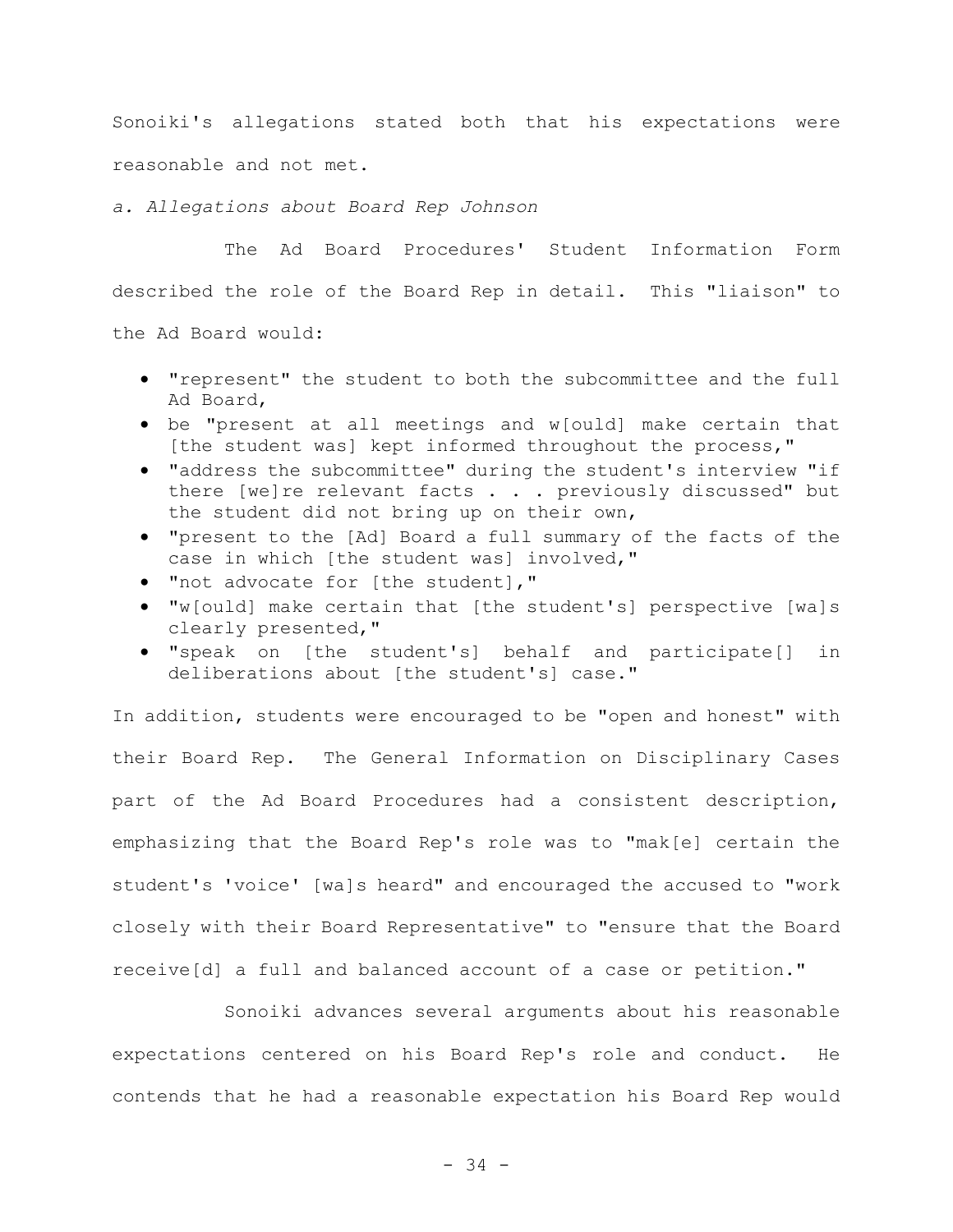"advocate on his behalf before the Ad Board" because while one contract provision does state that the Board Rep would not advocate for the student she represents, there are several other provisions describing the Board Rep's role which can be fairly read as contradicting this single blanket disclaimer. For instance, he alleges that, once he had chosen a Board Rep, given the descriptions of the Board Rep's role outlined in the Student Information Form, he "believed that his communications would be confidential." But, he says, "they were not." Continuing, he alleges that the Ad Board Procedures "failed to inform" him that his Board Rep "would convey all relevant communications to the Ad Board, even if the communications were or could be harmful to the [accused]." Finally, he alleges and argues that his Board Rep failed to keep him informed throughout the disciplinary process because she did not tell him the identity of each witness the subcommittee interviewed. Harvard responds that these expectations are not reasonable because the Student Information Form's disclaimer of advocacy is unambiguous and in the absence of express promises to maintain confidentiality or to provide information about witness identities this court should reject Sonoiki's positions.<sup>23</sup>

<sup>&</sup>lt;sup>23</sup> The district court agreed with Harvard, concluding Sonoiki did not have a reasonable expectation about either his Board Rep keeping his communications confidential or disclosing all of the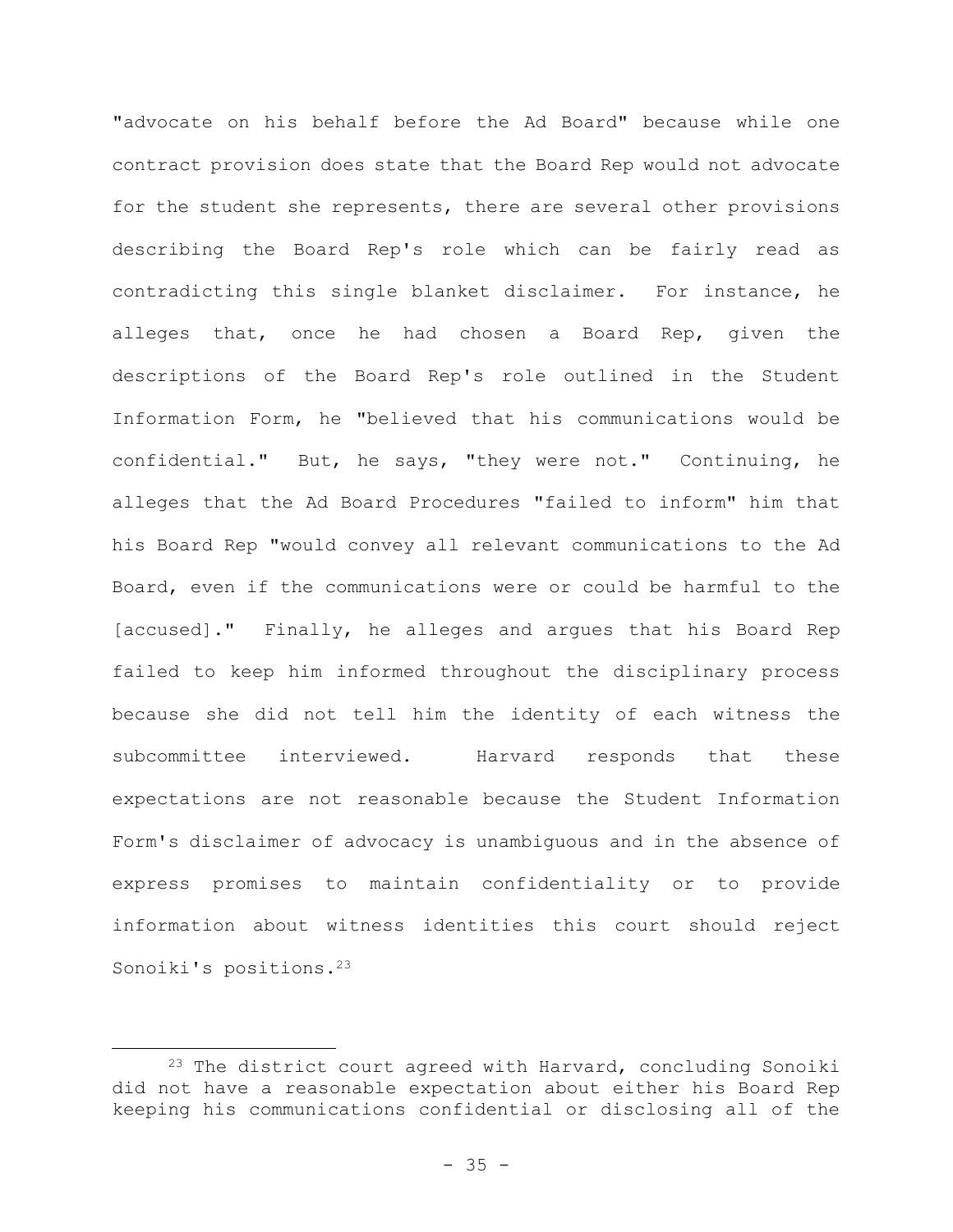This is our take. While the Ad Board Procedures disavowed any advocacy role of the Board Rep in one phrase (which Sonoiki acknowledges in his complaint), the various descriptions of the Board Rep's role in relation to the student -- such as represent, speak on behalf of, clearly present the student's perspective -- seemingly contradict this one disclamatory phrase and do sensibly suggest some level of advocacy from the Board Rep would be reasonably expected by the student. Indeed, the Oxford English Dictionary defines the word "represent" in part like this: "to act or serve as the spokesperson or advocate of."<sup>24</sup> This expectation can be viewed as particularly reasonable when no other person -- not the student or a lawyer -- could be present at the full Ad Board adjudicatory meeting to advocate firsthand for the student. Also, the many assurances of trustworthiness and the responsibility of the Board Rep to ensure that the student's side of the story was conveyed and heard could certainly be fairly viewed as overriding or, at a minimum, contradicting the single phrase that the Board Rep would "not advocate for" the student she represented. When, as here, "an agreement's terms are inconsistent on their face or where the phraseology can support reasonable

identities of adverse witnesses because the Ad Board Procedures did not explicitly so provide.

<sup>24</sup> Represent, Oxford English Dictionary Online, https://www.oed.com/view/Entry/162991?rskey=hjq45D&result=2&isAd vanced=false#eid.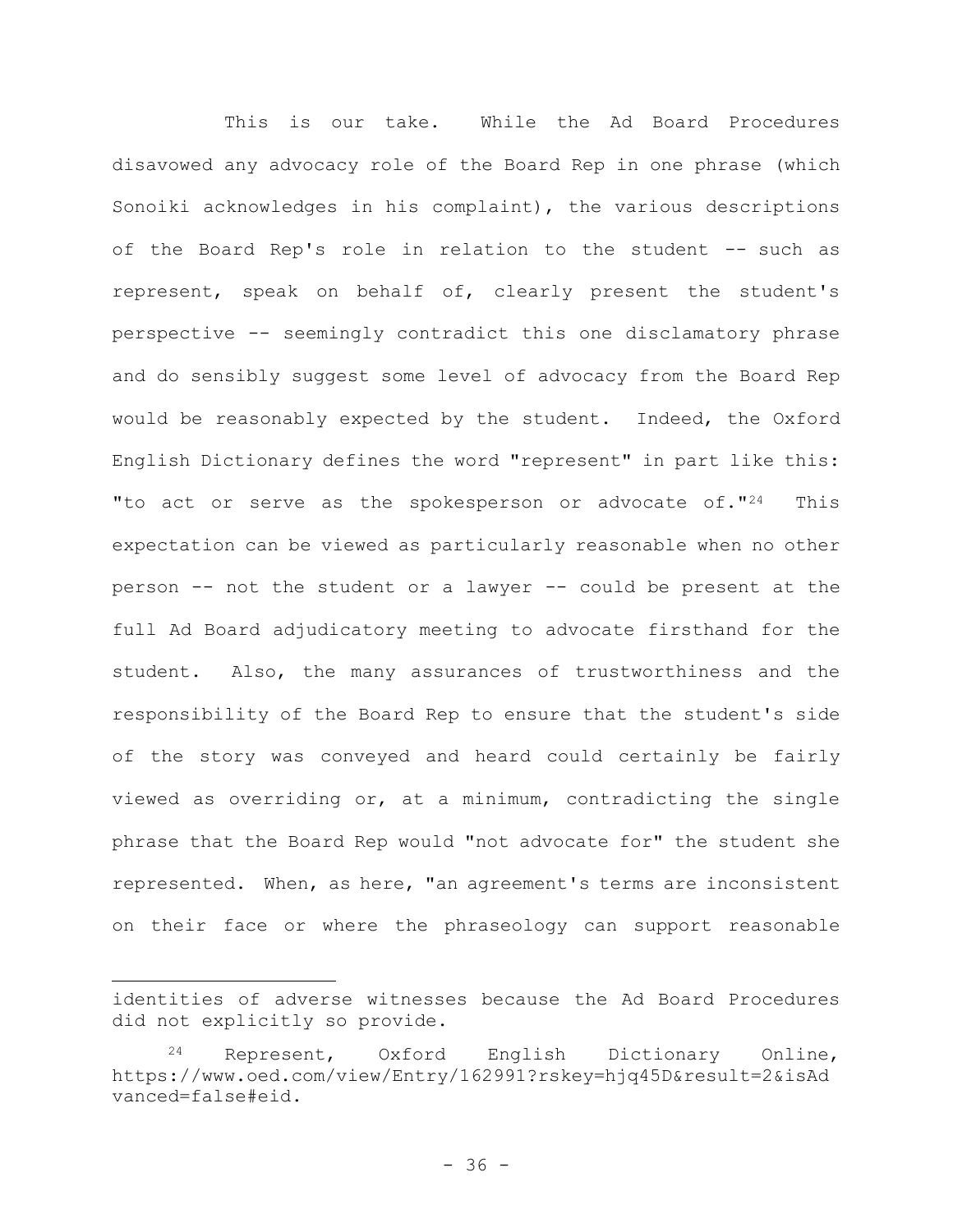difference of opinion as to the meaning of the words employed and the obligations undertaken," the language is ambiguous. Suffolk Constr. Co. v. Lanco Scaffolding Co., 716 N.E.2d 130, 133 (Mass. App. Ct. 1999) (quoting Fashion House, Inc. v. K mart Corp., 892 F.2d 1076, 1083 (1st Cir. 1989)). And ambiguous contract language may not be resolved in a motion to dismiss. See Lass, 695 F.3d at 137. Sonoiki has therefore plausibly alleged reasonable expectations about the role of his Board Rep and has plausibly alleged that these expectations were violated when his Board Rep did not live up to her role. See Amherst Coll., 238 F. Supp. 3d at 217-18 (concluding extrinsic evidence may be required to resolve the ambiguity but breach of contract allegations were plausible on the face of the complaint and contract document).

In addition, the contractual terms as described above clearly and strongly encouraged Sonoiki to trust his Board Rep and therefore Sonoiki could reasonably expect that some level of confidentiality flowed from such a trust relationship and was thus a part of the Board Rep's role even though this detail was not explicitly articulated in the Ad Board Procedures. While a close call, we also conclude that Sonoiki reasonably expected his Board Rep to respect some confidences and plausibly alleged a breach on the basis that his Board Rep also did not live up to this part of her role.

- 37 -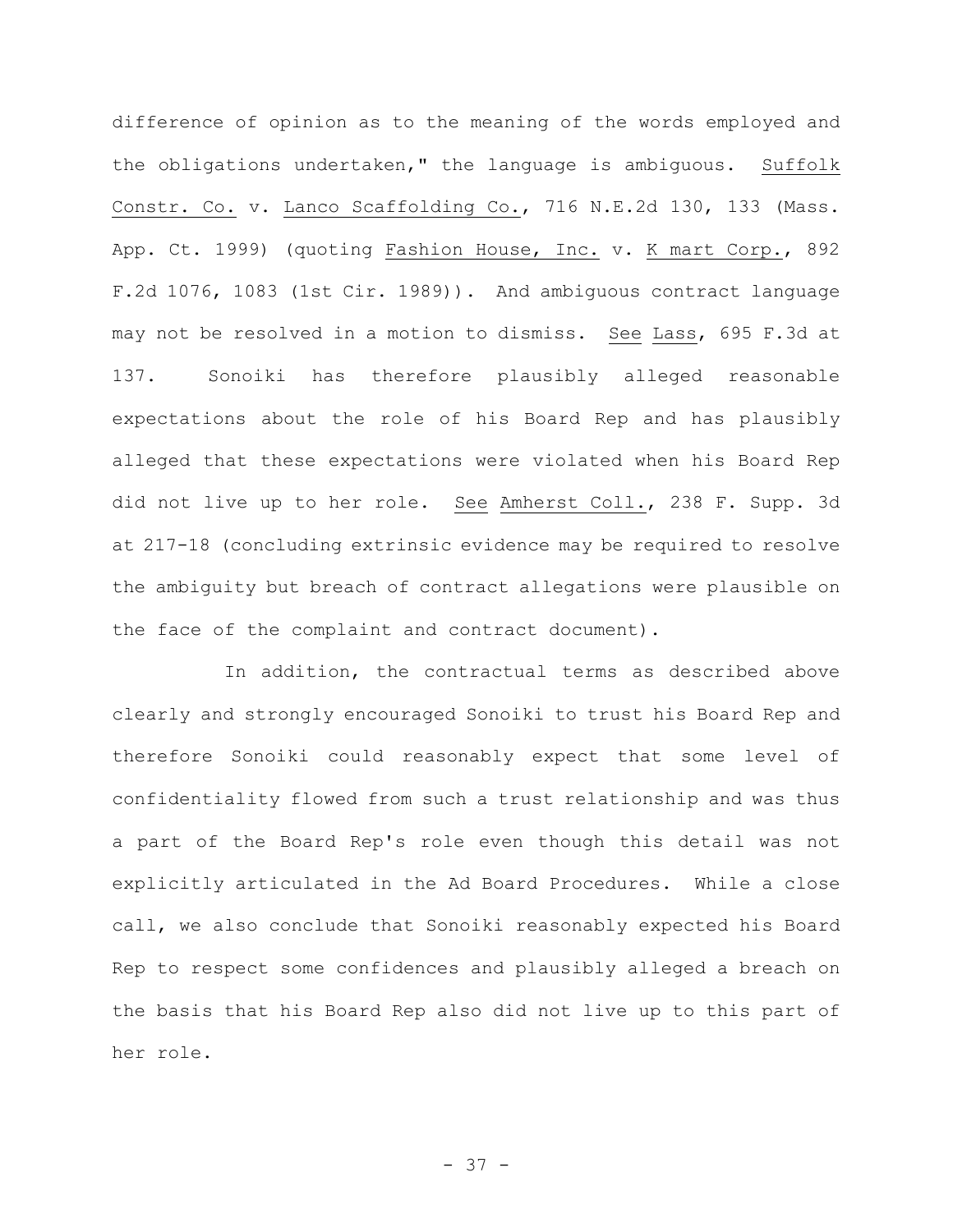Pointing to the provision in the Ad Board Procedures which required a student facing disciplinary charges to be kept fully informed about what each witness said during their interview and any information obtained from each interview, Sonoiki also alleges and argues that his Board Rep failed to fulfill her role because she did not provide him with the identities of all the adverse witnesses the subcommittee interviewed. Harvard did not address these specific allegations in its motion to dismiss but responds to Sonoiki's argument on appeal with the retort that Sonoiki knew the identities of some of the adverse witnesses, seeming to imply this was sufficient to satisfy an accused's expectations. The district court concluded Sonoiki was not entitled to the identities of each witness because the Ad Board Procedures did not explicitly state that an accused would receive this information. The district court acknowledged, however, that an accused was entitled to see the witnesses' written statements, if any.

The Ad Board Procedures actually promise much more than a copy of the written statements: during the Initial Review phase, the student's Board Rep is to inform them about what each witness says during the interviews and share any information that comes to light from the interviews. During the Further Investigation phase, the Board Rep is to provide the student with "copies of all documents and other information obtained by the fact finder and

- 38 -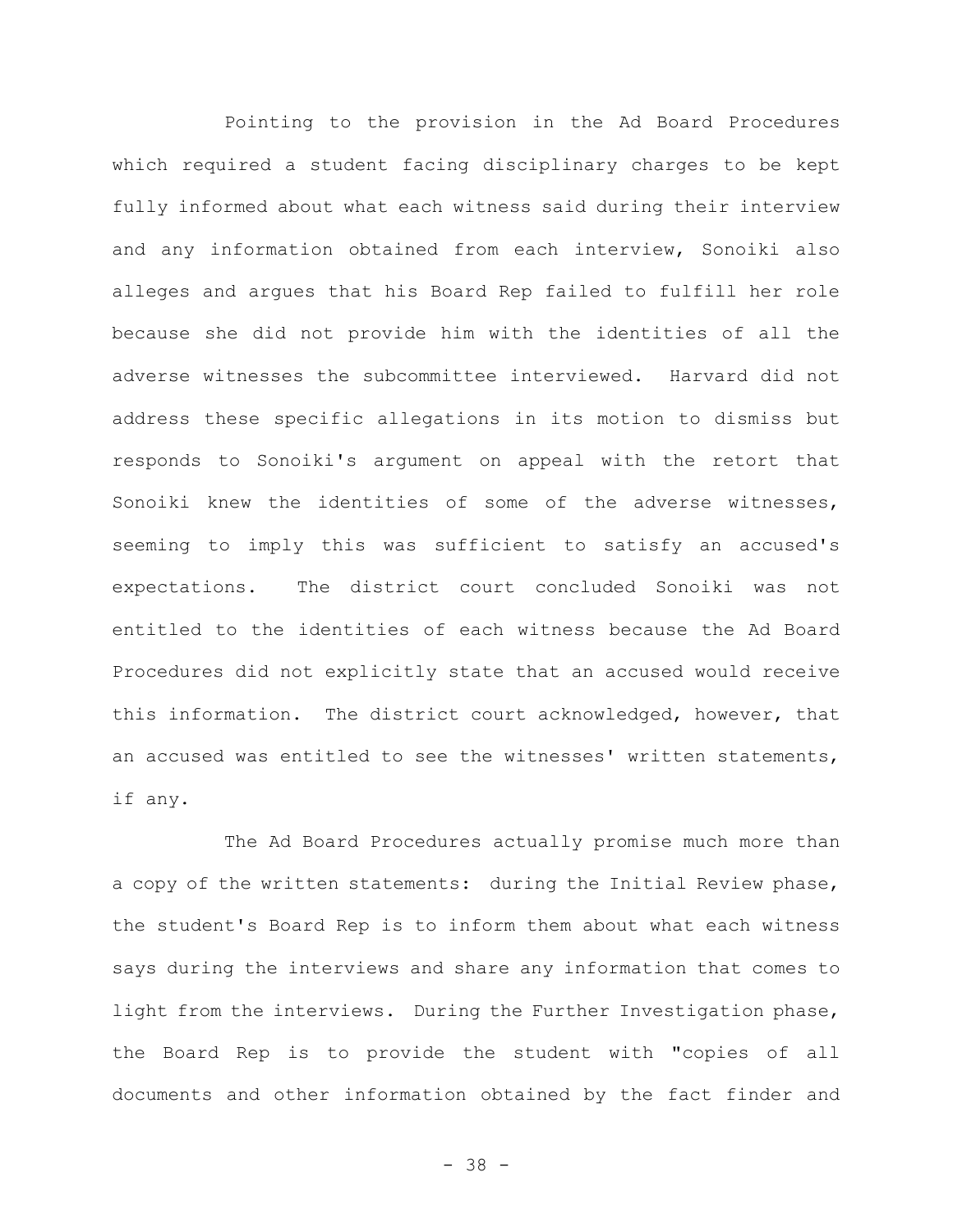subcommittee." Based on these requirements, it is reasonable for a college student to infer that the identity of each witness (i.e., the speaker of the information that is to be conveyed to the student) is part of the information that would be conveyed from the Board Rep to the student.Sonoiki admitted he knew Rankin testified as an adverse witness and he deduced two of the complainants testified for each other, but he contends there were other witnesses whose identities were never disclosed so he had no way to properly defend against the accusation or to otherwise properly respond to their testimonies.<sup>25</sup> Because the Ad Board Procedures tasked the Board Rep with keeping the accused student fully informed, Sonoiki has plausibly claimed the breach of his reasonable expectation that he would know the identities of *all* testifying witnesses.

# *b. Allegations about Dean Ellison*

The Ad Board Procedures' General Regulations plainly stated all Ad Board actions follow the same general procedure for the accused student, beginning with "a conversation between the student, his or her Resident Dean, and the Secretary of the [Ad]

 $25$  As we mentioned earlier, from the record before us we cannot determine whether the DCRs issued at the conclusion of the subcommittee's investigations showed all the names of all the witnesses the subcommittee interviewed during its investigation. Sonoiki alleges he was not told the identity of each witness, and at this stage we must assume the truth of what he's alleging. See Zell, 957 F.3d at 7.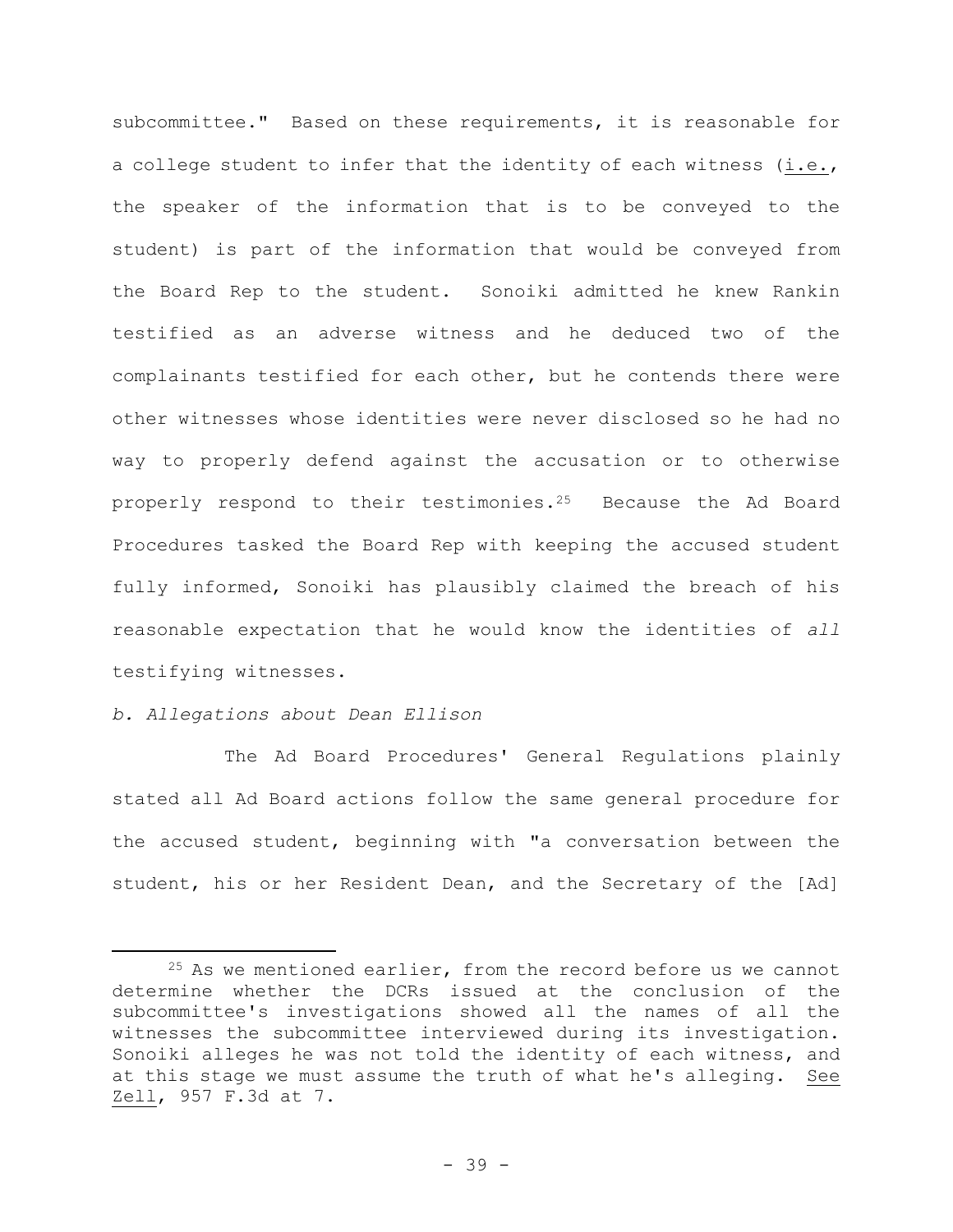Board or his or her designee [here, Ellison], during which they discuss the incident, the relevant College rules or standards of conduct, and possible courses of action." In his complaint, Sonoiki alleged Dean Ellison did not follow this process for several reasons including because, when they met in June 2013 to discuss Ann's and Cindy's submitted complaints, Ellison did not advise Sonoiki he was entitled to have his resident dean present. He also targets Ellison's failure to hold an initial meeting with Sonoiki after Betty filed her complaint, as well as Ellison's exertion of pressure on the three women to file their complaints in the first place.<sup>26</sup> On appeal, Sonoiki again brings up Ellison's

On appeal, Sonoiki repeats his argument from his opposition to Harvard's motion to dismiss that Ellison's "conduct is evidence of bias" -- both on the part of Ellison and in the way in which the Ad Board conducted the disciplinary process because Ellison was allowed to vote as a member of the Ad Board after playing a significant role in soliciting the complaints against Sonoiki and allegedly failing to adhere to the specific first steps of the process. The problem with this argument is that Sonoiki did not

<sup>26</sup> In his opposition to Harvard's motion to dismiss, Sonoiki argued these actions and inactions showed Ellison was biased against him (particularly Ellison's role in soliciting the complaints) and given this bias, Ellison's active involvement in the Ad Board proceedings jaundiced the overall adjudication of the complaints against him. The district court did not specifically engage with Sonoiki's factual allegations about Ellison, instead skirting them to conclude there was no contract violation based on Ellison's role because Sonoiki had not "provide[d] any factual support for his claim of bias in the disciplinary proceedings against him" and because, based upon the district court's understanding of controlling case law (citing Gorman v. Univ. of R.I., 837 F.2d 7, 15 (1st Cir. 1988)), an administrator serving in both an administrative and adjudicative role where student discipline is concerned does not automatically indicate bias.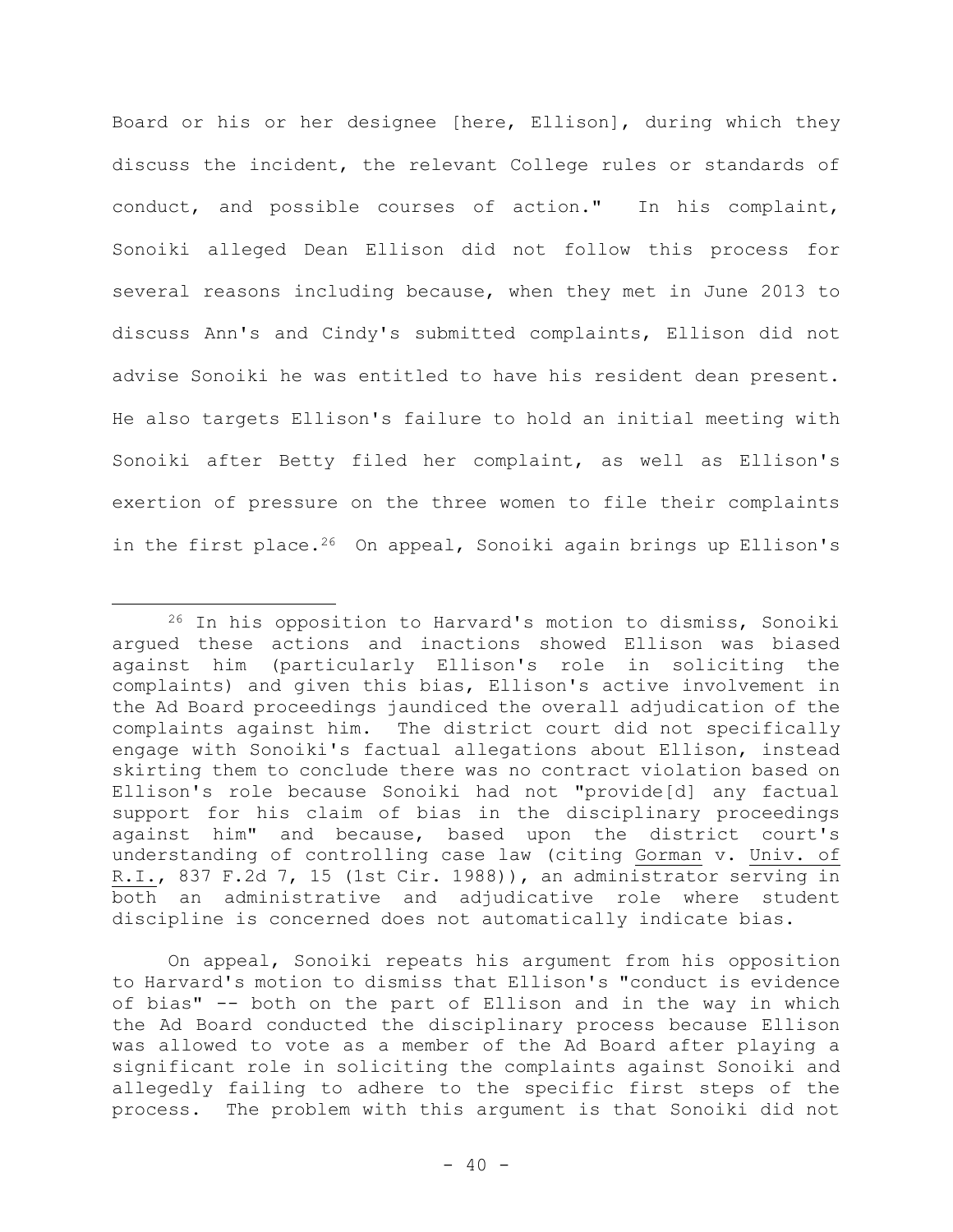alleged solicitation of the complaints and his other "fail[ures] to satisfy his affirmative duties to [Sonoiki]" as ways Harvard breached his reasonable expectations about the adjudicatory process.<sup>27</sup>

allege in his complaint that Ellison's conduct demonstrated bias against Sonoiki or that Ellison should not have participated in the Ad Board proceedings. While we are to draw reasonable inferences from the pleading in Sonoiki's favor, see Zell, 957 F.3d at 7, our close reading of his lengthy complaint reveals his allegations of bias are made in relation to his claims of systemic racial bias and do not allow us to make the leap connecting his specific factual allegations about Ellison's conduct in his complaint to his arguments in his motion papers about administrative bias permeating the proceedings. We must conclude, therefore, that Sonoiki did not plausibly plead a breach of contract claim based on either Dean Ellison's alleged bias against him or Dean Ellison's participation in the Ad Board proceedings.

 $27$  Responding to these allegations, Harvard asserts, in a footnote, that Sonoiki's claims relying on Ellison's alleged failure to hold the initial meeting about Betty's complaint and to tell Sonoiki his resident dean could be at the initial meeting about Ann's and Cindy's complaints are time-barred. In Massachusetts, breach of contract actions must be brought within six years, see Mass. Gen. Laws ch. 260, § 2, and Harvard, citing Melrose Hous. Auth. v. N.H. Ins. Co., 520 N.E.2d 493, 497 (Mass. 1988), says any breach relating to this part of the disciplinary process accrued more than six years prior to the initiation of this lawsuit. Harvard dropped the same footnote in its motion to dismiss, but neither Sonoiki nor the district court addressed this argument. We can see why. The Ad Board Procedures describes a complete disciplinary process which doesn't end until an appeal is completed. Sonoiki points to Dean Ellison's actions (or lack thereof) as examples about how the whole process is flawed. Harvard is isolating two of the ways Sonoiki claims Harvard breached its contract with him but is not acknowledging that Sonoiki asserts a single breach of contract claim arising out of the entire adjudicatory process, resulting in his dismissal from Harvard without a degree. This process ended with the denial of Sonoiki's appeal to the Faculty Council and this denial occurred well within the statute of limitations for his breach of contract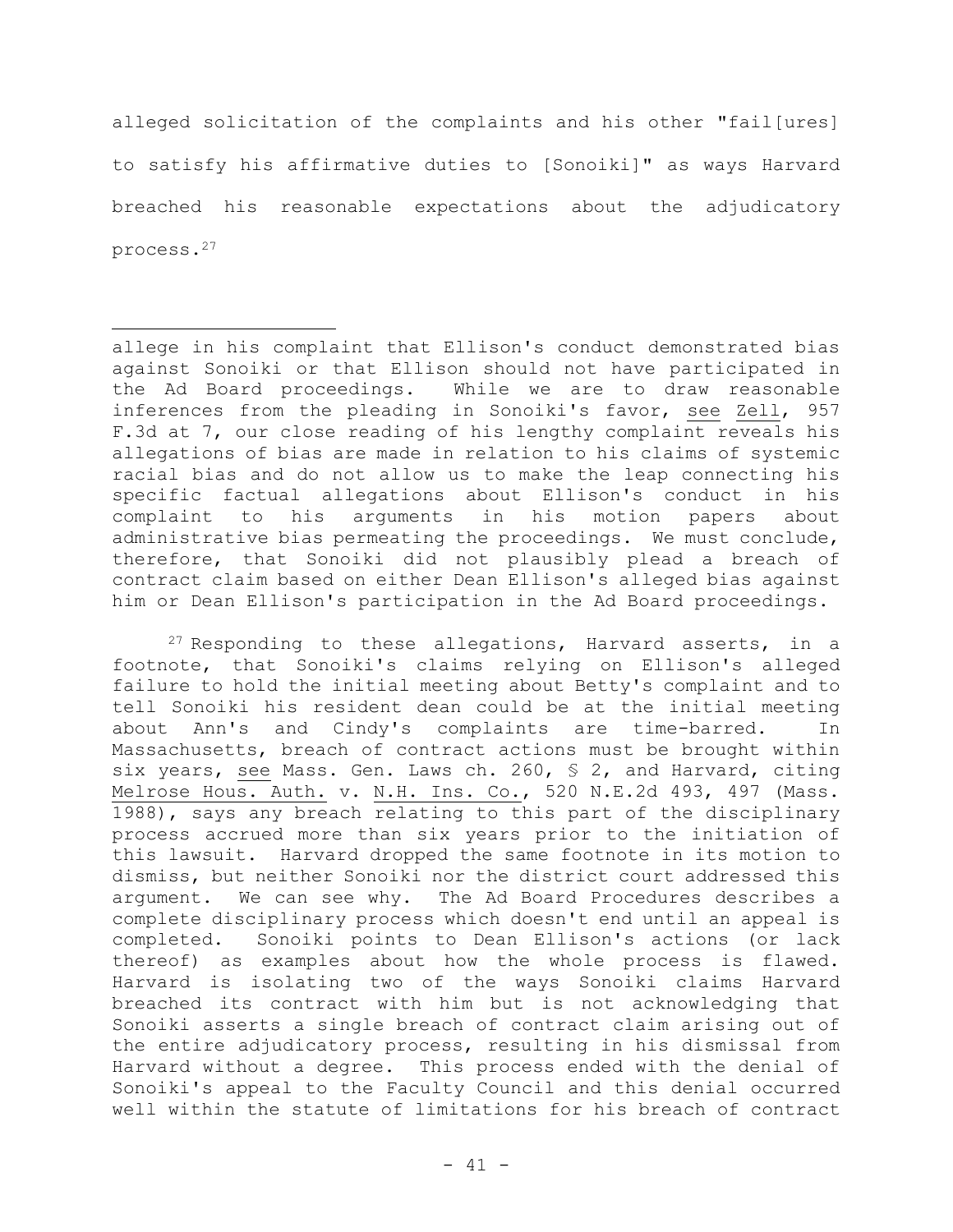We examine anew Sonoiki's pleading and the Ad Board Procedures to determine whether he has plausibly alleged Ellison's conduct breached his reasonable expectations based on the explicit and implicit promises in the contract. Sonoiki reasonably expected the Ad Board to conduct the proceedings in accordance with the procedures laid out in writing as well as in accordance with his fair interpretation of the contractual terms. See BC I, 892 F.3d at 80; Schaer, 735 N.E.2d at 378. He alleged Ellison's conduct at the beginning of the process (failing to tell Sonoiki the resident dean is a part of the initial meeting and failing to hold an initial meeting after Betty's complaint landed) breached the Ad Board Procedures. To the extent the steps the Secretary of the Ad Board must take or avoid in order to comply with the procedures laid out in the Ad Board Procedures contract are ambiguous, we reiterate that ambiguities in a contract are not to be resolved through a motion to dismiss. See Lass, 695 F.3d at 137; Amherst Coll., 238 F. Supp. 3d at 217-18. Therefore, at the pleadings stage, Sonoiki's allegations, taken as true, state a plausible breach of contract claim. See BC I, 892 F.3d at 80.<sup>28</sup>

claim. Had Sonoiki filed an appeal after the Ad Board's adjudication, Harvard would likely have called the appeal unripe.

<sup>28</sup> Sonoiki also argues several other ways he says Harvard breached the Ad Board Procedures by not meeting his reasonable expectations about the adjudication process. These expectations included that Harvard would not have adjudicated the complaints filed by Ann and Betty at all because the incidents they alleged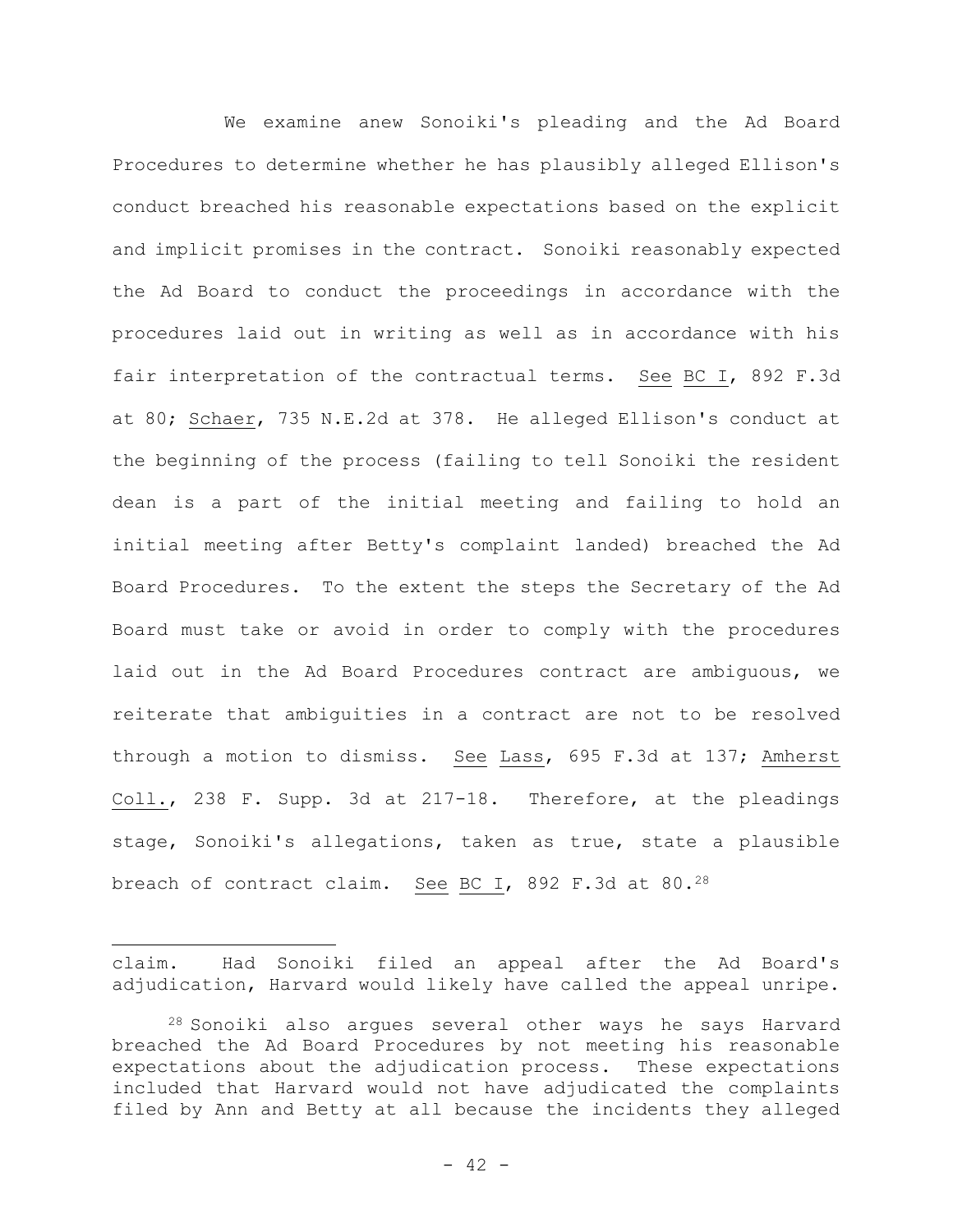#### **Denial of Basic Fairness**

Sonoiki's denial of basic fairness claim is closely related to his breach of contract claim; indeed, the factual underpinnings for these two claims are the same. In his complaint, he alleges Harvard owed him a duty under its contract to conduct the disciplinary proceedings with basic fairness but breached this duty and denied him basic fairness when it breached the Ad Board Procedures contract in the ways alleged in his breach of contract claim.<sup>29</sup> In his arguments before us, Sonoiki asserts that, "[a]t

occurred more than a year before they submitted their complaints, that Ellison would not have pressured the three women to file a complaint in the first place, that Harvard would have adjudicated all three complaints faster but not simultaneously and using the same subcommittee and fact finder, that the DCRs would not have included credibility determinations, that his three appeals from the Ad Board decisions would not have been considered collectively, that the Ad Board would not have been an "adversary party" in his appeals from the Ad Board's final decisions, and that the proceedings would have been conducted fairly. For the reasons we explained above, Sonoiki has plausibly pled that Harvard breached some of his reasonable expectations and therefore has successfully argued that his breach of contract claim should not have been dismissed in its entirety on Harvard's motion to dismiss for failure to state a claim. We have reviewed these other arguments and determined that they have no merit. See Jeffrey v. Desmond, 70 F.3d 183, 187 (1st Cir. 1995) (acknowledging other arguments and announcing none had merit without explaining the reasoning therefor); Dep't of Revenue v. Ryan R., 816 N.E.2d 1020, 1027 (Mass. App. Ct. 2004) (stating the arguments not addressed in the opinion had not been overlooked).

<sup>&</sup>lt;sup>29</sup> During the motion practice below, the arguments for and against dismissal of this case sometimes addressed Sonoiki's allegations as breach of contract claims, sometimes as denial of basic fairness claims, and sometimes as both. The district court, after concluding Sonoiki had not plausibly pled a breach of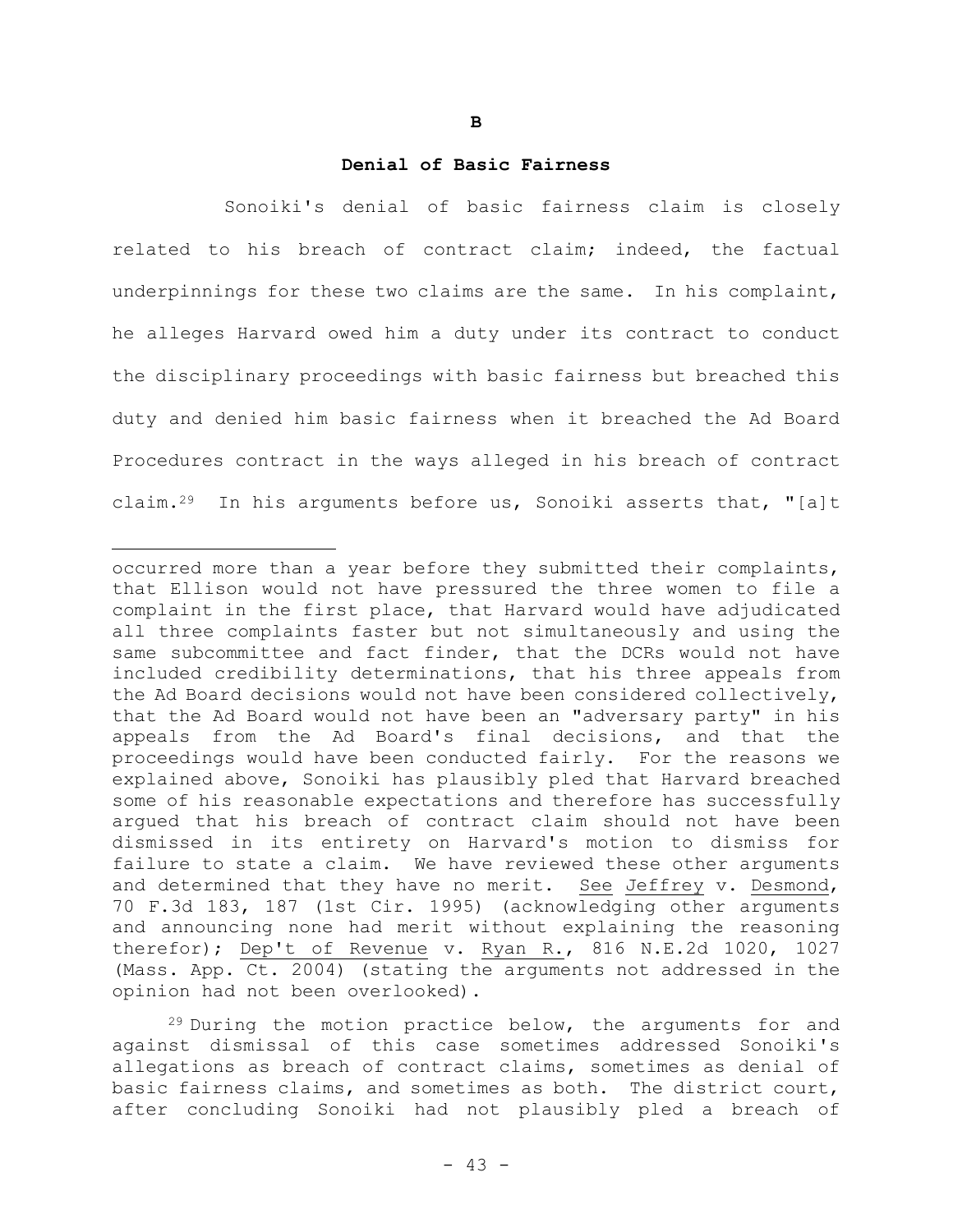multiple points, Harvard promised [him] a fair proceeding" (though does not tell us where) and therefore an express promise of fairness was part of the contract. A close review of the Ad Board Procedures reveals fairness is mentioned four times:

(1) in the FAS Resolution on Rights and Responsibilities ("[I]t is the responsibility of all members of the academic community . . . to give full and fair hearing to reasoned expressions of grievances . . . . ");

(2) in the General Regulations regarding Harassment ("The College's investigation and adjudication process is designed to be careful and fair.");

(3) in the Ad Board's General Information on Disciplinary Cases ("The procedures for resolving disciplinary cases are designed to ensure that students are given a fair opportunity to be heard."); and

(4) in the Ad Board's General Information on Disciplinary Cases ("Every effort is made to provide fair treatment of each undergraduate relative to all other undergraduates.")

Both Massachusetts and First Circuit case law in this realm of school disciplinary proceedings show that although denial of basic fairness is a recognized theory of recovery, the precise contours of such a claim are yet to be clearly defined. We can, however, distill the following: the denial of basic fairness is closely intertwined with the breach of contract concept. When we

contract claim, also concluded Sonoiki had not plausibly pled a claim for the denial of basic fairness because Harvard had met its obligations for basic fairness by complying with the processes set forth in the Ad Board Procedures. In his appellate briefing, many of Sonoiki's arguments about the purported denial of basic fairness overlap with the reasonable expectations he argued he had plausibly alleged in his breach of contract claim.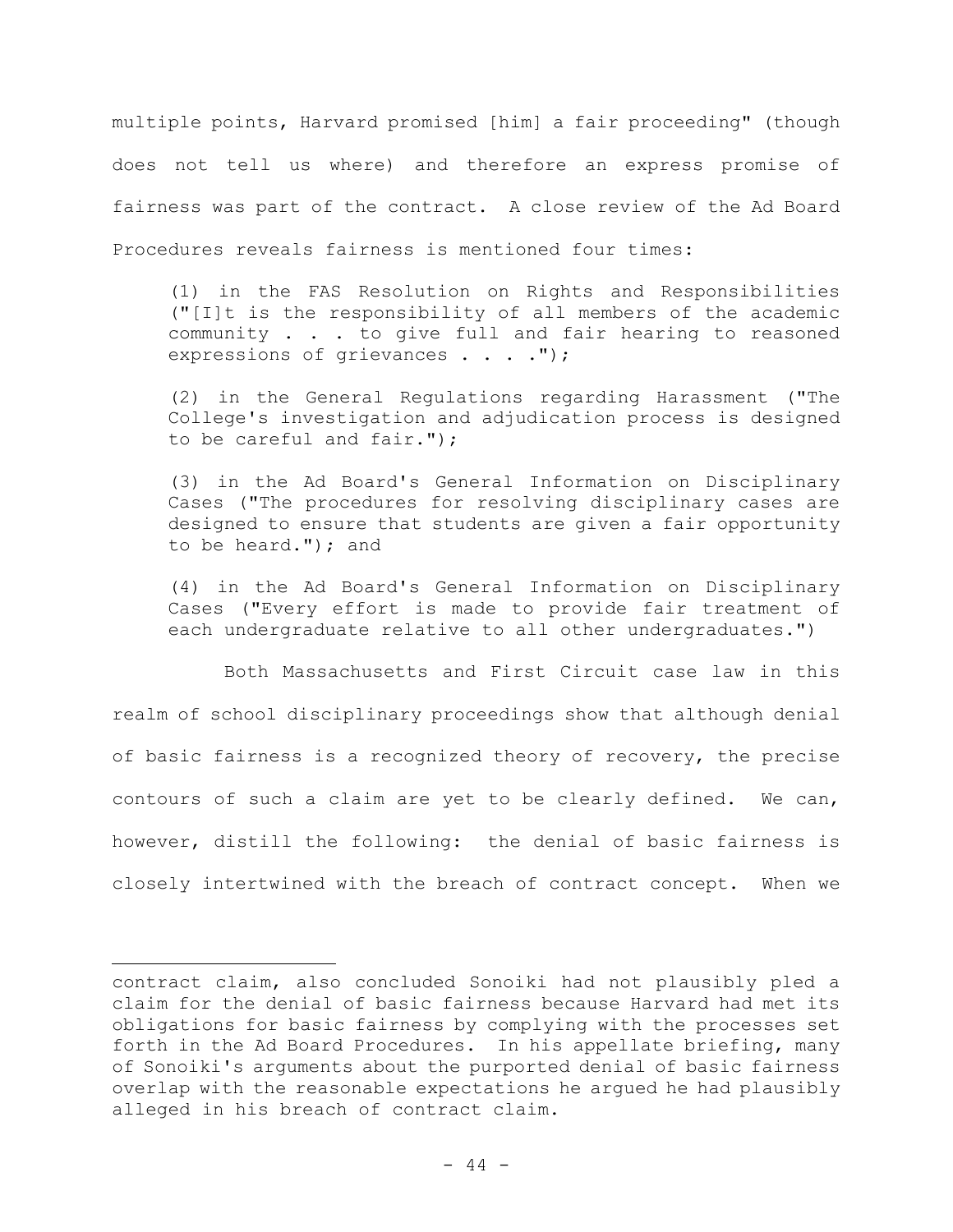are evaluating a student's claim that a private school's procedures for adjudicating a disciplinary complaint denied the student basic fairness, we consider "whether the procedures followed were 'conducted with basic fairness,'" BC II, 942 F.3d at 533 (quoting Schaer, 735 N.E.2d at 380), meaning that, at a minimum, the school complied with the express procedures laid out in the policies that formed the contract, BC I, 892 F.3d at 88. In this way, fairness can in a sense be viewed as one of the reasonable expectations a student has about the disciplinary process.

Moreover, courts have acknowledged that a school's "independent duty to provide basic fairness" is rooted in "the implied covenant of good faith and fair dealings imposed on every contract by Massachusetts law." BC I, 892 F.3d at 87 (citing Uno Rests., Inc. v. Bos. Kenmore Realty Corp., 805 N.E.2d 957, 964 (Mass. 2004)). Although this court has noted that the implied duty becomes "superfluous" in the face of an express promise for fairness, BC I, 892 F.3d at 88 (citing Cloud, 720 F.2d at 725), this court has also clearly recognized in Massachusetts law a denial of basic fairness claim as distinct from a breach of contract claim, see BC I, 892 F.3d at 87.

At the end of the day, however, this court defers to "the choices of student discipline proceedings made by private academic institutions," BC II, 942 F.3d at 535, and adheres to the principle in Massachusetts law that courts are "chary about

 $- 45 -$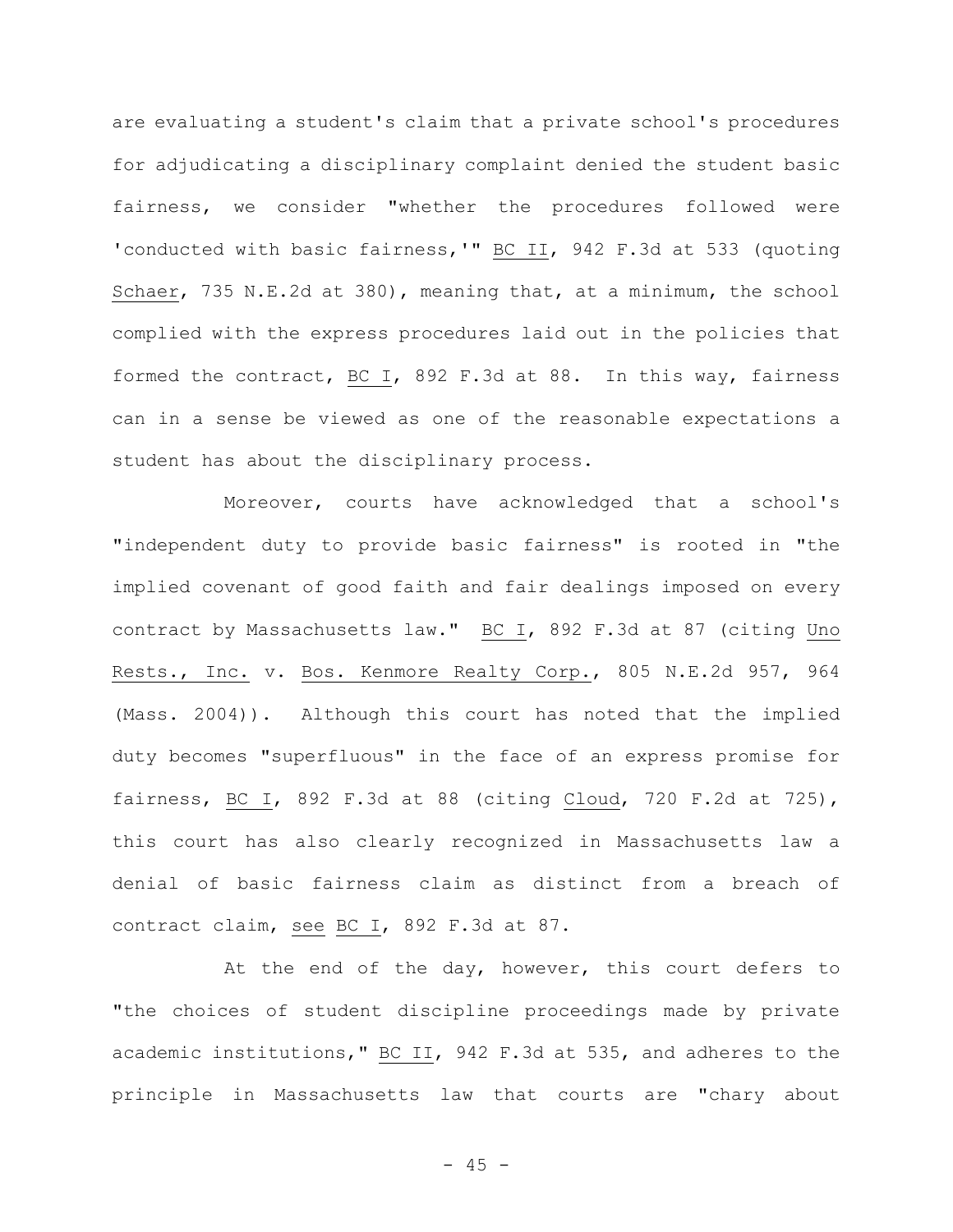interfering with academic and disciplinary decisions made by private colleges and universities," id. (quoting Schaer, 735  $N.E.2d$  at 381) (cleaned up).<sup>30</sup>

Sonoiki does argue before us that the district court was wrong to conclude Harvard had followed its articulated processes and that "mere policy adherence" is insufficient to satisfy basic fairness. Citing BC II, Sonoiki asserts this court has been "clear that a school's mere policy adherence does not, in and of itself, resolve a basic fairness cause of action," but a review of BC II reveals this statement reads too much into what this court actually wrote, which was simply a comment that neither party in that case had asserted that straight adherence to the articulated policy would in fact preclude a successful denial of basic fairness claim. See 942 F.3d at 535.

Sonoiki also argues a few specific ways he says Harvard breached its promise to provide basic fairness. We have already either addressed or mentioned a few of these claims (see supra notes 25 & 27), including:

• adjudicating his case using the "sufficiently persuaded" evidentiary standard;

<sup>30</sup> Although Sonoiki has not alleged a constitutional due process violation claim, we also note (for the sake of a complete summary about what we can distill from prior cases about the denial of basic fairness theory) that, in the context of private academic institutions, we've been clear that the fairness owed is not the same as the due process required for public institutions. BC II, 942 F.3d at 533-34.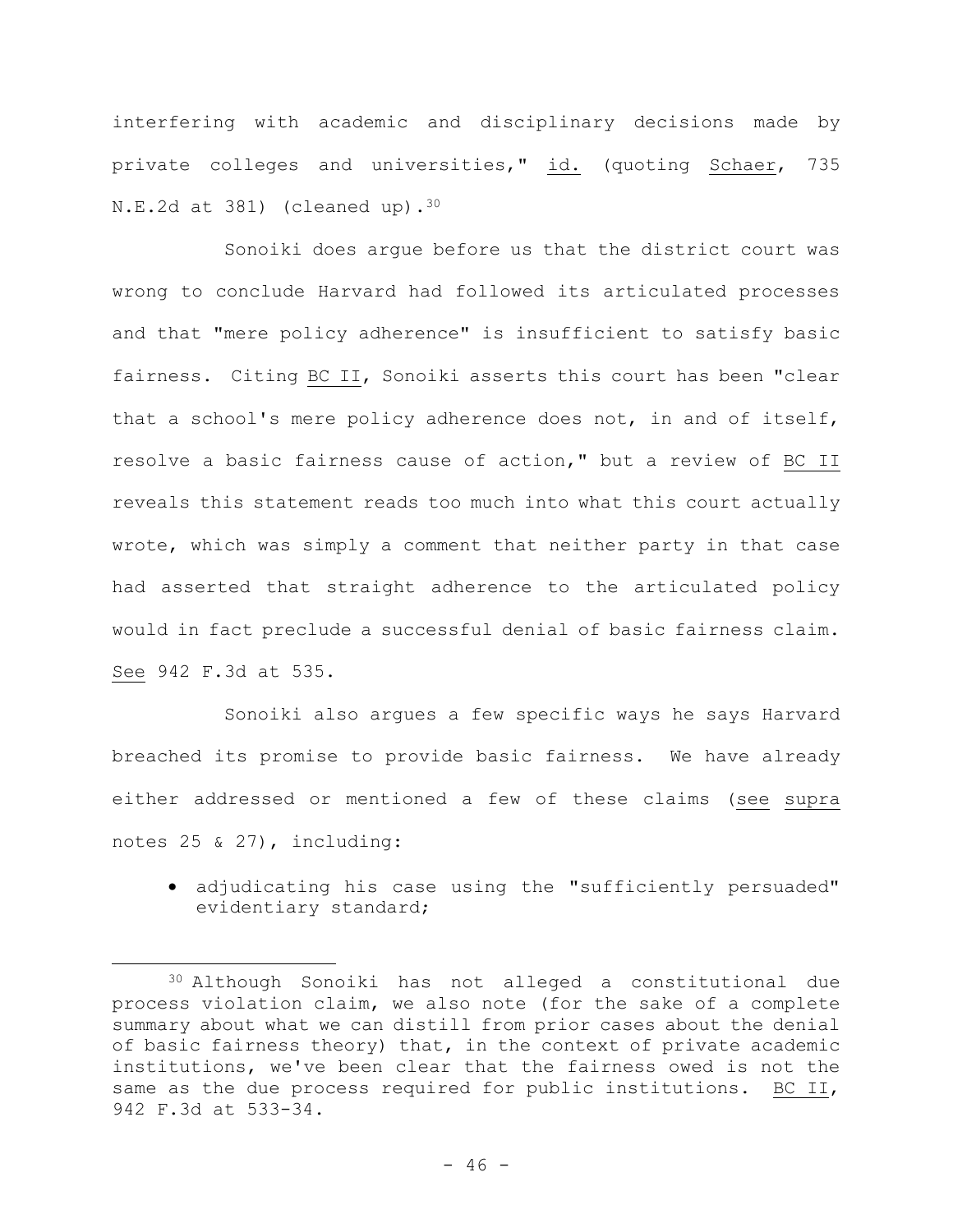- adjudicating the three complaints simultaneously, using the same subcommittee to investigate each and allowing "disparate claims to reinforce one another";
- adjudicating untimely complaints filed months or years after the incidents at issue;
- forcing him to rely on an administrator throughout the adjudication process while preventing him from knowing how his Board Rep translated and communicated his position during the Ad Board's consideration of and deliberation over the DCRs; and
- allowing a biased administrator (Dean Ellison) to participate and vote in the proceedings.

In addition to these claims, Sonoiki says the Ad Board proceedings lacked basic fairness because he was not allowed to hire an attorney to serve as his personal advisor and because the Ad Board was infected with implicit bias by not having any black male members and by not requiring the existing members to undergo implicit bias training. Harvard counters that Sonoiki cannot prevail on his basic fairness claim at all because he was not deprived of basic processes such as notice of the charges against him or subjected to a deficient investigatory process.

In our view, Sonoiki has failed to plausibly allege his basic fairness claim because he has not tied his arguments about the ways he alleges he was deprived of basic fairness to what the Ad Board Procedures actually says about fairness. That is, he has not shown us how these allegations breached the promises of basic fairness in the contract. Sonoiki has also not otherwise told us whether or how the implied duty might be triggered in addition to the contractual promises to provide fairness. We have previously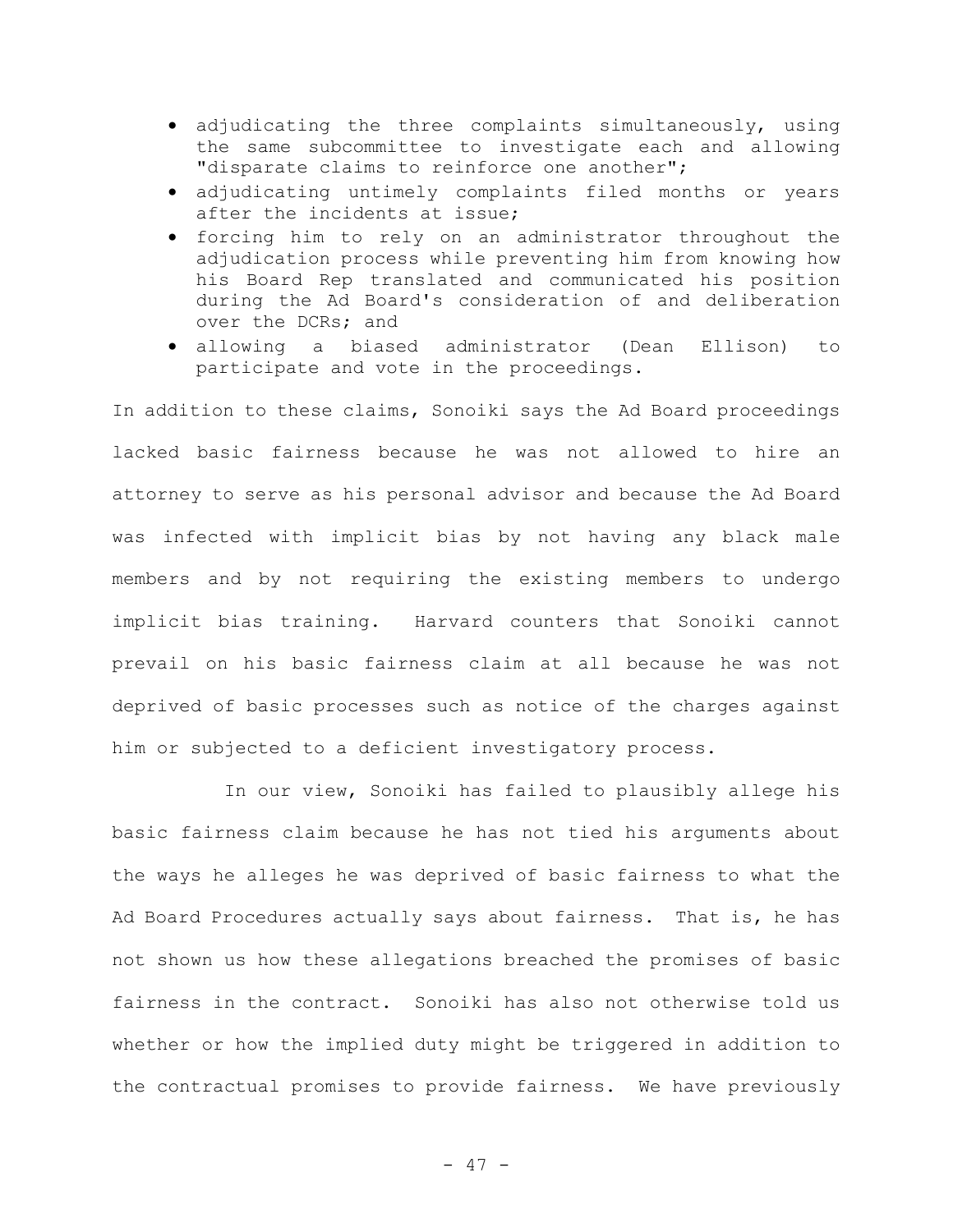acknowledged that "Massachusetts law permits its colleges and universities flexibility to adopt diverse approaches to student discipline matters . . . [and] [f]ederal courts are not free to extend the reach of state law." BC II, 942 F.3d at 535 (also stating this court defers to -- and will not interfere with -private schools' choices about how to structure disciplinary proceedings). For all of these reasons, we affirm the dismissal of the denial of basic fairness count of Sonoiki's complaint.

**C**

### **Breach of the Covenant of Good Faith and Fair Dealing**

Sonoiki also tries to advance a distinct count for breach of the implied covenant of good faith and fair dealing by briefly arguing this count should have survived along with the breach of contract count. However, our prior discussion of his denial of basic fairness claim clearly indicates that the denial of basic fairness concept is rooted in the implied promise of good faith and fair dealing, see BC I, 892 F.3d at 87 (citing Uno Rests., Inc., 805 N.E.2d at 964), meaning the denial of basic fairness is the student disciplinary adjudications' version of claiming a breach of the implied covenant of good faith and fair dealing. 31

<sup>&</sup>lt;sup>31</sup> The district court also acknowledged this court's approach to good-faith-and-fair-dealing claims "in the academic context to be concomitant with the basic fairness analysis" and dismissed this count because it could not stand alone without the breach of contract and/or denial of basic fairness claim.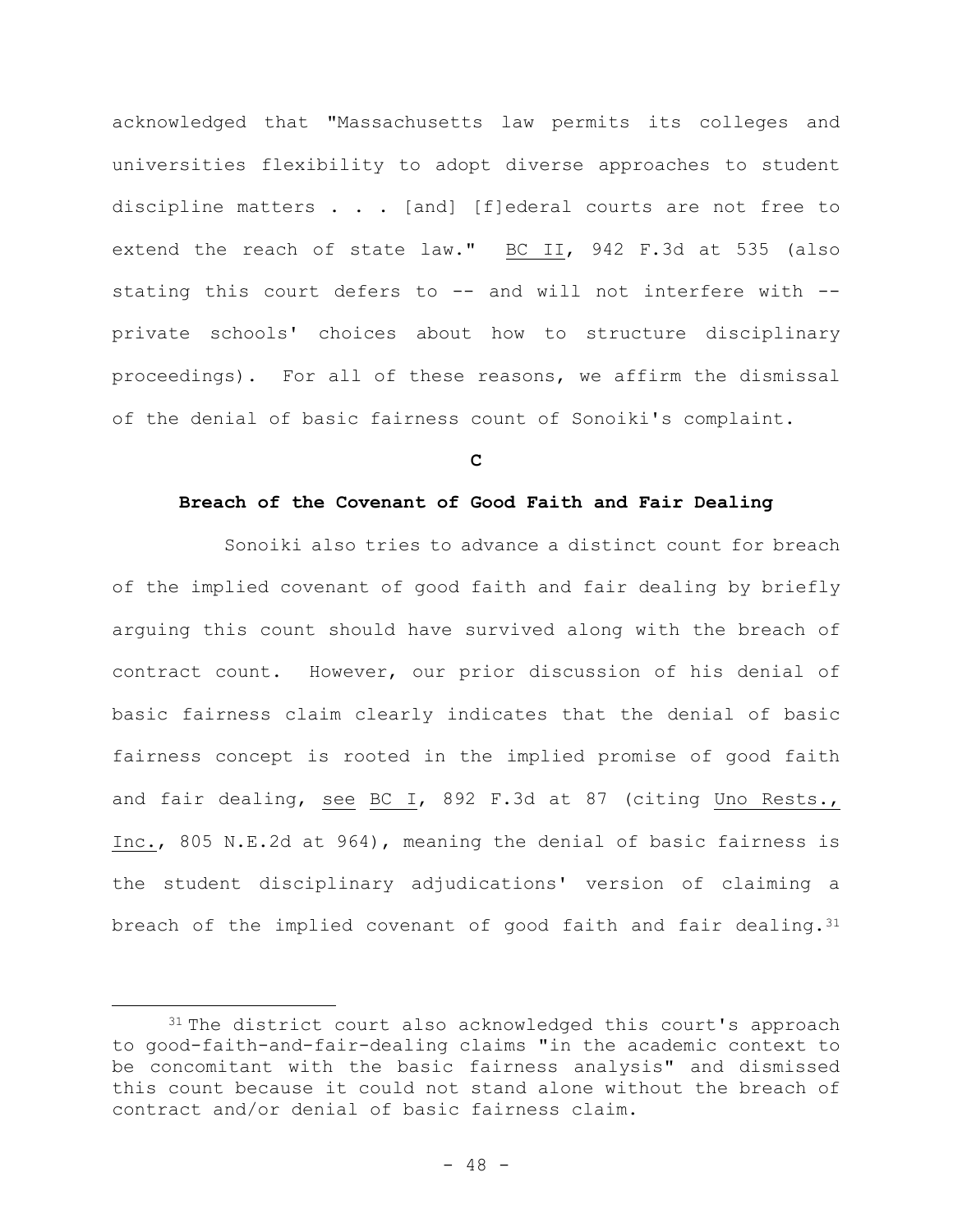Sonoiki does not allege a distinct factual basis for this count, and we see no difference between this claim and his claim for the denial of basic fairness. These two theories are therefore not distinct claims, and we also affirm the dismissal of this count.

#### **D**

# **Estoppel and Reliance**

Count 4 of Sonoiki's complaint alleged he had "relied to his detriment on Harvard's express and implied promises and representations." The district court identified this count as essentially a claim for promissory estoppel and concluded this count failed to state a plausible claim because the parties were not disputing that a contract existed between them and governed their relationship. Sonoiki argues the district court erred by not considering this claim as an alternative liability theory. We disagree. Pursuant to Massachusetts law, "[w]here an enforceable contract exists, a claim for promissory estoppel will not lie." Malden Police Patrolman's Ass'n v. Malden, 82 N.E.3d 1055, 1064 (Mass. App. Ct. 2017); see NTV Mgmt., Inc. v. Lightship Glob. Ventures, LLC, 140 N.E.3d 436, 441 n.5 (Mass. 2020) (declining to consider whether plaintiff could recover on other theories alleged after holding plaintiff could recover for breach of contract).